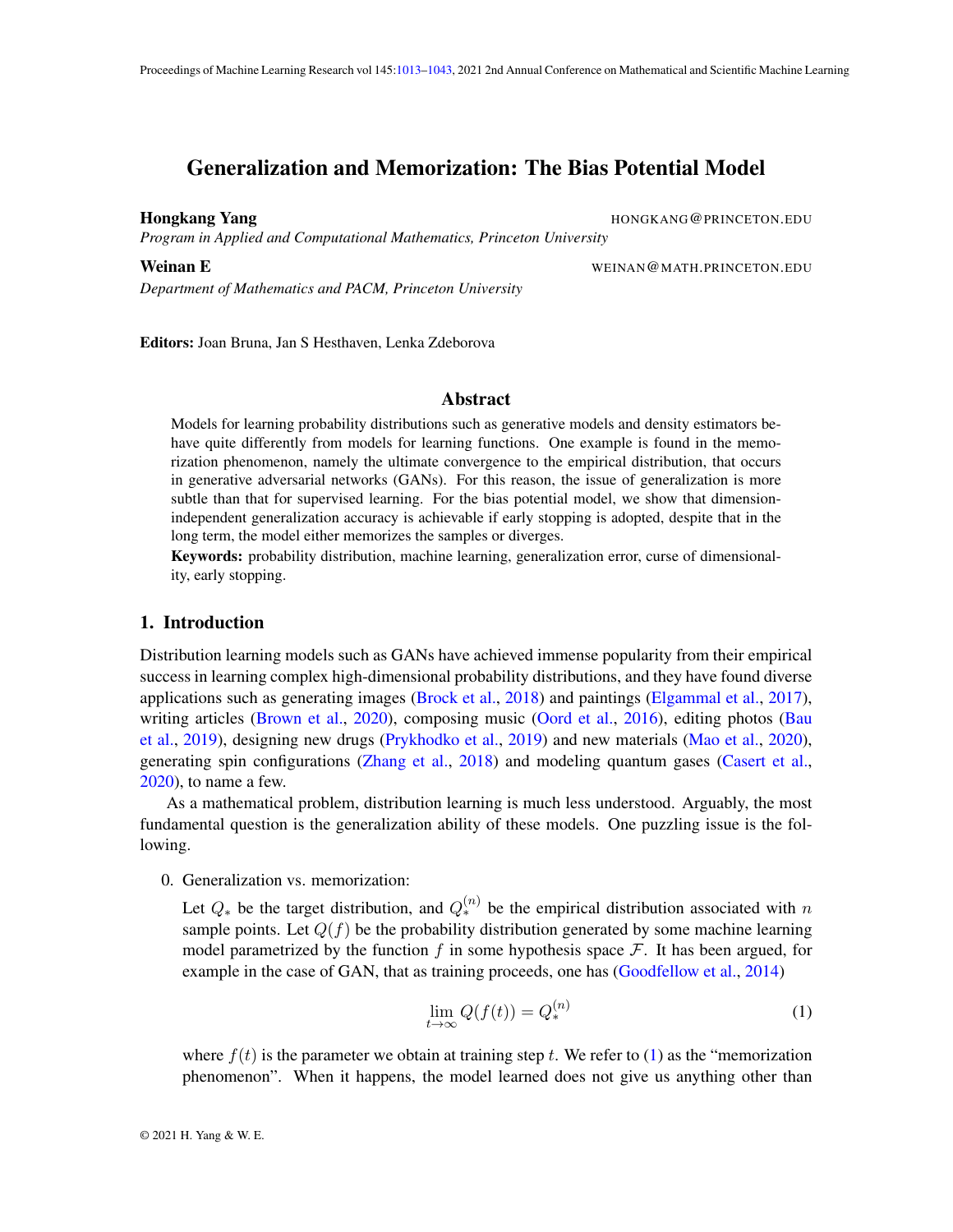the samples we already have. This is in sharp contrast to supervised learning, where models are typically trained till interpolation and can generalize well to unseen data both in practice [\(Zhang et al.,](#page-18-1) [2016\)](#page-18-1) and in theory [\(E et al.,](#page-16-2) [2019d\)](#page-16-2).

Despite this, these distribution-learning models perform surprisingly well in practice, being able to come close to the unseen target  $Q_*$  and allowing us to generate new samples. This counterintuitive result calls for a closer examination of their training dynamics, beyond the statement [\(1\)](#page-0-1).

There are many other mysteries for distribution learning, and we list a few below.

1. Curse of dimensionality:

The superb performance of these models (e.g. on generating high-resolution, lifelike and diverse images [\(Brock et al.,](#page-15-0) [2018;](#page-15-0) [Donahue and Simonyan,](#page-16-3) [2019;](#page-16-3) [Vahdat and Kautz,](#page-18-2) [2020\)](#page-18-2)) indicates that they can approximate the target  $Q_*$  with satisfactorily small error. Yet, in theory, this should not be possible, because to estimate a general distribution in  $\mathbb{R}^d$  with error  $\leq \epsilon$ , we need  $n = \epsilon^{-\Omega(d)}$  amount of samples (discussed below), which becomes astronomical for real-world tasks. For instance, the BigGAN [\(Brock et al.,](#page-15-0) [2018\)](#page-15-0) was trained on the ILSVRC dataset [\(Russakovsky et al.,](#page-17-3) [2015\)](#page-17-3) with  $\leq 10^7$  images of resolution  $512 \times 512$ , but the theoretical sample size should be like  $\gg 10^{512 \times 512}$ .

Of course, for restricted distribution families like the Gaussians, the sample complexity is only  $n = poly(d)$ . Yet, one is really interested in complex distributions such as the distribution of facial images that *a priori* do not belong to any known family, so these tasks require the models to possess not only a dimension-independent sample complexity but also the universal approximation property.

2. The fragility of the training process:

It is well-known that distribution-learning models like GANs and VAE (variational autoencoder) are difficult to train. They are especially vulnerable to issues like mode collapse [\(Che](#page-15-4) [et al.,](#page-15-4) [2016;](#page-15-4) [Salimans et al.,](#page-17-4) [2016\)](#page-17-4), instability and oscillation [\(Radford et al.,](#page-17-5) [2015\)](#page-17-5), and vanishing gradient [\(Arjovsky and Bottou,](#page-15-5) [2017\)](#page-15-5). The current treatment is to find by trial-anderror a delicate combination of the right architectures and hyper-parameters [\(Radford et al.,](#page-17-5) [2015\)](#page-17-5). The need to understand these issues calls for a mathematical treatment.

This paper offers a partial answer to these questions. We focus on the bias potential model, an expressive distribution-learning model that is relatively transparent, and uncover the mechanisms for its generalization ability.

Specifically, we establish a dimension-independent *a priori* generalization error estimate with early-stopping. With appropriate function spaces  $f \in \mathcal{F}$ , the training process consists of two regimes:

- First, by implicit regularization, the training trajectory  $Q(f(t))$  comes very close to the unseen target  $Q_*$ , and this is when early-stopping should be performed.
- Afterwards,  $Q(f(t))$  either converges to the sample distribution  $Q_*^{(n)}$  or it diverges.

This paper is structured as follows. In Section [2,](#page-3-0) we introduce the bias potential model and pose it as a continuous calculus of variations problem. Section [3](#page-7-0) analyzes the training behavior of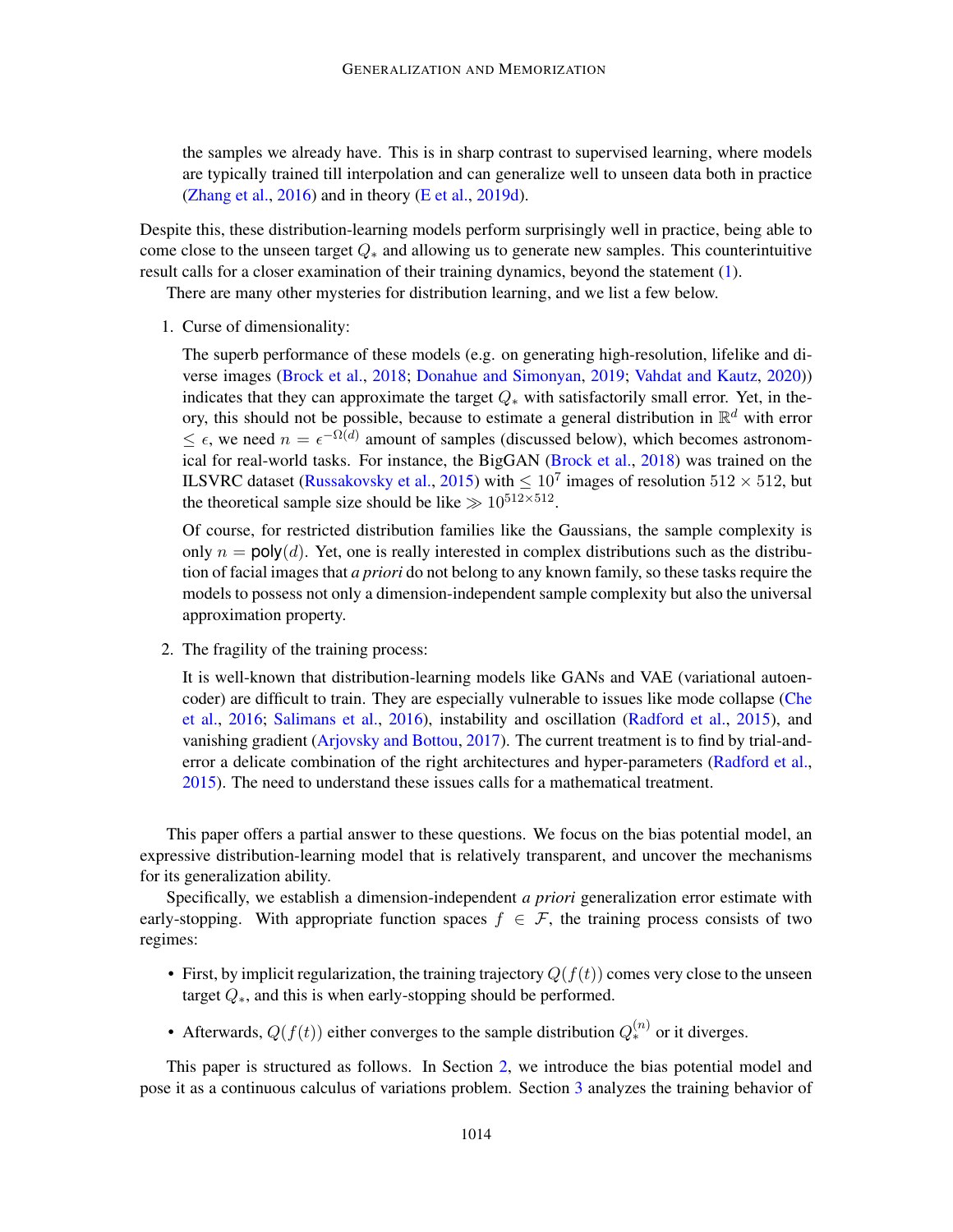this model and presents this paper's main results on generalization error and memorization. Section [4](#page-11-0) presents some numerical examples. Section [A](#page-18-3) contains all the proofs. Section [5](#page-12-0) concludes this paper with remarks on future directions.

Notation: denote vectors by bold letters x. Let  $C(K)$  be the space of continuous functions over some subset  $K \subseteq \mathbb{R}^d$  equipped with supremum norm. Let  $\mathcal{P}(K)$ ,  $\mathcal{P}_{ac}(K)$ ,  $\mathcal{P}_2(K)$  be the space of probability measures over  $K$ , the subset of absolutely continuous measures, and the subset of measures with finite second moments. Denote the support of a distribution  $Q \in \mathcal{P}(K)$  by sprtQ. Let  $W_2$  be the Wasserstein metric over  $\mathcal{P}_2(K)$ .

### 1.1. Related works

- Generalization ability: Among distribution-learning models, GANs have attracted the most attention and their generalization ability has been discussed in [\(Arora et al.,](#page-15-6) [2017;](#page-15-6) [Zhang et al.,](#page-18-4) [2017;](#page-18-4) [Bai et al.,](#page-15-7) [2019;](#page-15-7) [Gulrajani et al.,](#page-16-4) [2020\)](#page-16-4) from the perspective of the neural networkbased distances. For trained models, dimension-independent generalization error estimates have been obtained only for certain restricted models, such as GANs whose generators are linear maps or one-layer networks [\(Wu et al.,](#page-18-5) [2019;](#page-18-5) [Lei et al.,](#page-16-5) [2020;](#page-16-5) [Feizi et al.,](#page-16-6) [2020\)](#page-16-6).
- Curse of dimensionality (CoD): If the sampling error is measured by the Wasserstein metric  $W_2$ , then for any absolutely continuous  $Q_*$  and any  $\delta > 0$ , it always holds that [\(Weed and](#page-18-6) [Bach,](#page-18-6) [2017\)](#page-18-6)

$$
W_2(Q_*^{(n)},Q_*)\gtrsim n^{-\frac{1}{d-\delta}}
$$

To achieve an error of  $\epsilon$ , the required sample size is  $n = \epsilon^{-\Omega(d)}$ .

If sampling error is measured by KL divergence, then  $KL(Q_* || Q_*^{(n)}) = \infty$  since  $Q_*^{(n)}$  is singular. If kernel smoothing is applied to  $Q_*^{(n)}$ , it is known that the error scales like  $O(n^{-\frac{4}{d+4}})$ [\(Wand and Jones,](#page-18-7) [1994\)](#page-18-7) (technically the norm used in (Wand and Jones, 1994) is the  $L^2$  difference between densities, but one should expect that CoD would likewise be present for KL divergence.)

- Continuous perspective: [\(E et al.,](#page-16-7) [2019c,](#page-16-7) [2020\)](#page-16-8) provide a framework to study supervised learning as continuous calculus of variations problems, with emphasis on the role of the func-tion representation, e.g. continuous neural networks [\(E et al.,](#page-16-9) [2019b\)](#page-16-9). In particular, the function representation largely determines the trainability [\(Chizat and Bach,](#page-16-10) [2018;](#page-16-10) [Rotskoff](#page-17-6) [and Vanden-Eijden,](#page-17-6) [2019\)](#page-17-6) and generalization ability [\(E et al.,](#page-16-11) [2018,](#page-16-11) [2019a](#page-16-12)[,d\)](#page-16-2) of a supervised learning model. This framework can be applied to studying distribution learning in general, and we use it to analyze the bias potential model.
- Exponential family:

The density function of the bias-potential model is an instance of the exponential families. These distributions have long been applied to density estimation [\(Barron and Sheu,](#page-15-8) [1991;](#page-15-8) [Canu and Smola,](#page-15-9) [2006\)](#page-15-9) with theoretical guarantees [\(Yuan et al.,](#page-18-8) [2012;](#page-18-8) [Sriperumbudur et al.,](#page-18-9) [2017\)](#page-18-9). Yet, existing theories focus only on black-box estimators, instead of the training process. It has also been popular to adopt a mixture of exponential distributions [\(Kiefer and](#page-16-13) [Wolfowitz,](#page-16-13) [1956;](#page-16-13) [Jewell,](#page-16-14) [1982;](#page-16-14) [Redner and Walker,](#page-17-7) [1984\)](#page-17-7), but it will not be covered in this paper.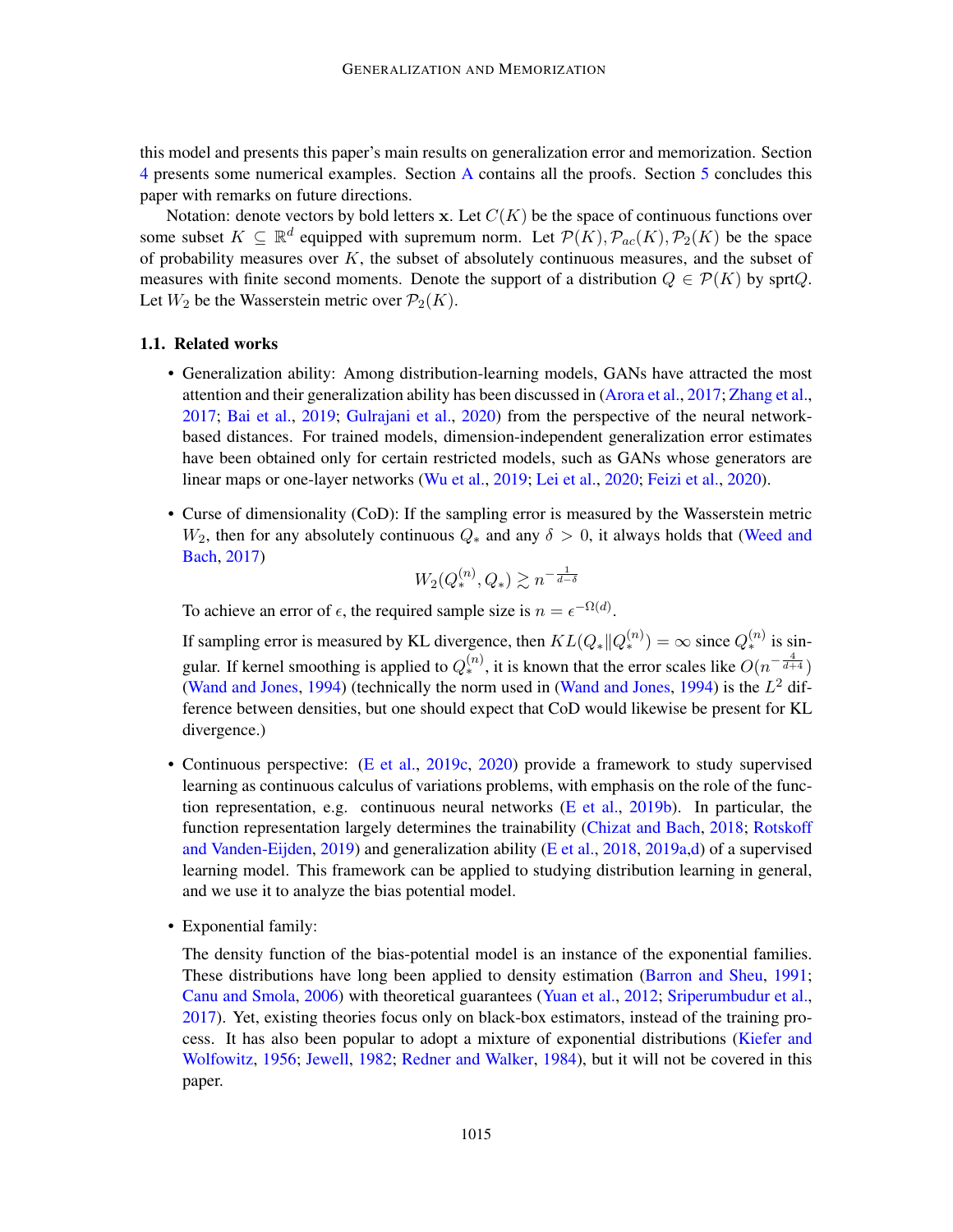# <span id="page-3-0"></span>2. Bias Potential Model

This section introduces the bias potential model, a simple distribution-learning model proposed by [\(Valsson and Parrinello,](#page-18-10) [2014;](#page-18-10) [Bonati et al.,](#page-15-10) [2019\)](#page-15-10) and also known as "variationally enhanced sampling".

To pose a supervised-learning model as a calculus of variations problem, one needs to consider four factors: function representation, training objective, training rule, and discretization [\(E et al.,](#page-16-7) [2019c\)](#page-16-7). For distribution learning, there is the additional factor of distribution representation, namely how probability distributions are represented through functions. These are general issues for any distribution-learning model. For future reference, we go through these components in some detail.

### 2.1. Distribution representation

The bias potential model adopts the following representation:

<span id="page-3-1"></span>
$$
Q = \frac{1}{Z}e^{-V}P, \quad Z = \mathbb{E}_P[e^{-V}]
$$
\n
$$
(2)
$$

where  $V$  is some potential function and  $P$  is some base distribution. This representation commonly appears in statistical mechanics as the Boltzmann distribution. It is suitable for density estimation, and can also be applied to generative modeling via sampling techniques like rejection sampling, MCMC, Langevin diffusion [\(Roberts and Tweedie,](#page-17-8) [1996\)](#page-17-8), hit-and-run (Lovász and Vempala, [2007\)](#page-17-9), etc.

Typically the partition function  $Z$  can be ignored, since it is not involved in the training objectives or most of the sampling algorithms.

#### 2.2. Training objective

Since the representation [\(2\)](#page-3-1) is defined by a density function, it is natural to define a density-based training objective. Given a target distribution  $Q_*$ , one convenient choice is the backward KL divergence

$$
KL(Q_* \| Q) = \mathbb{E}_{Q_*}[\log Q_* - \log P] + \mathbb{E}_{Q_*}[V] + \log \mathbb{E}_P[e^{-V}]
$$

An alternative way introduced in [\(Valsson and Parrinello,](#page-18-10) [2014\)](#page-18-10) is to define the "biased distribution"

<span id="page-3-2"></span>
$$
P_*=\frac{e^VQ_*}{\mathbb{E}_{Q_*}[e^V]}
$$

so that  $Q = Q_*$  iff  $P = P_*$ . Then, we can define an objective by the forward KL

$$
KL(P||P_*) = \mathbb{E}_P[\log P - \log Q_*] - \mathbb{E}_P[V] + \log \mathbb{E}_{Q_*}[e^V]
$$

Removing constant terms, we obtain the following objectives

$$
L^{-}(V) := \mathbb{E}_{Q_{*}}[V] + \log \mathbb{E}_{P}[e^{-V}]
$$
  
\n
$$
L^{+}(V) := -\mathbb{E}_{P}[V] + \log \mathbb{E}_{Q_{*}}[e^{V}]
$$
\n(3)

Both objectives are convex in V (Lemma [14\)](#page-21-0). Suppose  $Q_*$  can be written as [\(2\)](#page-3-1) with potential  $V_*$ , then  $Q = Q_*$  iff  $V = V_* + c$  for some constant c iff  $L^+(V)$  or  $L^-(V) = 0$ , so we have a unique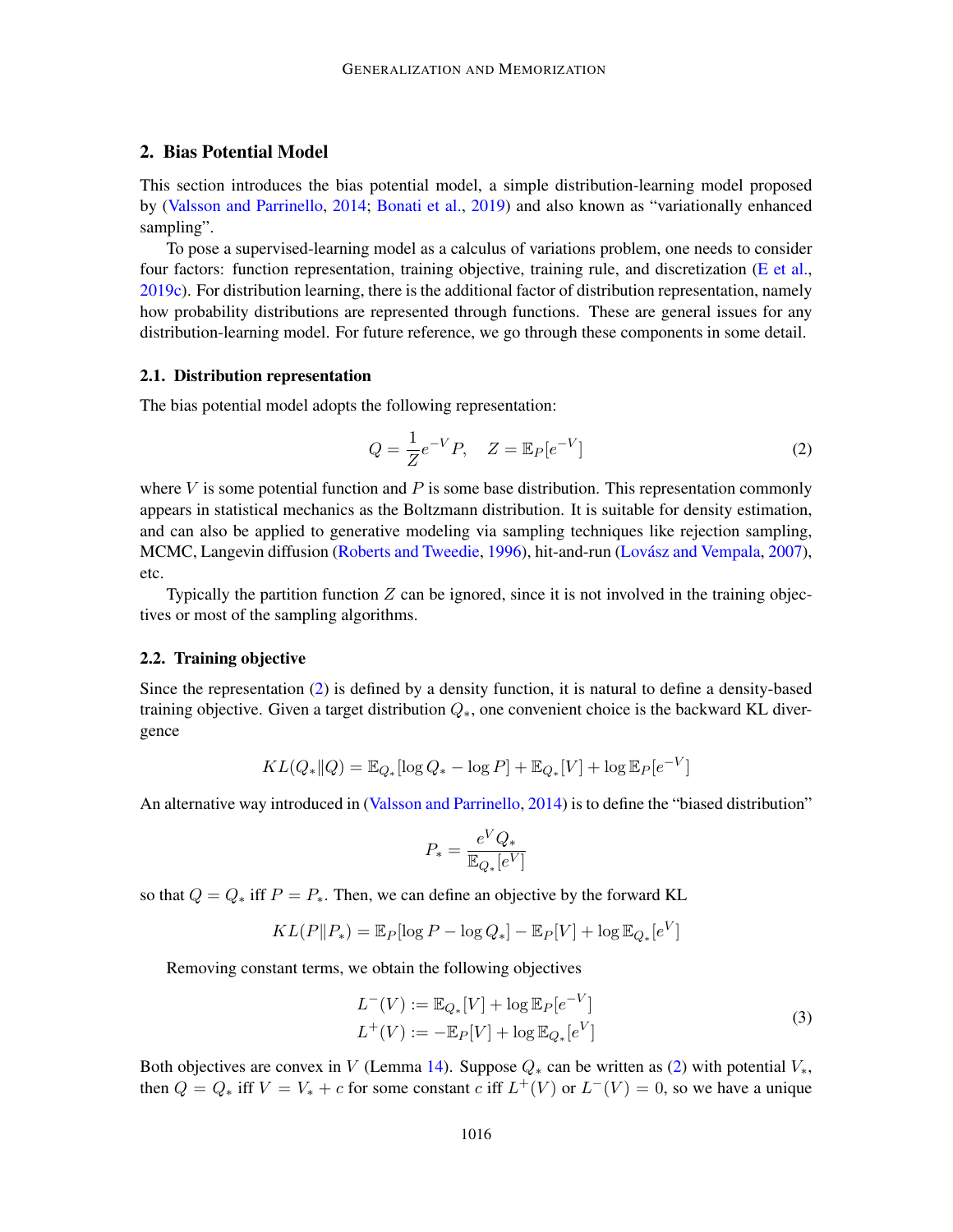global minimizer up to constants. Otherwise, if  $Q_*$  does not have the form [\(2\)](#page-3-1), then the minimizer does not exist.

In practice, when  $Q_*$  is available only through its sample  $Q_*^{(n)}$ , we simply substitute all the expectation terms  $\mathbb{E}_{Q_*}$  in [\(3\)](#page-3-2) by  $\mathbb{E}_{Q_*^{(n)}}$ .

#### 2.3. Function representation

A good function representation (or function space  $\mathcal F$ ) should have two conflicting properties:

- 1. F is expressive so that distributions generated by  $f \in \mathcal{F}$  satisfy universal approximation property.
- 2.  $F$  has small complexity so that the generalization gap is small.

One approach is to adopt an integral transform-based representation [\(E et al.,](#page-16-7) [2019c\)](#page-16-7),

$$
V(\mathbf{x}) = \mathbb{E}_{\rho(\theta)} \big[ \phi(\mathbf{x}, \theta) \big]
$$

for some feature function  $\phi(\cdot;\theta)$  and parameter distribution  $\rho$ . Then, V can be approximated with Monte-Carlo rate by

<span id="page-4-1"></span>
$$
V_m(\mathbf{x}) = \frac{1}{m} \sum_{j=1}^{m} \phi(\mathbf{x}; \theta_i)
$$
\n(4)

where  $\{\theta_i\}$  are i.i.d. samples from  $\rho(\theta)$ .

Let us consider function representations built from neural networks:

• 2-layer neural networks: Define the continuous 2-layer network by

<span id="page-4-4"></span><span id="page-4-0"></span>
$$
V(\mathbf{x}) = \mathbb{E}_{\rho(a,\mathbf{w},b)}\big[a \,\sigma(\mathbf{w}\cdot\mathbf{x} + b)\big]
$$
 (5)

with an activation function  $\sigma : \mathbb{R} \to \mathbb{R}$  and weights  $\mathbf{w} \in \mathbb{R}^d$  and  $a, b \in \mathbb{R}$ . The natural functional norm is the Barron norm [\(E et al.,](#page-16-9) [2019b\)](#page-16-9):

$$
||V||_{\mathcal{B}} := \inf_{\rho} ||\rho||_{P}, \quad ||\rho||_{P}^{2} := \mathbb{E}_{\rho(a, \mathbf{w}, b)} \left[ a^{2} (||\mathbf{w}||^{2} + b^{2}) \right]
$$
(6)

where  $\rho$  ranges over all parameter distributions that satisfy [\(5\)](#page-4-0) and  $\|\rho\|_P$  is known as the path norm.

• Random feature model: Rewrite [\(5\)](#page-4-0) as

<span id="page-4-2"></span>
$$
V(\mathbf{x}) = \mathbb{E}_{\rho_0(\mathbf{w},b)} \left[ a(\mathbf{w},b) \ \sigma(\mathbf{w} \cdot \mathbf{x} + b) \right]
$$
 (7)

with fixed parameter distribution  $\rho_0(\mathbf{w}, b)$  and

$$
a(\mathbf{w}, b) := \frac{d \int a \, d\rho(a, \mathbf{w}, b)}{d \int \rho(a, \mathbf{w}, b) da}
$$

The natural functional norm is the RHKS (reproducing kernel Hilbert space) norm [\(E et al.,](#page-16-9) [2019b;](#page-16-9) [Rahimi and Recht,](#page-17-10) [2008\)](#page-17-10):

<span id="page-4-3"></span>
$$
||V||_{\mathcal{H}}^2 := \mathbb{E}_{\rho_0} \big[ a(\mathbf{w}, b)^2 \big] = ||a||_{L^2(\rho_0)}^2 \tag{8}
$$

It corresponds to the RKHS  $H$  induced by the kernel

$$
k(\mathbf{x}, \mathbf{x}') = \mathbb{E}_{\rho_0(\mathbf{w},b)}[\sigma(\mathbf{w} \cdot \mathbf{x} + b)\sigma(\mathbf{w} \cdot \mathbf{x}' + b)]
$$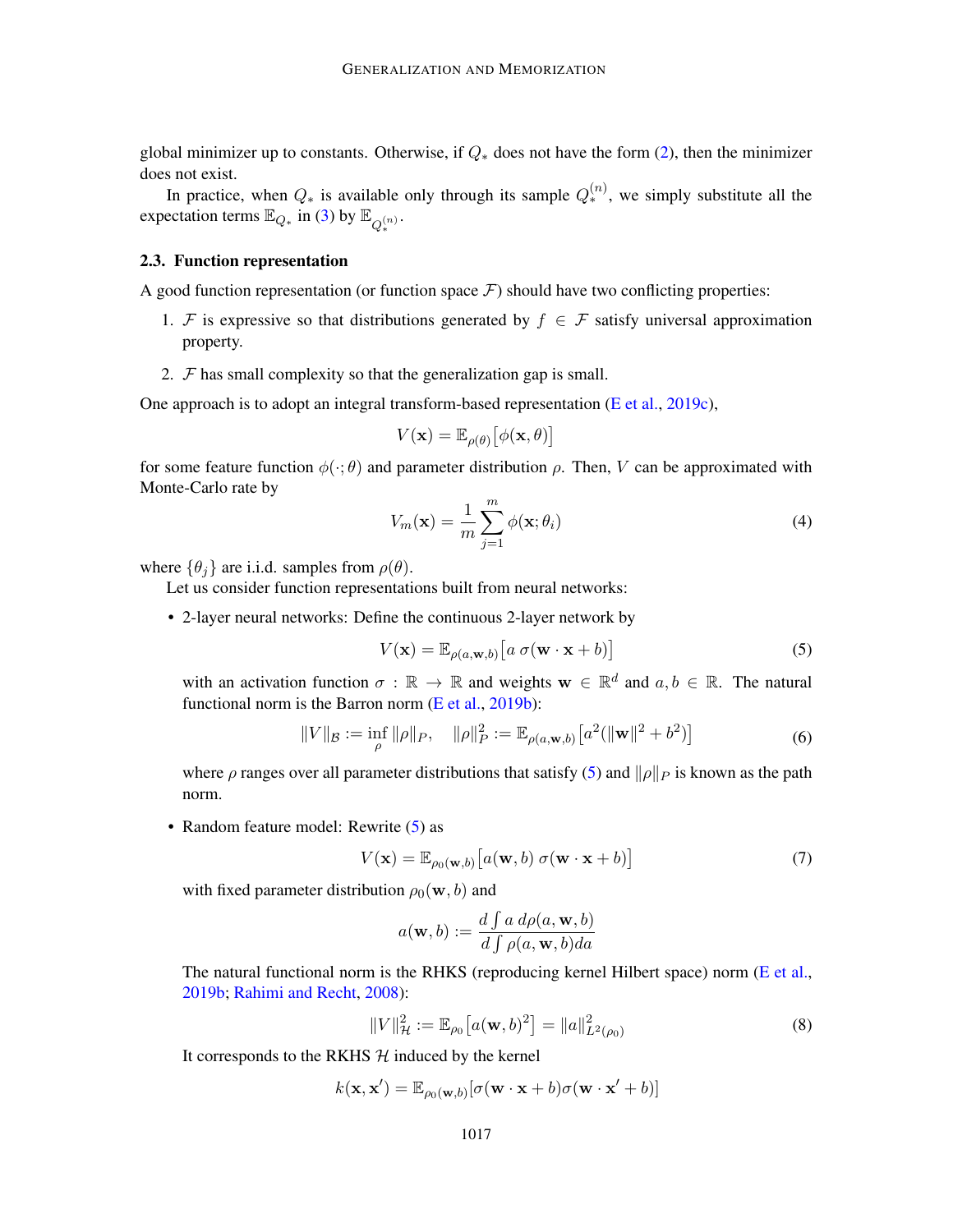It is straightforward to establish the universal approximation theorem for these two representations and we provide such results below: Denote by  $\mathcal{P}_{ac}(K) \cap C(K)$  the distributions over K with continuous density functions, and by  $\|\cdot\|_{TV}$  the total variation distance, which is equivalent to the  $L_1$  norm when restricted to  $\mathcal{P}_{ac}(\mathbb{R}^d)$ .

<span id="page-5-0"></span>**Proposition 1 (Universal approximation)** Let  $K \subseteq \mathbb{R}^d$  be any compact set with positive Lebesgue *measure, let* P *be the uniform distribution over* K*, and let* V *be any class of functions that is dense in*  $C(K)$ *. Then, the class of probability distributions [\(2\)](#page-3-1) generated by*  $V \in V$  *and* P are

- dense in  $\mathcal{P}(K)$  under the Wasserstein metric  $W_p$  ( $1 \leq p < \infty$ ),
- dense in  $\mathcal{P}_{ac}(K)$  under the total variation norm  $\|\cdot\|_{TV}$ ,
- *dense in*  $\mathcal{P}_{ac}(K) \cap C(K)$  *under KL divergence.*

*Given assumption* [A.1,](#page-18-11) this result applies if V is the Barron space  $\{||V||_B < \infty\}$  or RKHS space  $\{||V||_{\mathcal{H}} < \infty\}.$ 

The Monte-Carlo approximation [\(4\)](#page-4-1) suggests that these continuous models can be approximated efficiently by finite neural networks. Specifically, we can establish the following *a priori* error estimates:

<span id="page-5-2"></span>Proposition 2 (Efficient approximation) *Suppose that the base distribution* P *is compactly-supported in a ball*  $B_R(0)$ *, and the activation function*  $\sigma$  *is Lipschitz with*  $\sigma(0) = 0$ *. Given*  $||V||_B < \infty$ *, for every*  $m \in \mathbb{N}$ , there exists a finite 2-layer network  $V_m$  with  $m$  neurons that satisfies:

$$
KL(Q||Q_m) \le \frac{||V||_{\mathcal{B}}}{\sqrt{m}} \cdot 2\sqrt{3} ||\sigma||_{Lip} \sqrt{R^2 + 1}
$$

$$
||V_m||_{\mathcal{B}} \le \sqrt{2} ||V||_{\mathcal{B}}
$$

where  $Q_m$  is the distribution generated by  $V_m$ . Similarly, assume that the fixed parameter distribu*tion*  $\rho_0$  *in* [\(7\)](#page-4-2) *is compactly-supported in a ball*  $B_r(0)$ *, then given*  $||V||_{\mathcal{H}} < \infty$ *, for every* m, there *exists* V<sup>m</sup> *such that*

$$
KL(Q||Q_m) \le \frac{||V||_{\mathcal{H}}}{\sqrt{m}} \cdot 2\sqrt{3} ||\sigma||_{Lip} \sqrt{R^2 + 1} r
$$

$$
||V_m||_{\mathcal{H}} \le \sqrt{2} ||V||_{\mathcal{H}}
$$

### <span id="page-5-1"></span>2.4. Training rule

We consider the simplest training rule, the gradient flow.

For continuous function representations, there are generally two kinds of flows:

• Non-conservative gradient flow

For the random feature model [\(7\)](#page-4-2), we can train the function  $a(\mathbf{w}, b)$  using its variational gradient

$$
\partial_t a(\mathbf{w}, b) = -\frac{\delta L}{\delta a}(\mathbf{w}, b)
$$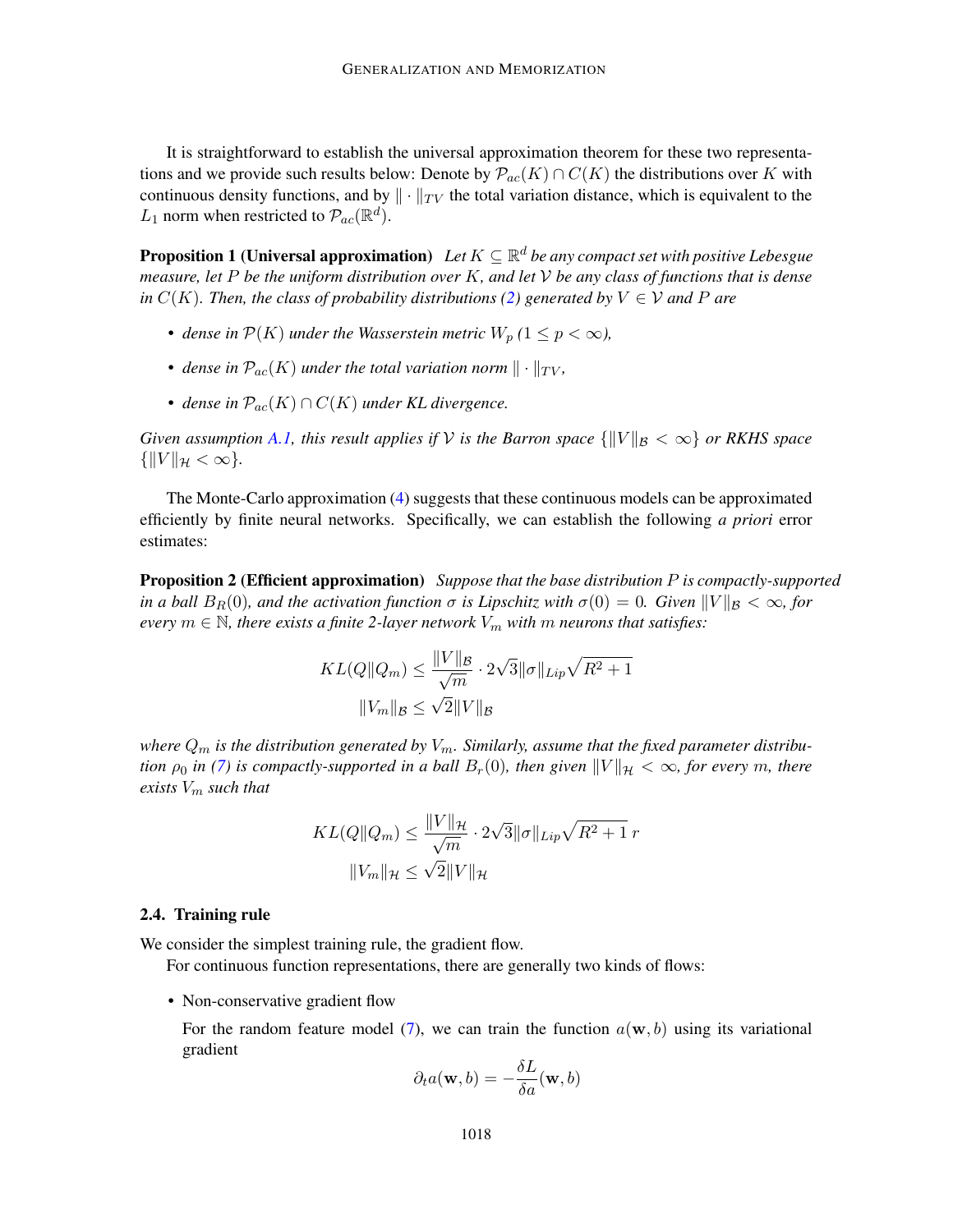Specifically, for the training objectives  $L^{\pm}(V)$  in [\(3\)](#page-3-2), the corresponding flows are defined by

$$
\frac{d}{dt}a = -\frac{\delta L^{+}}{\delta a} = -\mathbb{E}_{P_{*}-P}[\sigma(\mathbf{w} \cdot \mathbf{x} + b)]
$$

$$
\frac{d}{dt}a = -\frac{\delta L^{-}}{\delta a} = -\mathbb{E}_{Q_{*}-Q}[\sigma(\mathbf{w} \cdot \mathbf{x} + b)]
$$

• Conservative gradient flow:

For the 2-layer neural network [\(5\)](#page-4-0), we train the parameter distribution  $\rho(a, \mathbf{w}, b)$ . Its gradient flow is constrained by the conservation of local mass and obeys the continuity equation (in the weak sense):

<span id="page-6-1"></span><span id="page-6-0"></span>
$$
\partial_t \rho - \nabla \cdot \left( \rho \nabla \frac{\delta L}{\delta \rho} \right) = 0 \tag{9}
$$

With the objectives [\(3\)](#page-3-2), the gradient fields are given by

$$
\nabla \frac{\delta L^{+}}{\delta \rho} = \nabla_{(a, \mathbf{w}, b)} \mathbb{E}_{P_{*} - P} \left[ a \sigma (\mathbf{w} \cdot \mathbf{x} + b) \right] = \mathbb{E}_{P_{*} - P} \left[ a \sigma' (\mathbf{w} \cdot \mathbf{x} + b) \mathbf{x} \right]
$$
  

$$
\nabla \frac{\delta L^{-}}{\delta \rho} = \nabla_{(a, \mathbf{w}, b)} \mathbb{E}_{Q_{*} - Q} \left[ a \sigma (\mathbf{w} \cdot \mathbf{x} + b) \right] = \mathbb{E}_{Q_{*} - Q} \left[ a \sigma' (\mathbf{w} \cdot \mathbf{x} + b) \mathbf{x} \right]
$$
  

$$
\sigma (\mathbf{w} \cdot \mathbf{x} + b)
$$
  

$$
a \sigma' (\mathbf{w} \cdot \mathbf{x} + b) \mathbf{x}
$$
  

$$
a \sigma' (\mathbf{w} \cdot \mathbf{x} + b)
$$
  

$$
a \sigma' (\mathbf{w} \cdot \mathbf{x} + b)
$$

### 2.5. Discretization

So far we have only discussed the continuous formulation of distribution learning models. In practice, we implement these continuous models using discretized versions, with the hope that the discretized models inherit these properties up to a controllable discretization error.

Let us focus on the discretization in the parameter space, and in particular, the most popular "particle discretization", since this is the analog of Monte-Carlo for dynamic problems. Consider the parameter distribution  $\rho(a, \mathbf{w}, b)$  of the 2-layer net [\(5\)](#page-4-0) and its approximation by the empirical distribution

$$
\rho^{(m)} = \frac{1}{m} \sum_{j=1}^{m} \delta_{(a_j, \mathbf{w}_j, b_j)}
$$

where the particles  $\{(a_j, \mathbf{w}_j, b_j)\}\$  are i.i.d. samples of  $\rho$ . The potential function represented by this empirical distribution is given by:

$$
V_m(\mathbf{x}) = \mathbb{E}_{\rho^{(m)}}[a \sigma(\mathbf{w} \cdot \mathbf{x} + b)] = \frac{1}{m} \sum_j a_j \sigma(\mathbf{w}_j \cdot \mathbf{x} + b_j)
$$

Suppose we train  $\rho^{(m)}$  by conservative gradient flow [\(9,](#page-6-0)[10\)](#page-6-1) with the objective  $L^-$ . The continuity equation [\(9\)](#page-6-0) implies that, for any smooth test function  $f(a, \mathbf{w}, b)$ , we have

$$
\frac{d}{dt} \int f \, d\rho^{(m)} = -\int \nabla f \cdot \nabla \frac{\delta L}{\delta \rho} d\rho^{(m)} = -\frac{1}{m} \sum_{j=1}^{m} \nabla f(a_j, \mathbf{w}_j, b_j)^T \cdot \nabla \frac{\delta L}{\delta \rho}(a_j, \mathbf{w}_j, b_j)
$$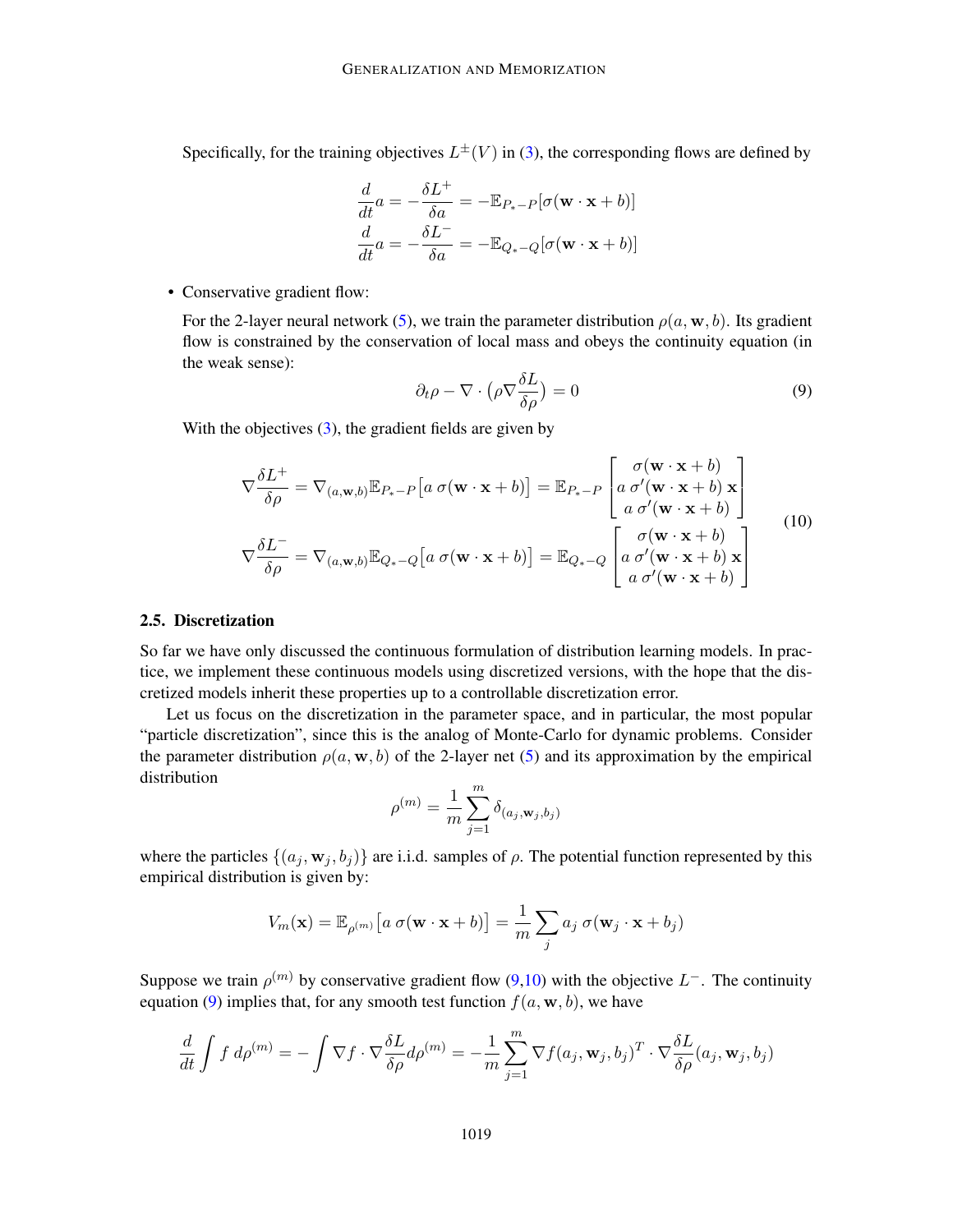Meanwhile, we also have

$$
\frac{d}{dt} \int f \, d\rho^{(m)} = \frac{1}{m} \sum_{j=1}^{m} \nabla f(a_j, \mathbf{w}_j, b_j)^T \cdot \frac{d}{dt} \begin{bmatrix} a_j \\ \mathbf{w}_j \\ b_j \end{bmatrix}
$$

Thus we have recovered the gradient flow for finite *scaled* 2-layer networks:

$$
\frac{d}{dt} \begin{bmatrix} \mathbf{a}_j \\ \mathbf{w}_j \\ b_j \end{bmatrix} = -\nabla \frac{\delta L^-(V_m)}{\delta \rho}(a_j, \mathbf{w}_j, b_j) = -m \cdot \frac{\partial L^-(V_m)}{\partial(a_j, \mathbf{w}_j, b_j)} = -\mathbb{E}_{Q_* - Q} \begin{bmatrix} \sigma(\mathbf{w}_j \cdot \mathbf{x} + b_j) \\ a_j \sigma'(\mathbf{w}_j \cdot \mathbf{x} + b_j) \mathbf{x} \\ a_j \sigma'(\mathbf{w}_j \cdot \mathbf{x} + b_j) \end{bmatrix}
$$

This example shows that the particle discretization of continuous 2-layer networks [\(5\)](#page-4-0) leads to the same result as the mean-field modeling of 2-layer nets [\(Mei et al.,](#page-17-11) [2018;](#page-17-11) [Rotskoff and Vanden-](#page-17-6)[Eijden,](#page-17-6) [2019\)](#page-17-6).

#### <span id="page-7-0"></span>3. Training Dynamics

This section studies the training behavior of the bias potential model and presents the main result of this paper, on the relation between generalization and memorization: When trained on a finite sample set,

- With early stopping, the model reaches dimension-independent generalization error rate.
- As  $t \to \infty$ , the model necessarily memorizes the samples unless it diverges.

#### 3.1. Trainability

We begin with the training dynamics on the population loss. First, we consider the random feature model [\(7\)](#page-4-2) and establish global convergence:

Proposition 3 (Trainability) *Suppose that the target distribution* Q<sup>∗</sup> *is generated by a potential*  $V_*$  ( $\|V_*\|_{\mathcal{H}} < \infty$ ). Suppose that our distribution  $Q_t$  is generated by potential  $V_t$  with parameter *function*  $a_t$  trained by gradient flow on either of the objectives [\(3\)](#page-3-2). Then,

<span id="page-7-1"></span>
$$
L^{\pm}(V_t) - L^{\pm}(V_*) \le \frac{||V_* - V_0||^2_{\mathcal{H}}}{2t}
$$

Next, for 2-layer neural networks, we show that whenever the conservative gradient flow converges, it must converge to the global minimizer. In particular, it will not be trapped at bad local minima and thus avoids mode collapse. This result is analogous to the global optimality guarantees for supervised learning and regression problems [\(Chizat and Bach,](#page-16-10) [2018;](#page-16-10) [Rotskoff and Vanden-](#page-17-6)[Eijden,](#page-17-6) [2019\)](#page-17-6).

<span id="page-7-2"></span> ${\bf Proposition \ 4}$   $\ \ A$  *ssume that the distribution*  $Q_t$  *is generated by potential*  $V_t$ *, a 2-layer network with parameter distribution*  $\rho_t$  *trained by gradient flow on either of the objectives [\(3\)](#page-3-2). Assume that the assumption [A.2](#page-22-0) holds. If the flow*  $\rho_t$  *<i>converges in*  $W_1$  *metric (or any*  $W_p$ ,  $1 \leq p \leq \infty$ ) to some  $\rho_{\infty}$ as  $t \to \infty$ , then  $\rho_{\infty}$  is a global minimizer of  $L^{\pm}$ : Let  $V_{\infty}$  be the corresponding 2-layer network, *then*

$$
Q_* = Q_{\infty} = \frac{e^{-V_{\infty}}P}{\mathbb{E}_P[e^{-V_{\infty}}]}
$$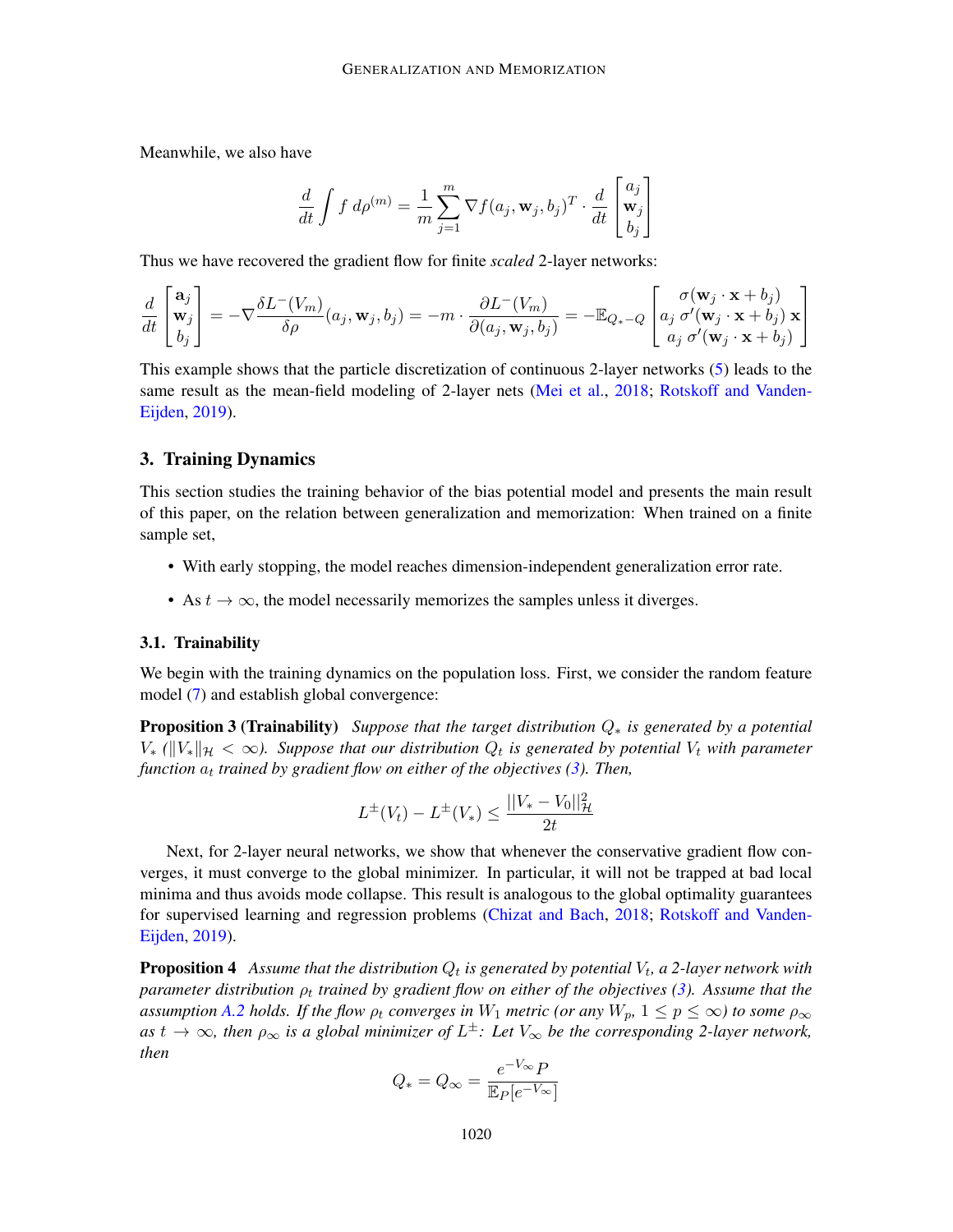### 3.2. Generalization ability

Now we consider the most important issue for the model, the generalization error, and prove that a dimension-independent *a priori* error rate is achievable within a convenient early-stopping time interval.

We study the training dynamics on the empirical loss. For convenience, we make the following assumptions:

- Let the base distribution P in [\(2\)](#page-3-1) be supported on  $[-1,1]^d$  (the  $l^{\infty}$  ball). Without loss of generality, we use the  $l^{\infty}$  norm on  $[-1, 1]^d$ .
- Let the objective L be  $L^-(V)$  from [\(3\)](#page-3-2) (The analysis of  $L^+$  would be more involved). Recall that if the target  $Q_*$  is generated by a potential  $V_*$ , then

$$
L(V) - L(V_*) = KL(Q_* \| Q)
$$

Denote by  $L^{(n)}$  the objective that corresponds to  $Q_*^{(n)}$ :

$$
L^{(n)}(V) = \mathbb{E}_{Q_*^{(n)}}[V] + \log \mathbb{E}_P[e^{-V}] = L(V) + \mathbb{E}_{Q_*^{(n)} - Q_*}[V]
$$

• Model V by the random feature model [\(7\)](#page-4-2) with RKHS norm  $||V||_{\mathcal{H}} = ||a||_{L^2(\rho_0)}$  from [\(8\)](#page-4-3). Assume that the activation function  $\sigma$  is ReLU, and that the fixed parameter distribution  $\rho_0$  is supported inside the  $l^1$  ball, that is,  $\|\mathbf{w}\|_1 + |b| \leq 1$  for  $\rho_0$  almost all  $(\mathbf{w}, b)$ . Denote  $(\mathbf{x}, 1)$  by  $\tilde{\mathbf{x}}$  and  $(\mathbf{w}, b)$  by w, so the activation can be written as  $\sigma(\mathbf{w} \cdot \tilde{\mathbf{x}})$ .

<span id="page-8-1"></span>**Remark 5 (Universal approximation)** *If we further assume that*  $\rho_0$  *covers all directions (e.g.*  $\rho_0$  *is uniform over the*  $l^1$  *sphere*  $\{\|\mathbf{w}\|_1 + |b| = 1\}$ *) and* P *is uniform over some*  $K ⊆ [-1, 1]$  $K ⊆ [-1, 1]$  $K ⊆ [-1, 1]$ <sup>d</sup>, then Proposition 1 implies that this model enjoys universal approximation *over distributions on* K*.*

• Training rule: We train a by gradient flow (Section [2.4\)](#page-5-1). Let  $a_t$ ,  $V_t$ ,  $Q_t$  and  $a_t^{(n)}$  $\mathcal{U}_t^{(n)}, V_t^{(n)}, Q_t^{(n)}$ be the training trajectories under L and  $L^{(n)}$ . Assume the same initialization  $a_0 = a_0^{(n)}$  $\overset{(n)}{0}$ .

<span id="page-8-0"></span>**Theorem 6 (Generalization ability)** *Suppose*  $Q_*$  *is generated by a potential function*  $V_*$  ( $\|V_*\|_{\mathcal{H}}$  <  $\infty$ ). For any  $\delta \in (0,1)$ , with probability  $1-\delta$  over the sampling of  $Q_*^{(n)}$ , the testing error of  $Q_t^{(n)}$ t *is bounded by*

$$
KL(Q_* \| Q_t^{(n)}) \le \frac{\| V_* - V_0 \|_{\mathcal{H}}^2}{2t} + 2\Big(4\frac{\sqrt{2\log 2d}}{\sqrt{n}} + \frac{\sqrt{2\log(2/\delta)}}{\sqrt{n}} \Big) t
$$

<span id="page-8-2"></span>Corollary 7 *Given the condition of Theorem [6,](#page-8-0) if we choose an early-stopping time* T *such that*

$$
T = \Theta\left(\|V_* - V_0\|_{\mathcal{H}}\left(\frac{n}{\log d}\right)^{1/4}\right)
$$

*then the testing error obeys*

$$
KL(Q_* \| Q_T^{(n)}) \lesssim \| V_* - V_0 \|_{\mathcal{H}} \left( \frac{\log d}{n} \right)^{1/4}
$$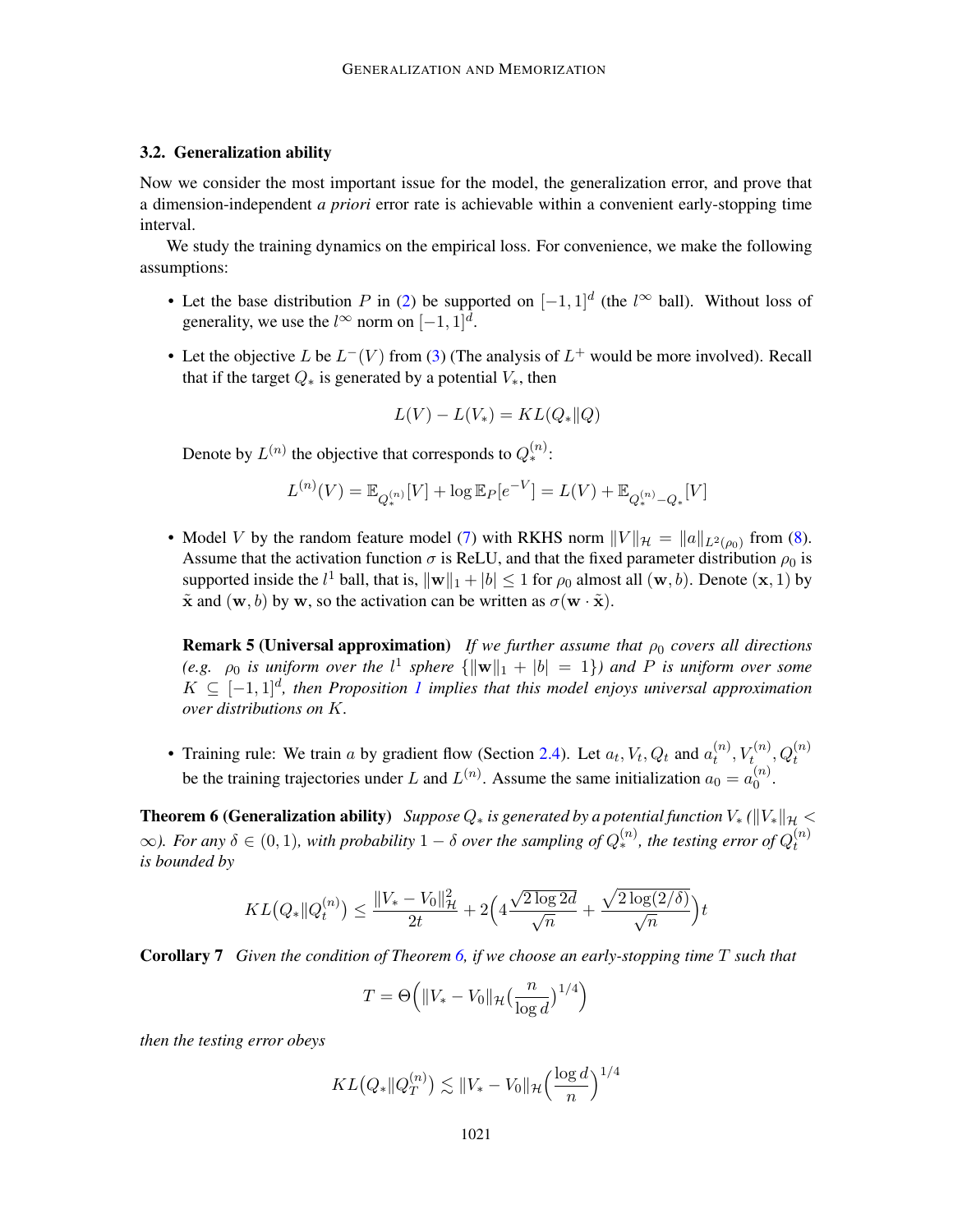This rate is significant in that it is dimension-independent up to a negligible  $(\log d)^{1/4}$  term. Although the upper bound  $n^{-1/4}$  is slower than the desirable Monte-Carlo rate of  $n^{-1/2}$ , it is much better than the rate  $n^{-1/d}$  and we believe there is room for improvement. In addition, the earlystopping time interval is reachable within a time that is dimension-independent and the width of this interval is at least on the order of  $n^{1/4}$ .

This result is enabled by the function representation of the model, specifically:

- 1. Learnability: If the target  $Q_*$  lives in the right space for our function representation, then the optimization rate (for the population loss  $L(V_t) - L(V_*)$ ) is fast and dimension-independent. In this case, the right space consists of distributions generated by random feature models, and the  $O(1/t)$  rate is provided by Proposition [3.](#page-7-1)
- 2. Insensitivity to high dimensional structures: The function representations have small Rademacher complexity, so they are insensitive to the empirical error  $Q_* - Q_*^{(n)}$  and the resulting deviation of the training trajectory  $Q_t^{(n)} - Q_t$  scales as  $O(n^{-1/2})$  instead of  $O(n^{-1/d})$ . This result is provided by Lemmas [8](#page-9-0) and [9](#page-9-1) below.

<span id="page-9-0"></span>**Lemma 8** *For any distribution*  $Q_*$  *supported on*  $[-1, 1]^d$  *and any*  $\delta \in (0, 1)$ *, with probability*  $1 - \delta$ *over the i.i.d. sampling of the empirical distribution*  $Q_*^{(n)}$ , we have

$$
\sup_{\|\mathbf{w}\|_1\leq 1}\mathbb{E}_{Q_*-Q_*^{(n)}}[\sigma(\mathbf{w}\cdot\tilde{\mathbf{x}})]\leq 4\sqrt{\frac{2\log 2d}{n}}+\sqrt{\frac{2\log(2/\delta)}{n}}
$$

<span id="page-9-1"></span>**Lemma 9** Let L be a convex Fréchet-differentiable function over a Hilbert space H with Lipschitz *constant* l*. Let* h *be a Frechet-differentiable function with Lipschitz constant ´ . Define two gradient* flow trajectories  $x_t, y_t$ :

$$
x_0 = y_0, \frac{d}{dt}x_t = -\nabla L(x_t), \frac{d}{dt}y_t = -\nabla \widetilde{L}(y_t)
$$

*where*  $\tilde{L} = L + h$  *represents a perturbed function. Then,* 

$$
L(y_t) - L(x_t) \le \det
$$

*for all time*  $t \geq 0$ *.* 

Numerical examples for the training process and generalization error are provided in Section [4.](#page-11-0)

#### 3.3. Memorization

Despite that the model enjoys good generalization accuracy with early stopping, we show that in the long term the solution  $Q_t^{(n)}$  $t^{(n)}$  necessarily deteriorates.

<span id="page-9-2"></span>Proposition 10 (Memorization) *Under the condition of Theorem [6](#page-8-0) and Remark [5,](#page-8-1)*

*1.* If the trajectory  $Q_t^{(n)}$  $t_t^{(n)}$  has only one weak limit, then  $Q_t^{(n)}$ t *converges weakly to the empirical*  $distribution Q_*^{(n)}$ .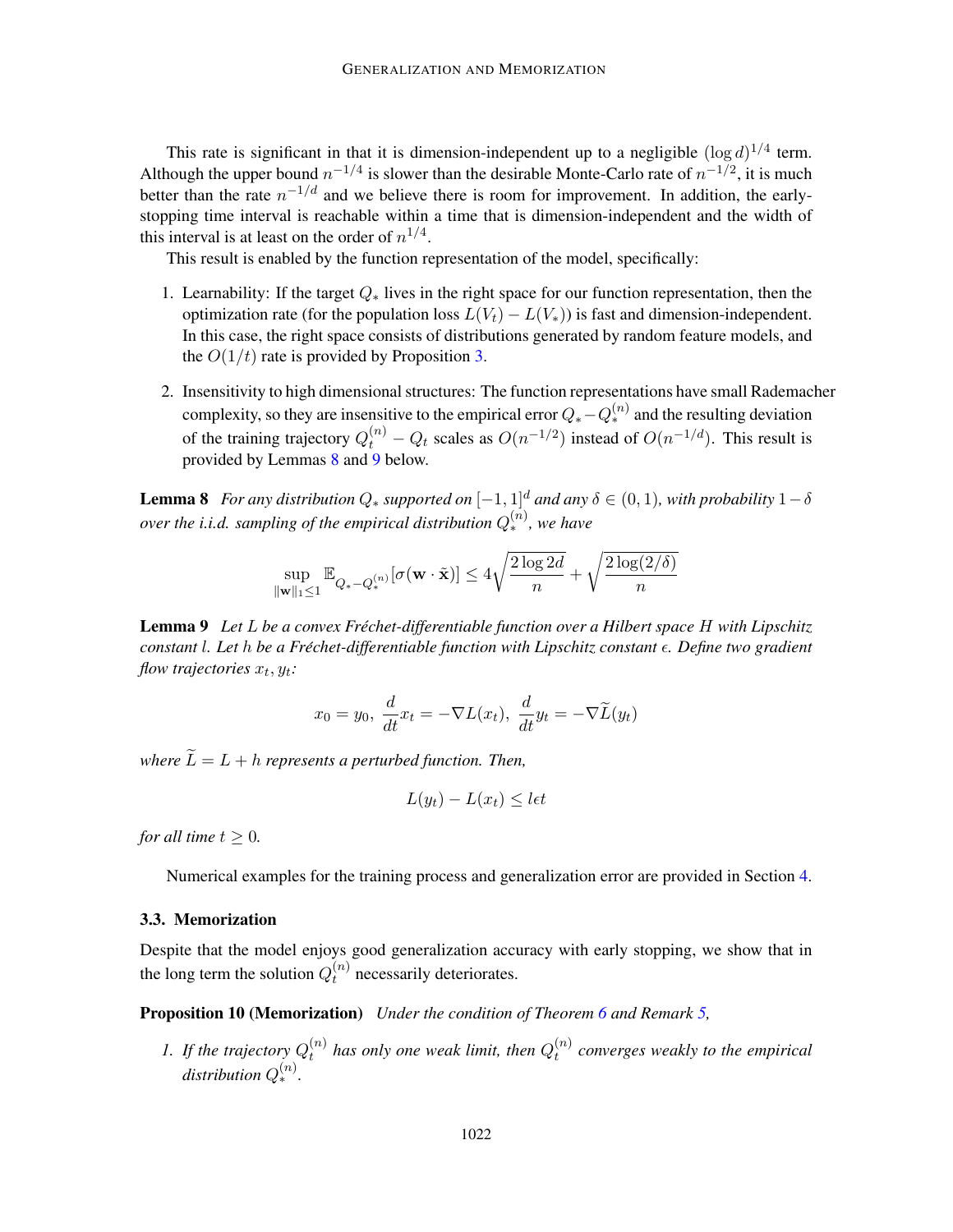2. The true target distribution  $Q_*$  can never be a limit point of  $Q_t^{(n)}$ t *. The generalization error and the potential function's norm both diverge*

<span id="page-10-1"></span>
$$
\lim_{t\to\infty} KL(Q_* \| Q_t^{(n)}) = \lim_{t\to\infty} \| V_t^{(n)} \|_{\mathcal{H}} = \infty
$$

Hence, the model either memorizes the samples or diverges (coming to more than one limit, which are all degenerate), even though it may not manifest within realistic training time.

The proof is based on the following observation.

**Lemma 11** Let  $K \subseteq \mathbb{R}^d$  be a compact set with positive Lebesgue measure, let the base distribution P *be uniform over* K*, and let* k *be a continuous and integrally strictly positive definite kernel on* K. Given any target distribution  $Q' \in \mathcal{P}(K)$  and any initialization  $V_0 \in C(K)$ , train the potential  $V_t$  *by* 

$$
\frac{d}{dt}V_t(\mathbf{x}) = \mathbb{E}_{(Q_t - Q')(\mathbf{x}')}[k(\mathbf{x}, \mathbf{x}')]
$$

If  $Q_t$  has only one weak limit, then  $Q_t$  converges weakly to  $Q'$ . Else, none of the limit points cover *the support of*  $Q'$ .

A numerical demonstration of memorization is provided in Section [4.](#page-11-0)

### 3.4. Regularization

Instead of early stopping, one can also consider explicit regularization: With the empirical loss  $L^{(n)}$ , define the problem

$$
\min_{\|V\|\leq R} L^{(n)}(V)
$$

for some appropriate functional norm  $\|\cdot\|$  and adjustable bound R. For the special case of random feature models [\(8\)](#page-4-3), this problem becomes

<span id="page-10-0"></span>
$$
\min_{\|a\|_{L^2(\rho_0)} \le R} L^{(n)}(a) \tag{11}
$$

where  $L^{(n)}(a)$  denotes  $L^{(n)}(V)$  with potential V generated by a.

By convexity,  $L^{(n)}(a_t^{(n)})$  $t^{(n)}_t$ ) can always converge to the minimum value as  $t\to\infty$  if  $a^{(n)}_t$  $t^{(n)}$  is trained by gradient flow constrained to the ball  $\{\|a\|_{L^2(\rho_0)} \leq R\}$ . Denote the minimizer of [\(11\)](#page-10-0) by  $a_R^{(n)}$ R (which exists by Lemma [19\)](#page-30-1) and denote the corresponding distribution by  $Q_R^{(n)}$  $\mathbb{R}^{n}$ .

<span id="page-10-2"></span>**Proposition 12** *Given the condition of Theorem [6,](#page-8-0) choose any*  $R \ge ||V_*||_{\mathcal{H}}$ *. With probability*  $1 - \delta$ *over the sampling of*  $Q_*^{(n)}$ , the minimizer  $a_R^{(n)}$ R *satisfies*

$$
KL(Q_* \| Q_R^{(n)}) \lesssim \frac{\sqrt{\log d} + \sqrt{\log 1/\delta}}{\sqrt n} R
$$

This result can be straightforwardly extended to the case when  $V, V_*$  are implemented as 2-layer networks or deep residual networks, equipped with the norms defined in [\(E et al.,](#page-16-9) [2019b\)](#page-16-9). The proof only involves the Rademacher complexity, and it is known that these functions' complexity scales as  $O(\frac{R}{\sqrt{2}})$  $\frac{1}{n}$ ) [\(E et al.,](#page-16-9) [2019b\)](#page-16-9).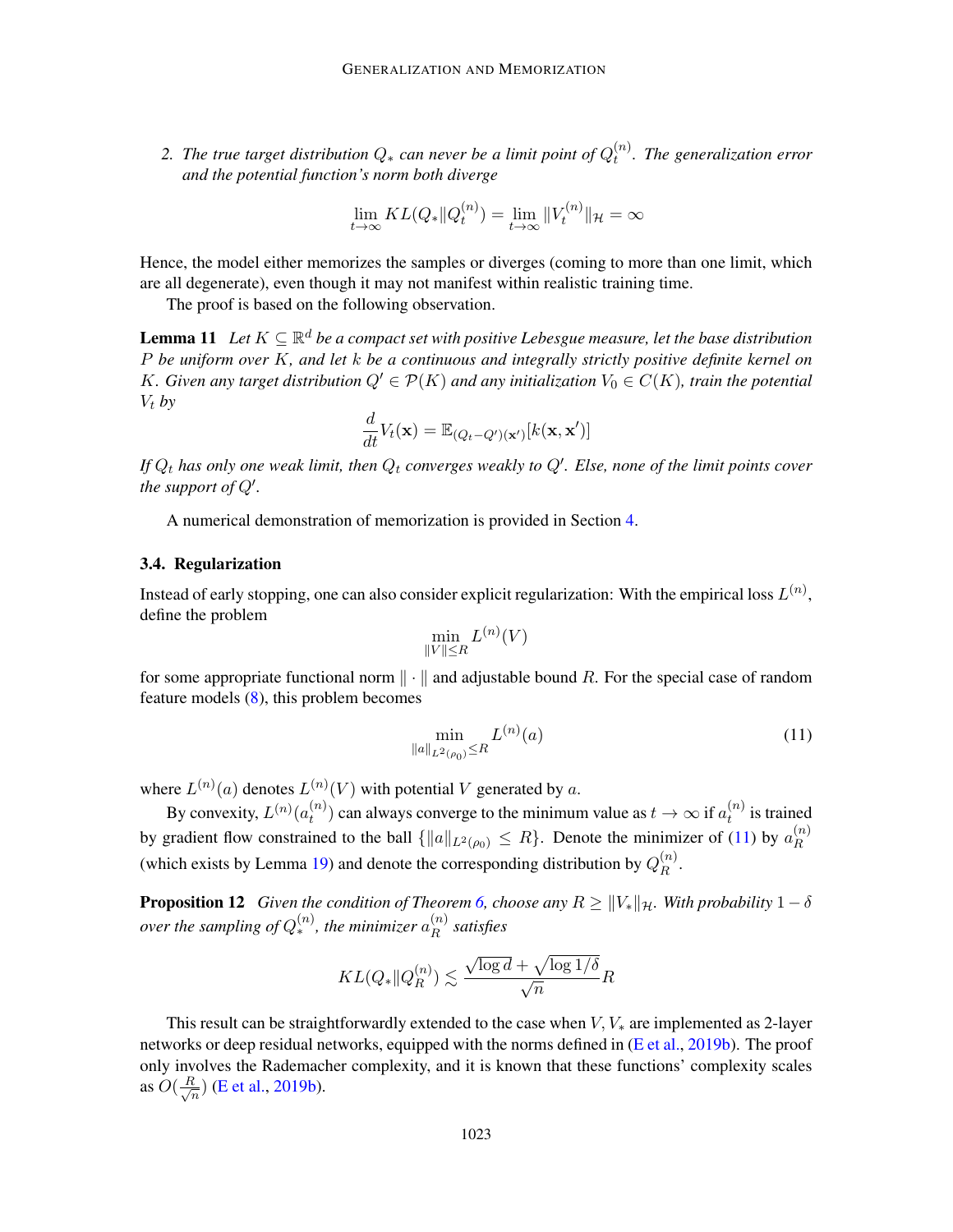# <span id="page-11-0"></span>4. Numerical Experiments

Corollary [7](#page-8-2) and Proposition [10](#page-9-2) tell us that the training process roughly consists of two phases: the first phase in which a dimension-independent generalization error rate is reached, and a second phase in which the model deteriorates into memorization or divergence. We now examine how these happen in practice.

### <span id="page-11-1"></span>4.1. Empirical sample rate

The key aspect of the generalization estimate of Corollary [7](#page-8-2) is that its sample complexity  $O(n^{-\alpha})$  $(\alpha \geq 1/4)$  is dimension-independent.

To verify dimension-independence, we estimate the exponent  $\alpha$  for varying dimension d. We adopt the set-up of Theorem [6](#page-8-0) and train our model  $Q_t^{(n)}$  $t^{(n)}$  by SGD on a finite sample set  $Q_*^{(n)}$ . Specifically, P is uniform over  $[-1, 1]^d$ , the target and trained distributions  $Q_*, Q_t^{(n)}$  are generated by the potentials  $V_*, V_t^{(n)}$ , these potentials are random feature functions [\(7\)](#page-4-2) with  $\rho_0$  being uniform over the  $l^1$  sphere  $\{\|\mathbf{w}\|_1 + |b| = 1\}$ , with parameter functions  $a_*, a_t^{(n)}$  $t^{(n)}$  and ReLU activation. The samples  $Q_*^{(n)}$  are obtained by Projected Langevin Monte Carlo [\(Bubeck et al.,](#page-15-11) [2018\)](#page-15-11). We approximate  $\rho_0$  using  $m = 500$  samples (particle discretization) and set  $a_* \equiv 50$ . We initialize training with  $a_0^{(n)}\equiv 0$  and train  $a_t^{(n)}$  $t^{(n)}$  by scaled gradient descent with learning rate 0.5m.

The generalization error is measured by  $KL(Q_*||Q^{(n)}_t)$  $t^{(n)}$ ). Denote the optimal stopping time by

$$
T_o = \mathrm{argmin}_{t>0} KL(Q_* || Q_t^{(n)})
$$

and the corresponding optimal error by  $L<sub>o</sub>$ . The most difficult part of this experiment turned out to be the computation of the KL divergence: Monte-Carlo approximation has led to excessive variance. Therefore we computed by numerical integration on a uniform grid on  $[-1, 1]^d$ . This limits the experiments to low dimensions.

For each  $d \leq 5$ , we estimate  $\alpha$  by linear regression between  $\log n$  and  $\log L_o$ . The sample size *n* ranges in  $\{25, 50, 100, 200\}$ , each setting is repeated 20 times with a new sample set  $Q_*^{(n)}$ . Also, we solve for the dependence of  $T_o$  on n by linear regression between log n and log  $L_o$ . Here are the results:

| Dimension $d$                      |         |         |         |         |  |
|------------------------------------|---------|---------|---------|---------|--|
| Exponent $-\alpha$ of $L_{\alpha}$ | $-0.74$ | $-0.71$ | $-0.81$ | $-0.74$ |  |
| Exponent of $To$                   | 0.30    | 0.29    |         | 0.26    |  |

Table 1: Upper: empirically, the exponent  $\alpha$  of the sample complexity is dimension-independent. Lower: the optimal stopping time grows with  $n$ .

Our experiments suggest that the generalization error of the early-stopping solution scales as  $n^{-0.8}$  and is dimension-independent, and the optimal early-stopping time is around  $n^{0.3}$ . This error is much better than the upper bound  $O(n^{-1/4})$  given by Corollary [7,](#page-8-2) indicating that our analysis has much room for improvement.

Shown in Figure [1](#page-12-1) is the generalization error  $KL(Q_*||Q_t^{(n)})$  $t_t^{(n)}$ ) during training, for dimension  $d=5.$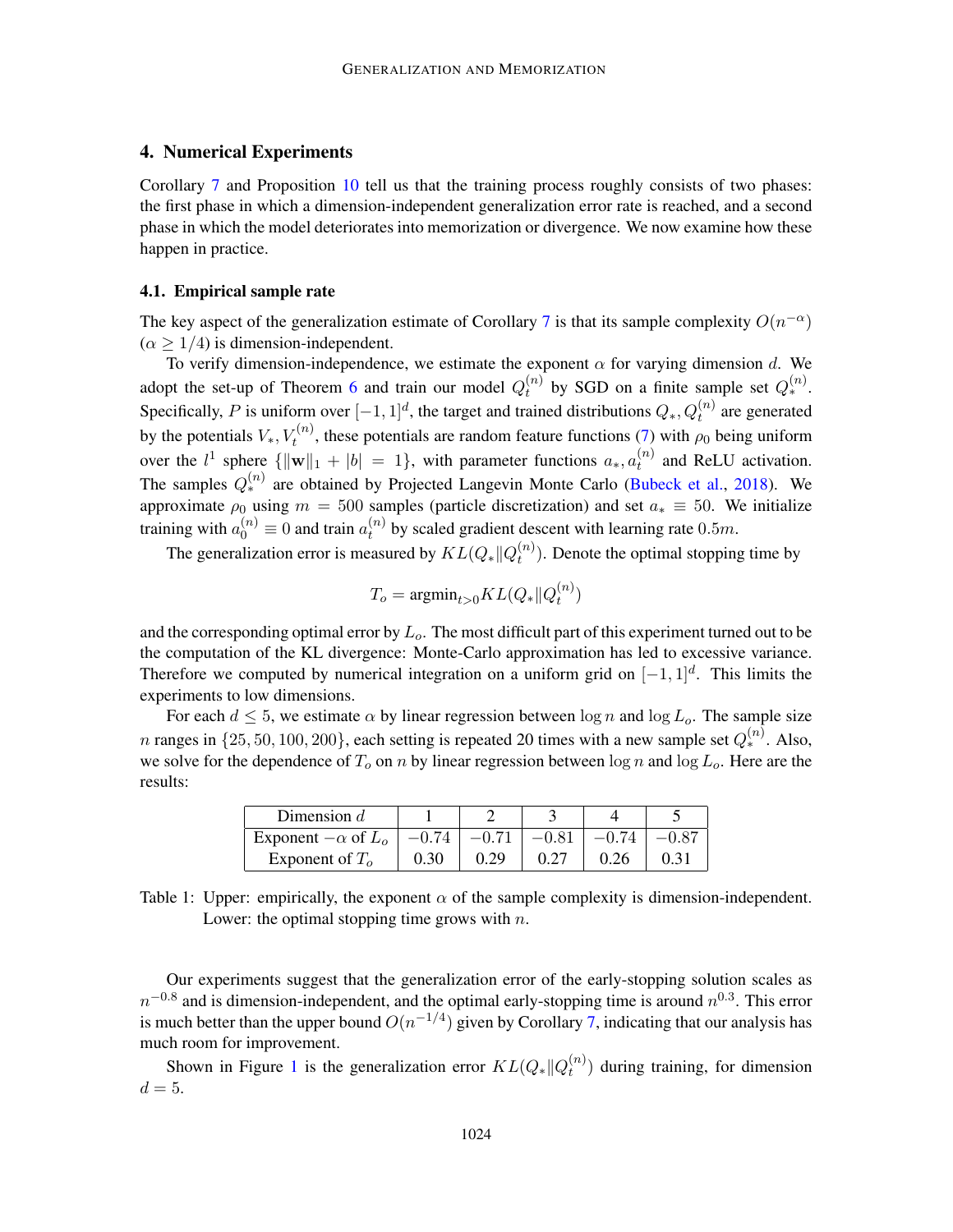

<span id="page-12-1"></span>Figure 1: Generalization error curves with log axes. The solid curves are averages over 20 trials, and the shaded regions are  $\pm 1$  standard deviations. The results for other d are similar.

All error curves go through a rapid descent, followed by a slower but gradual ascent due to memorization. In fact, the convergence rate prior to the optimal stopping time appears to be exponential. Note that if exponential convergence indeed holds, then the generalization error estimate of Corollary [7](#page-8-2) can be improved to  $O(n^{-1/2} \log n)$ .

### 4.2. Deterioration and memorization

Proposition [10](#page-9-2) indicates that as  $t \to \infty$  the model either memorizes the sample points or diverges. Our result shows that in practice we obtain memorization.

We adopt the same set-up as in Section [4.1.](#page-11-1) Since memorization occurs very slowly with SGD, we accelerate training using Adam. Figure [2](#page-13-0) shows the result for  $d = 1, n = 25$ .

We see that there is a time interval during which the trained model closely fits the target distribution, but it eventually concentrates around the samples, and this memorization process does not seem to halt within realistic training time.

Figure [3](#page-13-1) suggests that memorization is correlated with the growth of the function norm of the potential.

### <span id="page-12-0"></span>5. Discussion

Let us summarize some of the insights obtained in this paper:

- For distribution-learning models, good generalization can be characterized by dimensionindependent *a priori* error estimates for early-stopping solutions. As demonstrated by the proof of Theorem [6,](#page-8-0) such estimates are enabled by two conditions:
	- 1. Fast global convergence is guaranteed for learning distributions that can be represented by the model, with an explicit and dimension-independent rate. For our example, this results from the convexity of the model.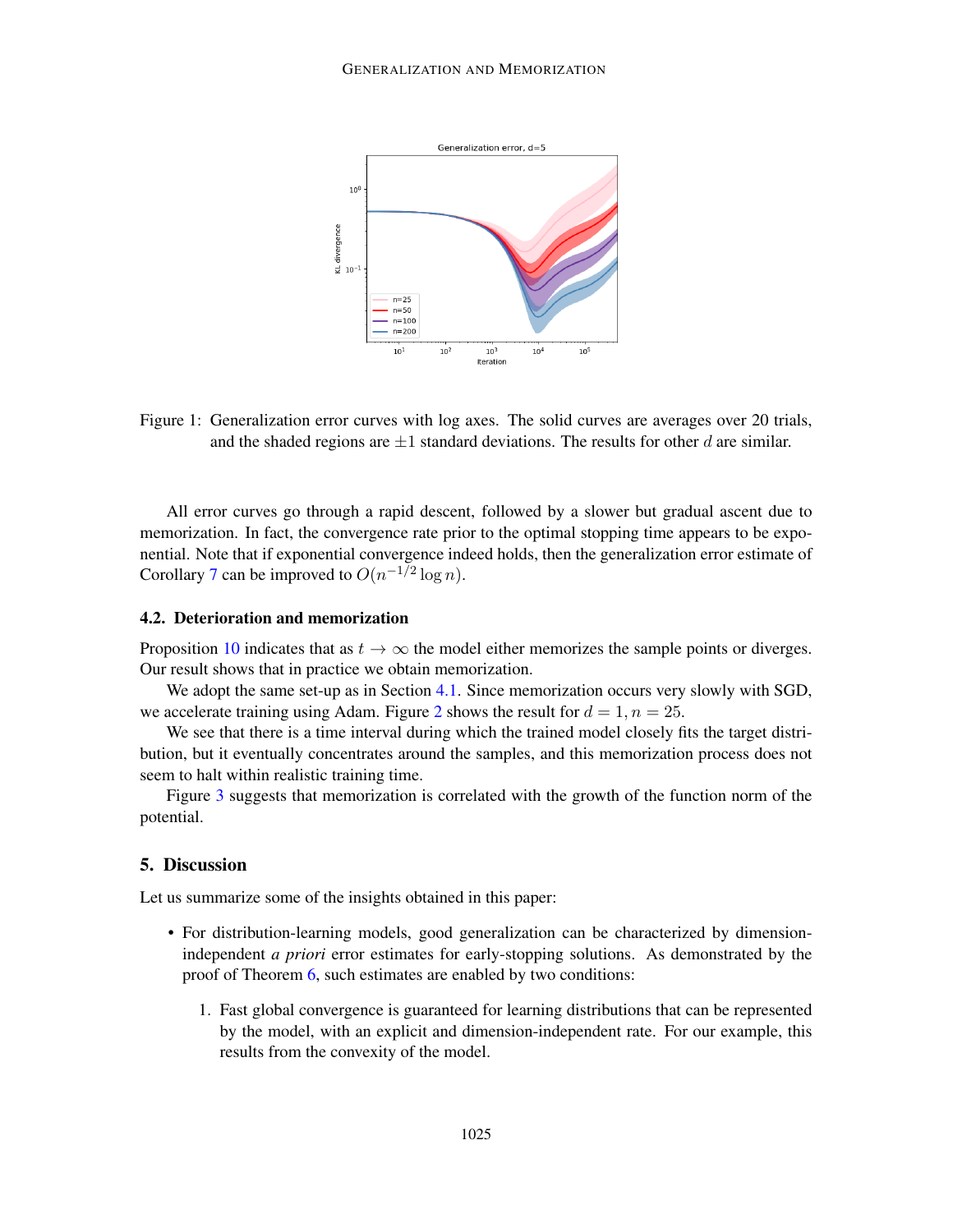

<span id="page-13-0"></span>Figure 2: From top left to bottom right: Initialization, optimal stopping time at iteration 160, long time solutions at iterations  $10^3, 10^4, 10^5$  and  $10^6$ . The orange curve is the density of the target distribution  $Q_*$ , and the blue curves are  $Q_t^{(n)}$  $t^{(n)}$ . The red dots are the samples  $Q_*^{(n)}$ .



<span id="page-13-1"></span>Figure 3: Left: generalization error with Adam optimizer. Right: RKHS norm  $||V_t^{(n)}||$  $t^{(n)}$   $||u$ .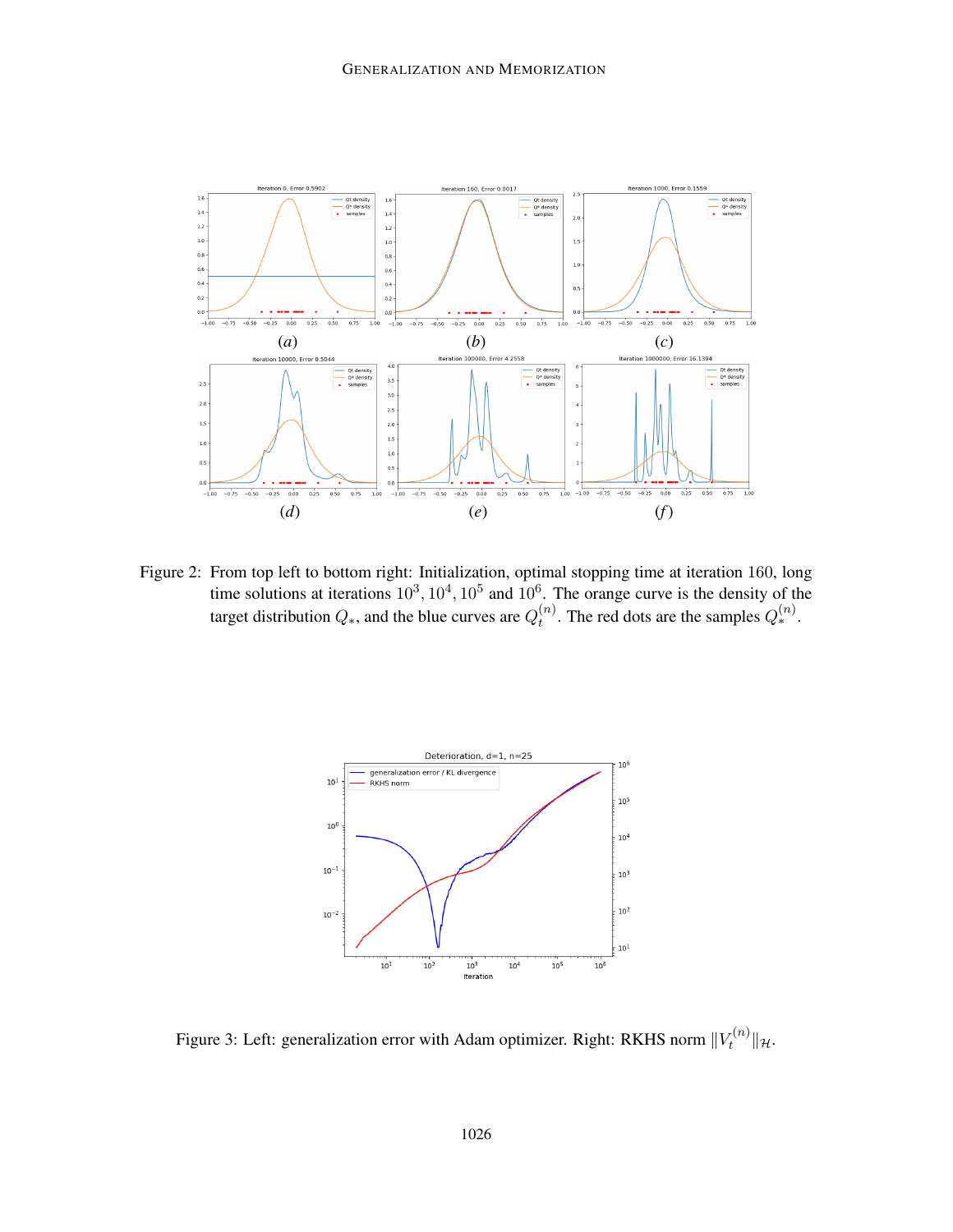- 2. The model is insensitive to the sampling error  $Q_* Q_*^{(n)}$ , so memorization happens very slowly and early-stopping solutions generalize well. For our example, this is enabled by the small Rademacher complexity of the random feature model.
- Memorization seems inevitable for all sufficiently expressive models (Proposition [10\)](#page-9-2), and the generalization error  $\tilde{L}$  will eventually deteriorate to either  $n^{-O(1/d)}$  or  $\infty$ . Thus, instead of the long time limit  $t \to \infty$ , one needs to consider early-stopping.

The basic approach, as suggested by Theorem [6,](#page-8-0) is to choose an appropriate function representation such that, with absolute constants  $\alpha_1, \alpha_2 > 0$ , there exists an early-stopping interval  $[T_{\min}, T_{\max}]$  with  $T_{\min} \ll n^{\alpha_1} \ll T_{\max}$  and

<span id="page-14-0"></span>
$$
\sup_{t \in [T_{\min}, T_{\max}]} \widetilde{L}(Q_*, Q_t^{(n)}) = O(n^{-\alpha_2})
$$
\n(12)

Then, with a reasonably large sample set (polynomial in precision  $\epsilon^{-1}$ ), the early-stopping interval will become sufficiently wide and hard to miss, and the corresponding generalization error will be satisfactorily small.

• A distribution-learning model can be posed as a calculus of variations problem. Given a training objective  $L(Q)$  and distribution representation  $Q(f)$ , this problem is entirely determined by the function representation or function space  $\{\|f\| < \infty\}$ . Given a training rule, the choice of the function representation then determines the trainability (Proposition [4\)](#page-7-2) and generalization ability (Theorem [6\)](#page-8-0) of the model.

Future work can be developed from the above insights:

• Generalization error estimates for GANs

The Rademacher complexity argument should be applicable to GANs to bound the deviation  $||G_t - G_t^{(n)}||$  $\|u_t^{(n)}\|_{L^2(P)}$ , where  $G_t, G_t^{(n)}$  are the generators trained on  $Q_*$  and  $Q_*^{(n)}$  respectively. Nevertheless, the difficulty is in the convergence analysis. Unlike bias potential models, the training objective of GAN is non-convex in the generator G, and the solutions to  $G\#P=Q_*$ are in general not unique.

• Mode collapse

If we consider mode collapse as a form of bad local minima, then it can benefit from a study of the critical points of GAN, once we pose GAN as a calculus of variations problem. Unlike the bias potential model whose parameter function  $V$  ranges in the Hilbert space  $H$ , GANs are formulated on the Wasserstein manifold whose tangent space  $L^2(Q;\mathbb{R}^d)$  depends significantly on the current position Q. In particular, the behavior of gradient flow differs whether Q is absolutely continuous or not, and we expect that successful GAN models can maintain the absolutely continuity of the trajectory  $Q_t$ .

• New designs

The design of distribution-learning model can benefit from a mathematical understanding. For instance, consider the early-stopping interval [\(12\)](#page-14-0), can there be better training rules than gradient flow that reduces  $T_{\text{min}}$  or postpones  $T_{\text{max}}$  so that early-stopping becomes easier to perform?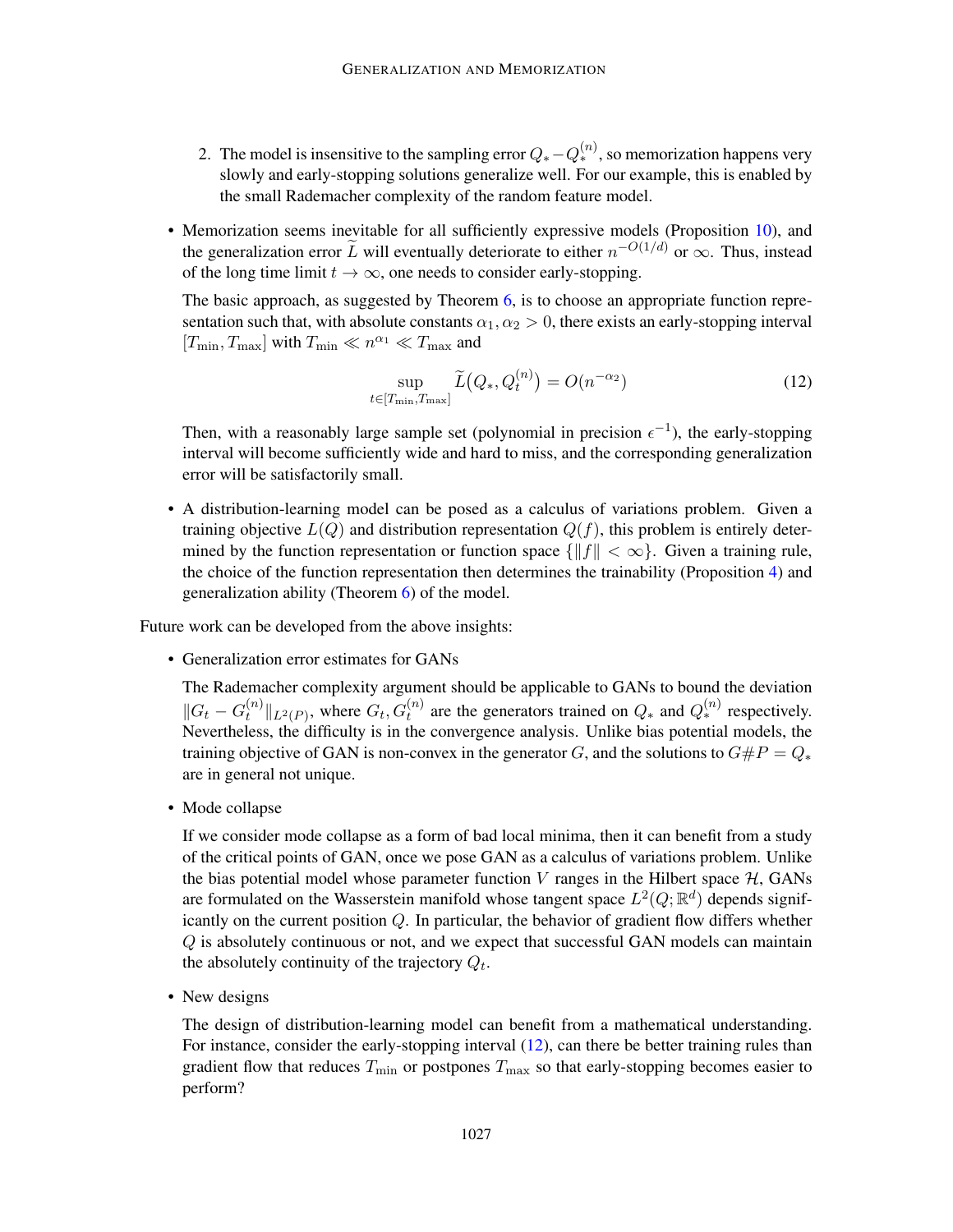# Acknowledgement

The work reported here is supported in part by a gift from Iflytek to Princeton University.

# References

- <span id="page-15-5"></span>Martin Arjovsky and Léon Bottou. Towards principled methods for training generative adversarial networks, 2017.
- <span id="page-15-6"></span>Sanjeev Arora, Rong Ge, Yingyu Liang, Tengyu Ma, and Yi Zhang. Generalization and equilibrium in generative adversarial nets (GANs). *arXiv preprint arXiv:1703.00573*, 2017.
- <span id="page-15-7"></span>Yu Bai, Tengyu Ma, and Andrej Risteski. Approximability of discriminators implies diversity in GANs, 2019.
- <span id="page-15-8"></span>Andrew R Barron and Chyong-Hwa Sheu. Approximation of density functions by sequences of exponential families. *The Annals of Statistics*, pages 1347–1369, 1991.
- <span id="page-15-2"></span>David Bau, Hendrik Strobelt, William Peebles, Jonas Wulff, Bolei Zhou, Jun-Yan Zhu, and Antonio Torralba. Semantic photo manipulation with a generative image prior. *ACM Transactions on Graphics*, 38(4):1–11, Jul 2019. ISSN 1557-7368. doi: 10.1145/3306346.3323023. URL [http:](http://dx.doi.org/10.1145/3306346.3323023) [//dx.doi.org/10.1145/3306346.3323023](http://dx.doi.org/10.1145/3306346.3323023).
- <span id="page-15-10"></span>Luigi Bonati, Yue-Yu Zhang, and Michele Parrinello. Neural networks-based variationally enhanced sampling. In *Proceedings of the National Academy of Sciences*, volume 116, pages 17641–17647, 2019.
- <span id="page-15-0"></span>Andrew Brock, Jeff Donahue, and Karen Simonyan. Large scale GAN training for high fidelity natural image synthesis. *arXiv preprint arXiv:1809.11096*, 2018.
- <span id="page-15-1"></span>Tom B. Brown, Benjamin Mann, Nick Ryder, Melanie Subbiah, Jared Kaplan, Prafulla Dhariwal, Arvind Neelakantan, Pranav Shyam, Girish Sastry, Amanda Askell, Sandhini Agarwal, Ariel Herbert-Voss, Gretchen Krueger, Tom Henighan, Rewon Child, Aditya Ramesh, Daniel M. Ziegler, Jeffrey Wu, Clemens Winter, Christopher Hesse, Mark Chen, Eric Sigler, Mateusz Litwin, Scott Gray, Benjamin Chess, Jack Clark, Christopher Berner, Sam McCandlish, Alec Radford, Ilya Sutskever, and Dario Amodei. Language models are few-shot learners, 2020.
- <span id="page-15-11"></span>Sebastien Bubeck, Ronen Eldan, and Joseph Lehec. Sampling from a log-concave distribution with ´ projected Langevin Monte Carlo. *Discrete & Computational Geometry*, 59(4):757–783, 2018.
- <span id="page-15-9"></span>Stéphane Canu and Alex Smola. Kernel methods and the exponential family. *Neurocomputing*, 69 (7-9):714–720, 2006.
- <span id="page-15-3"></span>Corneel Casert, Kyle Mills, Tom Vieijra, Jan Ryckebusch, and Isaac Tamblyn. Optical lattice experiments at unobserved conditions and scales through generative adversarial deep learning, 2020.
- <span id="page-15-4"></span>Tong Che, Yanran Li, Athul Jacob, Yoshua Bengio, and Wenjie Li. Mode regularized generative adversarial networks. *arXiv preprint arXiv:1612.02136*, 2016.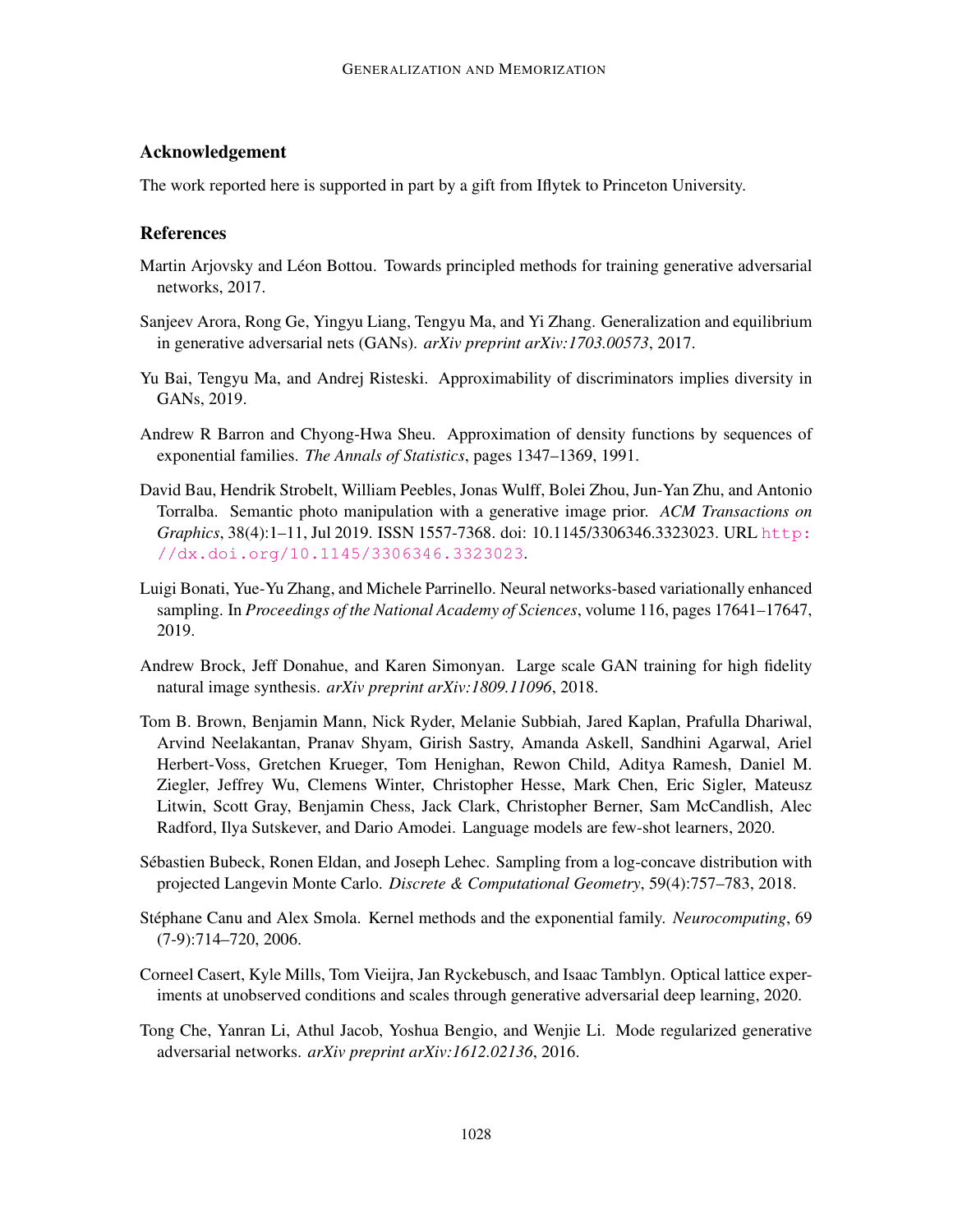- <span id="page-16-10"></span>Lenaic Chizat and Francis Bach. On the global convergence of gradient descent for overparameterized models using optimal transport. In *Advances in neural information processing systems*, pages 3036–3046, 2018.
- <span id="page-16-3"></span>Jeff Donahue and Karen Simonyan. Large scale adversarial representation learning. In *Advances in neural information processing systems*, pages 10542–10552, 2019.
- <span id="page-16-11"></span>Weinan E, Chao Ma, and Lei Wu. A priori estimates for two-layer neural networks. *arXiv preprint arXiv:1810.06397*, 2018.
- <span id="page-16-12"></span>Weinan E, Chao Ma, and Qingcan Wang. A priori estimates of the population risk for residual networks. *arXiv preprint arXiv:1903.02154*, 1(7), 2019a.
- <span id="page-16-9"></span>Weinan E, Chao Ma, and Lei Wu. Barron spaces and the compositional function spaces for neural network models. *arXiv preprint arXiv:1906.08039*, 2019b.
- <span id="page-16-7"></span>Weinan E, Chao Ma, and Lei Wu. Machine learning from a continuous viewpoint. *arXiv preprint arXiv:1912.12777*, 2019c.
- <span id="page-16-2"></span>Weinan E, Chao Ma, and Lei Wu. On the generalization properties of minimum-norm solutions for over-parameterized neural network models. *arXiv preprint arXiv:1912.06987*, 2019d.
- <span id="page-16-8"></span>Weinan E, Chao Ma, Stephan Wojtowytsch, and Lei Wu. Towards a mathematical understanding of neural network-based machine learning: what we know and what we don't, 2020.
- <span id="page-16-0"></span>Ahmed Elgammal, Bingchen Liu, Mohamed Elhoseiny, and Marian Mazzone. CAN: Creative adversarial networks, generating "art" by learning about styles and deviating from style norms, 2017.
- <span id="page-16-6"></span>S. Feizi, F. Farnia, T. Ginart, and D. Tse. Understanding GANs in the LQG setting: Formulation, generalization and stability. *IEEE Journal on Selected Areas in Information Theory*, 1(1):304– 311, 2020. doi: 10.1109/JSAIT.2020.2991375.
- <span id="page-16-1"></span>Ian Goodfellow, Jean Pouget-Abadie, Mehdi Mirza, Bing Xu, David Warde-Farley, Sherjil Ozair, Aaron Courville, and Yoshua Bengio. Generative adversarial nets. In *Advances in neural information processing systems*, pages 2672–2680, 2014.
- <span id="page-16-4"></span>Ishaan Gulrajani, Colin Raffel, and Luke Metz. Towards GAN benchmarks which require generalization. *arXiv preprint arXiv:2001.03653*, 2020.
- <span id="page-16-14"></span>Nicholas P. Jewell. Mixtures of exponential distributions. *Ann. Statist.*, 10(2):479–484, 06 1982. doi: 10.1214/aos/1176345789.
- <span id="page-16-13"></span>J. Kiefer and J. Wolfowitz. Consistency of the maximum likelihood estimator in the presence of infinitely many incidental parameters. *Ann. Math. Statist.*, 27(4):887–906, 12 1956. doi: 10. 1214/aoms/1177728066.
- <span id="page-16-5"></span>Qi Lei, Jason D. Lee, Alexandros G. Dimakis, and Constantinos Daskalakis. Sgd learns one-layer networks in wgans, 2020.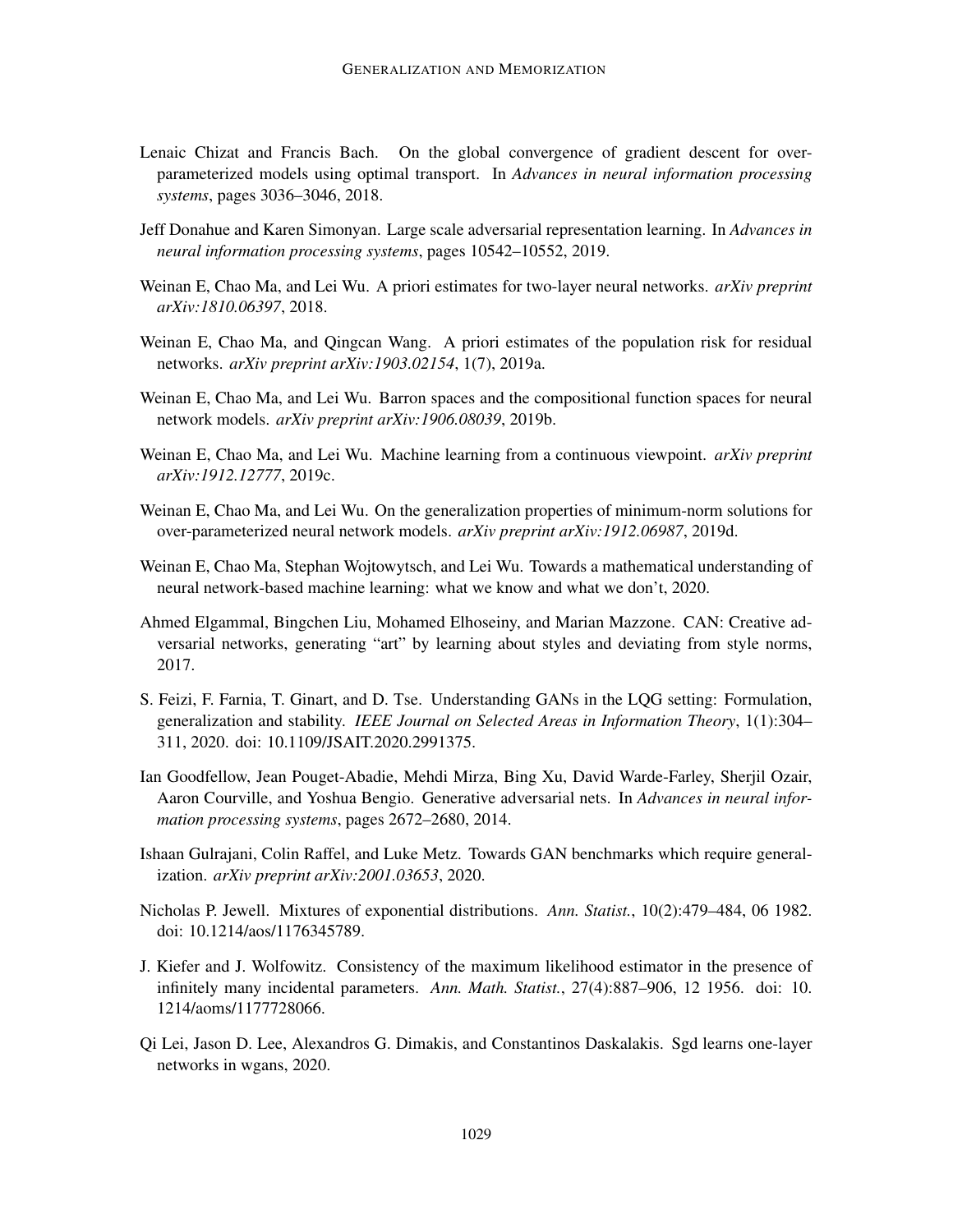- <span id="page-17-9"></span>László Lovász and Santosh Vempala. The geometry of logconcave functions and sampling algorithms. *Random Structures & Algorithms*, 30(3):307–358, 2007.
- <span id="page-17-2"></span>Yunwei Mao, Qi He, and Xuanhe Zhao. Designing complex architectured materials with generative adversarial networks. *Science Advances*, 6(17), 2020.
- <span id="page-17-11"></span>Song Mei, Andrea Montanari, and Phan-Minh Nguyen. A mean field view of the landscape of twolayer neural networks. *Proceedings of the National Academy of Sciences*, 115(33):E7665–E7671, 2018.
- <span id="page-17-0"></span>Aaron van den Oord, Sander Dieleman, Heiga Zen, Karen Simonyan, Oriol Vinyals, Alex Graves, Nal Kalchbrenner, Andrew Senior, and Koray Kavukcuoglu. WaveNet: A generative model for raw audio. *arXiv preprint arXiv:1609.03499*, 2016.
- <span id="page-17-12"></span>Allan Pinkus. Approximation theory of the mlp model in neural networks. *Acta numerica*, 8(1): 143–195, 1999.
- <span id="page-17-1"></span>Oleksii Prykhodko, Simon Viet Johansson, Panagiotis-Christos Kotsias, Josep Arus-Pous, Es- ´ ben Jannik Bjerrum, Ola Engkvist, and Hongming Chen. A de novo molecular generation method using latent vector based generative adversarial network. *Journal of Cheminformatics*, 11(74): 1–11, Dec 2019.
- <span id="page-17-5"></span>Alec Radford, Luke Metz, and Soumith Chintala. Unsupervised representation learning with deep convolutional generative adversarial networks. *arXiv preprint arXiv:1511.06434*, 2015.
- <span id="page-17-10"></span>Ali Rahimi and Benjamin Recht. Uniform approximation of functions with random bases. In *2008 46th Annual Allerton Conference on Communication, Control, and Computing*, pages 555–561. IEEE, 2008.
- <span id="page-17-7"></span>Richard A Redner and Homer F Walker. Mixture densities, maximum likelihood and the em algorithm. *SIAM review*, 26(2):195–239, 1984.
- <span id="page-17-8"></span>Gareth O. Roberts and Richard L. Tweedie. Exponential convergence of langevin distributions and their discrete approximations. *Bernoulli*, 2(4):341–363, 1996.
- <span id="page-17-6"></span>Grant M Rotskoff and Eric Vanden-Eijden. Trainability and accuracy of neural networks: An interacting particle system approach. *stat*, 1050:30, 2019.
- <span id="page-17-3"></span>Olga Russakovsky, Jia Deng, Hao Su, Jonathan Krause, Sanjeev Satheesh, Sean Ma, Zhiheng Huang, Andrej Karpathy, Aditya Khosla, Michael Bernstein, Alexander C. Berg, and Li Fei-Fei. Imagenet large scale visual recognition challenge, 2015.
- <span id="page-17-4"></span>Tim Salimans, Ian Goodfellow, Wojciech Zaremba, Vicki Cheung, Alec Radford, and Xi Chen. Improved techniques for training GANs. In *Advances in neural information processing systems*, pages 2234–2242, 2016.
- <span id="page-17-13"></span>Shai Shalev-Shwartz and Shai Ben-David. *Understanding machine learning: From theory to algorithms*. Cambridge university press, 2014.
- <span id="page-17-14"></span>Carl-Johann Simon-Gabriel, Alessandro Barp, and Lester Mackey. Metrizing weak convergence with maximum mean discrepancies, 2020.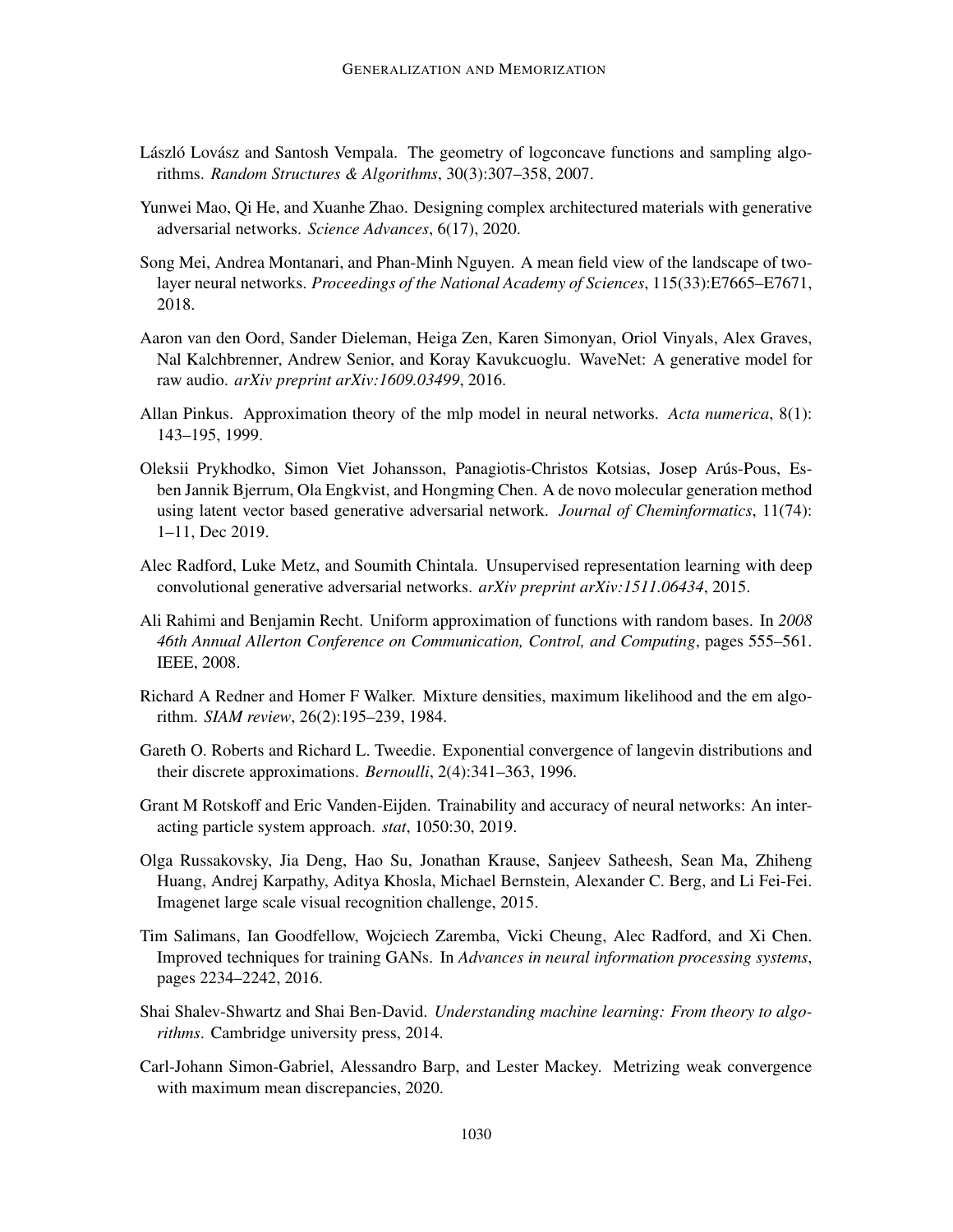- <span id="page-18-9"></span>Bharath Sriperumbudur, Kenji Fukumizu, Arthur Gretton, Aapo Hyvärinen, and Revant Kumar. Density estimation in infinite dimensional exponential families. *Journal of Machine Learning Research*, 18, 2017.
- <span id="page-18-12"></span>Yitong Sun, Anna Gilbert, and Ambuj Tewari. On the approximation properties of random relu features. *arXiv preprint arXiv:1810.04374*, 2018.
- <span id="page-18-2"></span>Arash Vahdat and Jan Kautz. NVAE: A deep hierarchical variational autoencoder. *arXiv preprint arXiv:2007.03898*, 2020.
- <span id="page-18-10"></span>Omar Valsson and Michele Parrinello. Variational approach to enhanced sampling and free energy calculations. *Physical review letters*, 113, 2014.
- <span id="page-18-7"></span>Matt P Wand and M Chris Jones. *Kernel smoothing*. Crc Press, 1994.
- <span id="page-18-6"></span>Jonathan Weed and Francis Bach. Sharp asymptotic and finite-sample rates of convergence of empirical measures in wasserstein distance. arxiv e-prints, art. *arXiv preprint arXiv:1707.00087*, 2017.
- <span id="page-18-5"></span>Shanshan Wu, Alexandros G Dimakis, and Sujay Sanghavi. Learning distributions generated by one-layer relu networks. In *Advances in Neural Information Processing Systems 32*, pages 8107– 8117. Curran Associates, Inc., 2019.
- <span id="page-18-8"></span>Lin Yuan, Sergey Kirshner, and Robert Givan. Estimating densities with non-parametric exponential families. *arXiv preprint arXiv:1206.5036*, 2012.
- <span id="page-18-1"></span>Chiyuan Zhang, Samy Bengio, Moritz Hardt, Benjamin Recht, and Oriol Vinyals. Understanding deep learning requires rethinking generalization. *arXiv preprint arXiv:1611.03530*, 2016.
- <span id="page-18-0"></span>Linfeng Zhang, Weinan E, and Lei Wang. Monge-Ampère flow for generative modeling.  $arXiv$ *preprint arXiv:1809.10188*, 2018.
- <span id="page-18-4"></span>Pengchuan Zhang, Qiang Liu, Dengyong Zhou, Tao Xu, and Xiaodong He. On the discriminationgeneralization tradeoff in GANs. *arXiv preprint arXiv:1711.02771*, 2017.

### <span id="page-18-3"></span>Appendix A. Proofs

#### A.1. Proof of the Universal Approximation Property

<span id="page-18-11"></span>**Assumption A.1** *For 2-layer neural networks [\(5\)](#page-4-0), assume that the activation function*  $\sigma : \mathbb{R} \to \mathbb{R}$ *is continuous and is not a polynomial.*

*For the random feature model [\(7\)](#page-4-2), assume that the activation function is continuous, nonpolynomial and grows at most linearly at infinity,*  $\sigma(x) = O(|x|)$ *. In addition, we assume that* the fixed parameter distribution  $\rho_0({\bf w},b)$  has full support over  $\mathbb{R}^{d+1}$ . (See Theorem 1 of [\(Sun et al.,](#page-18-12)  $2018$ *)* for more general conditions.) Alternatively, one can assume that  $\sigma$  is ReLU and  $\rho_0$  covers all *directions, that is, for all*  $(\mathbf{w}, b) \neq \mathbf{0}$ *, we have*  $\lambda(\mathbf{w}, b) \in \text{sprt}\rho_0$  *for some*  $\lambda > 0$ *.* 

*By Theorem 3.1 of [\(Pinkus,](#page-17-12) [1999\)](#page-17-12), Theorem 1 and Proposition 1 of [\(Sun et al.,](#page-18-12) [2018\)](#page-18-12), the Barron space* B *and RKHS space* H *defined by [\(6\)](#page-4-4) and [\(8\)](#page-4-3) are dense in the space of continuous functions* over any compact subset of  $\mathbb{R}^d$ .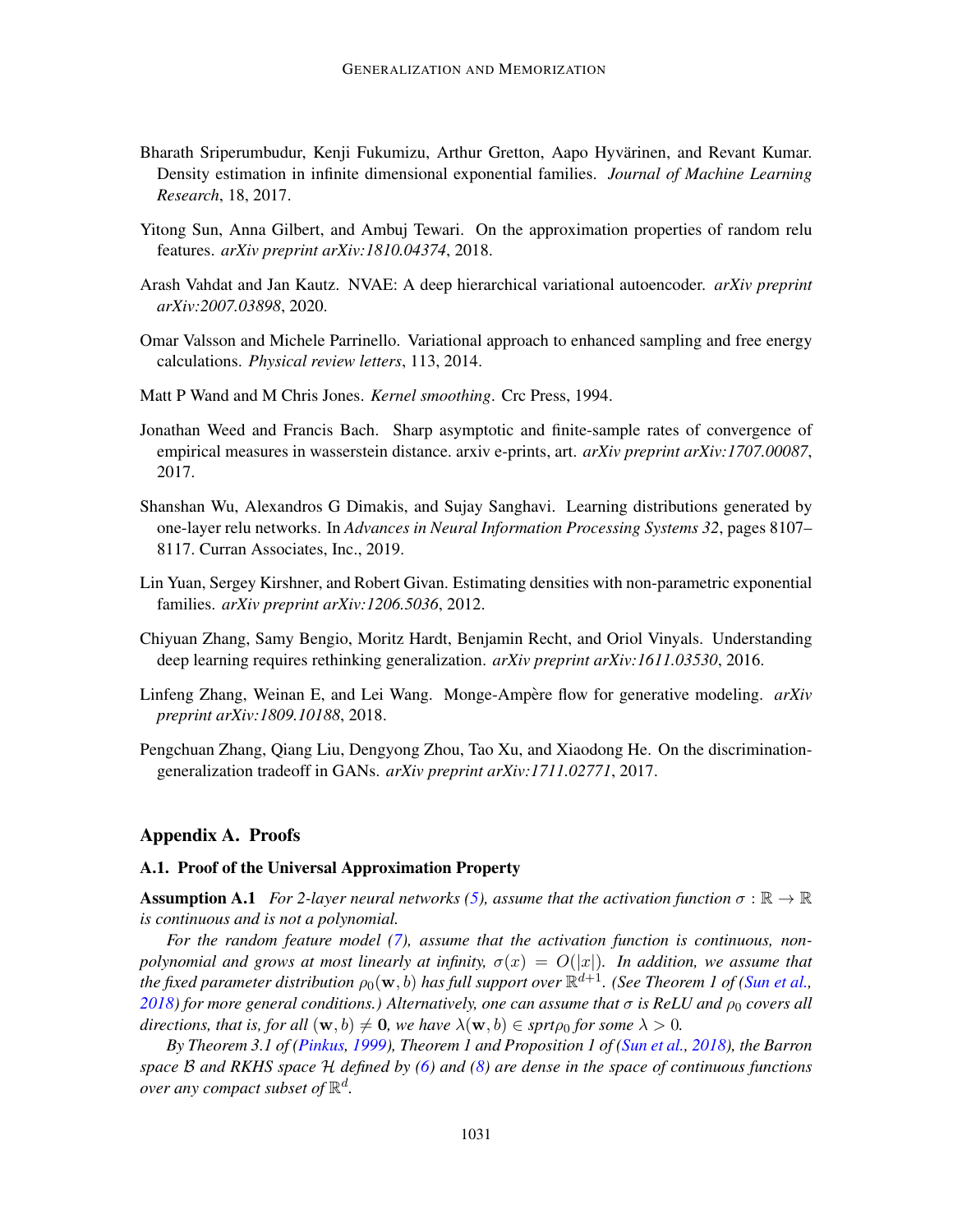**Proof** [Proof of Proposition [1\]](#page-5-0) Denote the set of distributions generated by  $V$  by

$$
Q = \{Q \in \mathcal{P}(K) \mid Q \text{ is given by (2) with } V \in \mathcal{V}\}\
$$

First, for any  $Q_* \in \mathcal{P}_{ac}(K) \cap C(K)$ , assume that its density function is strictly positive  $Q_*(\mathbf{x}) \geq 0$  $\epsilon > 0$  over K. Define  $V_* = \log Q_* \in C(K)$ . Let  $\{V_m\} \subseteq V$  be a sequence that approximates  $V_*$  in the supremum norm, and let  $Q_m$  be the distributions [\(2\)](#page-3-1) generated by  $V_m$ . Lemma [13](#page-19-0) implies that

$$
\lim_{m \to \infty} KL(Q_* \| Q_m) \le \lim_{m \to \infty} 2 \| V_* - V_m \|_{C(K)} = 0
$$

For the general case  $Q_* \in \mathcal{P}_{ac}(K) \cap C(K)$ , define for any  $\epsilon \in (0,1)$ ,

$$
Q_*^\epsilon = (1-\epsilon)Q_* + \epsilon P
$$

For each  $m \in \mathbb{N}$ , let  $Q_m$  be a distribution generated by some  $V_m \in \mathcal{V}$  such that  $\|\log Q_*^{1/m} V_m||_{C(K)} < 1/m$ . Then,

$$
\lim_{m \to \infty} KL(Q_* \| Q_m) = \lim_{m \to \infty} KL(Q_* \| Q_*^{1/m}) + \mathbb{E}_{Q_*} \log \frac{Q_*^{1/m}(\mathbf{x})}{Q_m(\mathbf{x})}
$$
  

$$
\leq \lim_{m \to \infty} \frac{1}{m} KL(Q_* \| P) + \| \log Q_*^{1/m} - V_m \|_{C(K)} = 0
$$

where the inequality follows from the convexity of KL. Hence, the set  $Q$  is dense in  $\mathcal{P}_{ac}(K) \cap C(K)$ under KL divergence.

Next, consider the total variation norm. Since  $\mathcal{P}_{ac}(K) \cap C(K)$  is dense in  $\mathcal{P}_{ac}(K)$  under  $\|\cdot\|_{TV}$ , and since Pinsker's inequality bounds  $\|\cdot\|_{TV}$  from above by KL divergence, we conclude that Q is also dense in  $(\mathcal{P}_{ac}(K), \|\cdot\|_{TV})$ .

Now consider the  $W_1$  metric.  $\|\cdot\|_{TV}$  can be seen as an optimal transport cost with cost function  $c(\mathbf{x}, \mathbf{x}') = \mathbf{1}_{\mathbf{x} \neq \mathbf{x}'},$  so for any  $Q_1, Q_2 \in \mathcal{P}(K)$ ,

$$
W_1(Q_1, Q_2) \le \text{diam}(K) \|Q_1 - Q_2\|_{TV}
$$

Since  $\mathcal{P}_{ac}(K)$  is dense in  $\mathcal{P}(K)$  under the  $W_1$  metric, we conclude that Q is dense in  $(\mathcal{P}(K), W_1)$ . Finally, note that for any  $p \in [1, \infty)$ ,

$$
W_p \lesssim \text{ diam}(K)^{1-1/p} W_1^{1/p}
$$

So  $Q$  is dense in  $(\mathcal{P}(K), W_p)$ .

#### A.2. Estimating the Approximation Error

<span id="page-19-0"></span>**Lemma 13** *For any base distribution P and any potential functions*  $V_1$ ,  $V_2$ ,

$$
\left| \log \mathbb{E}_P[e^{-V_1}] - \log \mathbb{E}_P[e^{-V_2}] \right| \le \|V_1 - V_2\|_{L^{\infty}(P)}
$$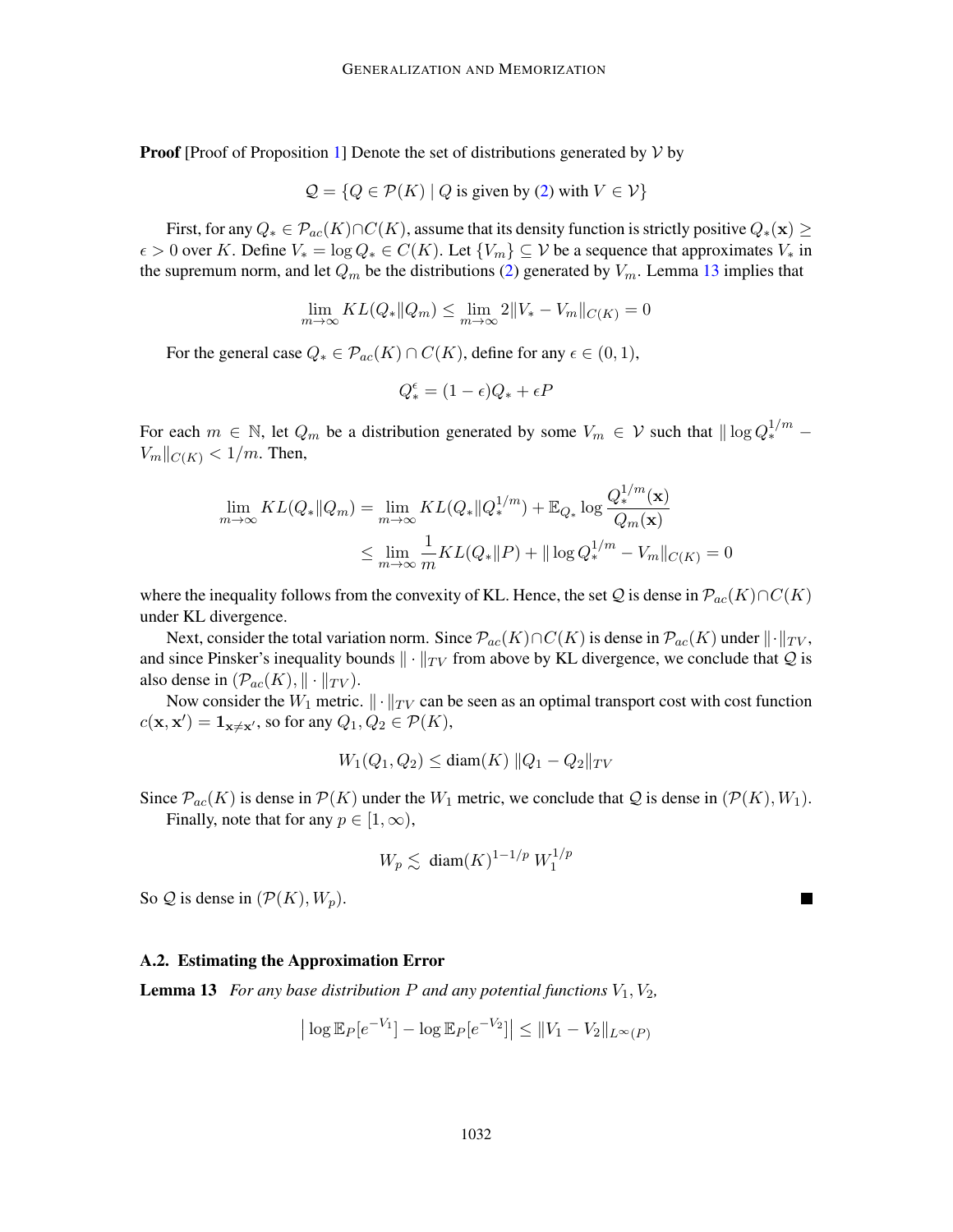**Proof** Denote  $V_{\text{max}}$ ,  $V_{\text{min}} = \max(V_1, V_2)$ ,  $\min(V_1, V_2)$ . Then,

$$
|\log \mathbb{E}_{P}[e^{-V_{1}}] - \log \mathbb{E}_{P}[e^{-V_{2}}]|
$$
  
\n
$$
\leq \log \mathbb{E}_{P}[e^{-V_{\min}}] - \log \mathbb{E}_{P}[e^{-V_{\max}}]
$$
  
\n
$$
\leq \log (||e^{-V_{\max}}||_{L^{1}(P)}||e^{V_{\max}-V_{\min}}||_{L^{\infty}(P)}) - \log ||e^{-V_{\max}}||_{L^{1}(P)}
$$
  
\n
$$
= \log ||e^{V_{\max}-V_{\min}}||_{L^{\infty}(P)}
$$
  
\n
$$
= ||V_{1} - V_{2}||_{L^{\infty}(P)}
$$

 $\blacksquare$ 

**Proof** [Proof of Proposition [2\]](#page-5-2) The proof follows the standard argument of Monte-Carlo estimation (Theorem 4 of [\(E et al.,](#page-16-9) [2019b\)](#page-16-9)). First, consider the case  $||V||_B < \infty$ . For any  $\epsilon \in (0, 0.01)$ , let  $\rho$  be a parameter distribution of V with path norm  $\|\rho\|_P < (1 + \epsilon)\|V\|_B$ . Define the finite neural network

$$
V_m(\mathbf{x}) = \frac{1}{m} \sum_{j=1}^m a_j \sigma(\mathbf{w}_j \cdot \mathbf{x} + b_j) =: \frac{1}{m} \sum_{j=1}^m \phi(\mathbf{x}; \theta_j)
$$

where  $\theta_j = (a_j, \mathbf{w}_j, b_j)$  are i.i.d. samples from  $\rho$ . Denote  $\Theta = (\theta_j)_{j=1}^m$ .

Let  $Q_m$  be the distribution generated by  $V_m$ . The approximation error is given by

$$
KL(Q||Q_m) = \mathbb{E}_Q[V_m - V] + (\log \mathbb{E}_P[e^{-V_m} - \log \mathbb{E}_P[e^{-V}]])
$$

By Lemma [13,](#page-19-0)

$$
KL(Q||Q_m) \le ||V_m - V||_{L^{\infty}(Q)} + ||V_m - V||_{L^{\infty}(P)}
$$
  
\n
$$
\le 2||V_m - V||_{L^{\infty}(P)}
$$

Given that sprt $P \subseteq B_R(0)$ , we can bound

$$
\mathbb{E}_{\Theta}[\|V - V_m\|_{L^{\infty}(P)}^2] \leq \mathbb{E}_{\Theta}\Big[\sup_{\|\mathbf{x}\| \leq R} \Big(\frac{1}{m} \sum_{j=1}^m \phi(\mathbf{x}; \theta_j) - \mathbb{E}_{\theta \sim \rho}[\phi(\mathbf{x}; \theta)]\Big)^2\Big]
$$
  
\n
$$
\leq \mathbb{E}_{\Theta}\Big[\frac{1}{m^2} \sup_{\|\mathbf{x}\| \leq R} \sum_{j=1}^m \big(\phi(\mathbf{x}; \theta_j) - \mathbb{E}_{\theta'}[\phi(\mathbf{x}; \theta')]\big)^2\Big]
$$
  
\n
$$
= \mathbb{E}_{\theta \sim \rho} \Big[\frac{1}{m} \sup_{\|\mathbf{x}\| \leq R} \big(\phi(\mathbf{x}; \theta) - \mathbb{E}_{\theta'}[\phi(\mathbf{x}; \theta')]\big)^2\Big]
$$
  
\n
$$
\leq \mathbb{E}_{\theta \sim \rho} \Big[\frac{1}{m} \sup_{\|\mathbf{x}\| \leq R} \phi(\mathbf{x}; \theta)^2\Big]
$$
  
\n
$$
\leq \mathbb{E}_{\theta \sim \rho} \Big[\frac{1}{m} \sup_{\|\mathbf{x}\| \leq R} a^2 \|\sigma\|_{Lip}^2 (\|\mathbf{w}\|^2 + b^2)(\|\mathbf{x}\|^2 + 1)\Big]
$$
  
\n
$$
\leq \frac{1}{m} \|\rho\|_P^2 (R^2 + 1) \|\sigma\|_{Lip}^2
$$
  
\n
$$
\leq \frac{1}{m} (1 + \epsilon)^2 \|V\|_B^2 (R^2 + 1) \|\sigma\|_{Lip}^2
$$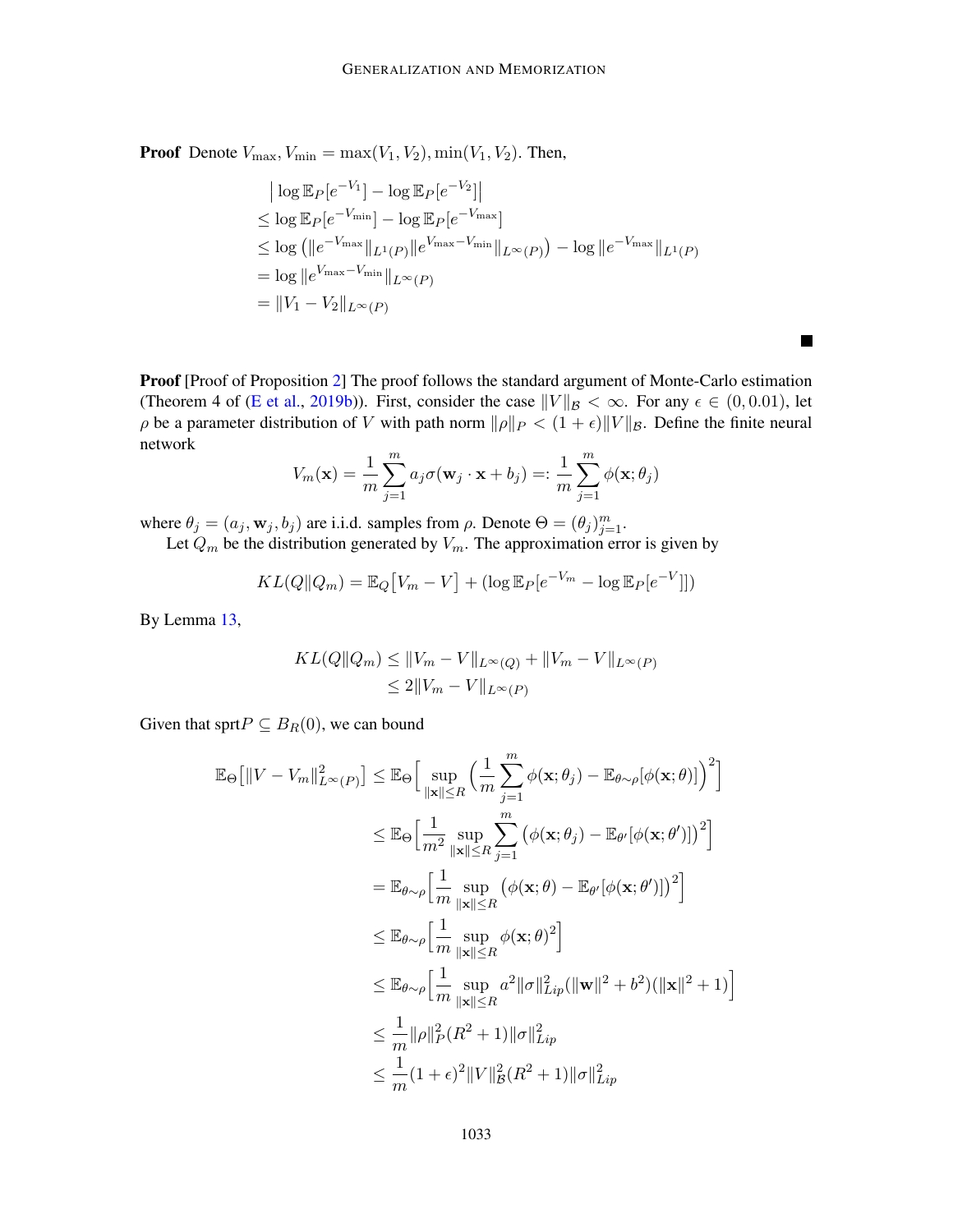Meanwhile, denote the empirical measure on  $\Theta = (\theta_j)$  by  $\rho^{(m)} = \frac{1}{m}$  $\frac{1}{m} \sum_{j=1}^{m} \delta_{\theta_j}$ . Then, its expected path norm is bounded by

$$
\mathbb{E}_{\Theta}\big[\|\rho^{(m)}\|_{P}^{2}\big] = \frac{1}{m} \sum_{j=1}^{m} \mathbb{E}_{\theta_{j}}\big[a_{j}^{2}(\|\mathbf{w}_{j}\|^{2} + b_{j}^{2})\big] = \|\rho\|_{P}^{2} \leq (1 + \epsilon)^{2} \|V\|_{B}^{2}
$$

Define the events

$$
E_1 := \left\{ \Theta \mid ||V - V_m||_{L^{\infty}(P)}^2 \le 3 \cdot \frac{1}{m} ||V||_B^2 (R^2 + 1) ||\sigma||_{Lip}^2 \right\}
$$
  

$$
E_2 := \left\{ \Theta \mid ||\rho^{(m)}||_P^2 \le 2||V||_B^2 \right\}
$$

By Markov's inequality,

$$
\mathbb{P}(E_1) = 1 - \mathbb{P}(E_1^C) \ge 1 - \frac{\mathbb{E}\left[\|V - V_m\|_{L^\infty(P)}^2\right]}{\frac{3}{m}\|V\|_{\mathcal{B}}^2(R^2 + 1)\|\sigma\|_{Lip}^2} \ge 1 - \frac{(1+\epsilon)^2}{3}
$$

$$
\mathbb{P}(E_2) = 1 - \mathbb{P}(E_2^C) \ge 1 - \frac{\mathbb{E}\left[\|\rho^{(m)}\|_P^2\right]}{2\|V\|_{\mathcal{B}}^2} \ge 1 - \frac{(1+\epsilon)^2}{2}
$$

Since  $\epsilon \in (0, 0.01)$ ,

$$
\mathbb{P}(E_1 \cap E_2) = \mathbb{P}(E_1) + \mathbb{P}(E_2) - 1 \ge \frac{1 - 10\epsilon - 5\epsilon^2}{6} > 0
$$

Hence, there exists  $\Theta = (\theta_j)_{j=1}^m$  such that

$$
KL(Q||Q_m) \le 2||V_m - V||_{L^{\infty}(P)} \le \frac{2\sqrt{3}||V||_{\mathcal{B}}}{\sqrt{m}}||\sigma||_{Lip}\sqrt{R^2 + 1}
$$

$$
||V_m||_{\mathcal{B}} \le ||\rho^{(m)}||_P \le \sqrt{2}||V||_{\mathcal{B}}
$$

 $\blacksquare$ 

П

The argument for the case  $||V||_{\mathcal{H}} < \infty$  is the same.

# A.3. Proof of Trainability

<span id="page-21-0"></span>**Lemma 14** The objectives  $L^+$ ,  $L^-$  from [\(3\)](#page-3-2) are convex in V.

**Proof** It suffices to show that  $\log \mathbb{E}_P[e^V]$  is convex: Given any two potential functions  $V_1, V_2$  and any  $t \in (0, 1)$ , Hölder's inequality implies that

$$
\log \mathbb{E}_P[e^{tV_1 + (1-t)V_2}] = \log \mathbb{E}_P[(e^{V_1})^t (e^{V_2})^{(1-t)}]
$$
  
\n
$$
\leq \log \left( \left\| (e^{V_1})^t \right\|_{L^{1/t}(P)} \left\| (e^{V_2})^{(1-t)} \right\|_{L^{1/(1-t)}(P)} \right)
$$
  
\n
$$
= \log \left( \mathbb{E}_P[e^{V_1}]^t \mathbb{E}_P[e^{V_2}]^{(1-t)} \right)
$$
  
\n
$$
= t \log \mathbb{E}_P[e^{V_1}] + (1-t) \log \mathbb{E}_P[e^{V_2}]
$$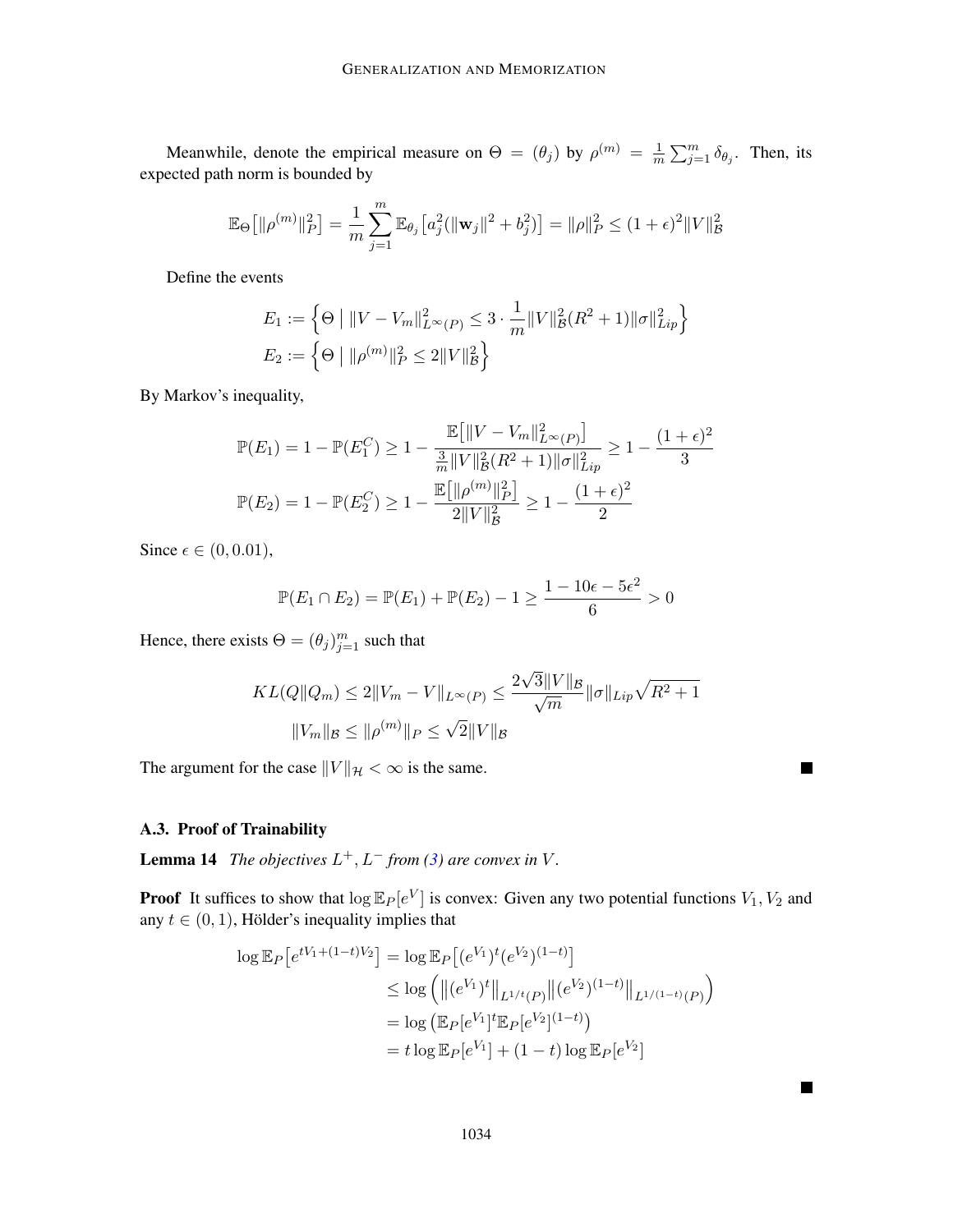**Proof** [Proof of Proposition [3\]](#page-7-1) For the target potential function  $V_*$ , denote its parameter function by  $a_* \in L^2(\rho_0)$ . Let the objective L be either  $L^+$  or  $L^-$ . The mapping

$$
a \mapsto V = \mathbb{E}_{\rho_0}[a(\mathbf{w}, b)\sigma(\mathbf{w} \cdot + b)]
$$

is linear while L is convex in V by Lemma [14,](#page-21-0) so L is convex in  $a \in L^2(\rho_0)$  and we simply write the objective as  $L(a)$ . Define the Lyapunov function

$$
E(t) = t \left( L(a_t) - L(a_*) \right) + \frac{1}{2} ||a_* - a_t||^2_{L^2(d\rho_0)}
$$

Then,

$$
\frac{d}{dt}E(t) = (L(a_t) - L(a_*)) + t \cdot \frac{d}{dt}L(a_t) + \langle a_t - a_*, \frac{d}{dt}a_t \rangle_{L^2(\rho_0)} \le (L(a_t) - L(a_*)) - \langle a_t - a_*, \nabla L(a_t) \rangle_{L^2(\rho_0)}
$$

By convexity, for any  $a_1, a_2$ ,

$$
L(a_1) + \langle a_2 - a_1, \, \nabla L(a_1) \rangle \le L(a_2)
$$

Hence,  $\frac{d}{dt}E \leq 0$ . We conclude that  $E(t) \leq E(0)$  or equivalently

$$
t\left(L(a_t) - L(a_*)\right) + \frac{1}{2}||a_* - a_t||^2_{L^2(d\rho_0)} \leq \frac{1}{2}||a^* - a_0||^2_{L^2(d\rho_0)}
$$

 $\blacksquare$ 

<span id="page-22-0"></span>**Assumption A.2** *We make the following assumptions on the activation function*  $\sigma(\mathbf{w} \cdot \mathbf{x} + b)$ *, the initialization*  $\rho_0$  *of*  $\rho_t$ *, and the base distribution*  $P$ *:* 

- *1.* The weights  $(\mathbf{w}, b)$  are restricted to the sphere  $\mathbb{S}^d \subseteq \mathbb{R}^{d+1}$ .
- *2. The activation is universal in the sense that for any distributions* P, Q*,*

$$
P = Q \text{ iff } \forall (\mathbf{w}, b) \in \mathbb{S}^d, \ \mathbb{E}_{P-Q} \big[ \sigma(\mathbf{w} \cdot \mathbf{x} + b) \big] = 0
$$

- *3.* σ *is continuously differentiable with a Lipschitz derivative* σ 0 *. (For instance,* σ *might be sigmoid or mollified ReLU.)*
- 4. The initialization  $\rho_0 = \rho_0(a, \mathbf{w}, b) \in \mathcal{P}(\mathbb{R} \times \mathbb{S}^d)$  has full support over  $\mathbb{S}^d$ . Specifically, the support of  $\rho_0$  contains a submanifold that separates the two components,  $(\infty, -\overline{a}) \times \mathbb{S}^d$  and  $(\overline{a}, \infty) \times \mathbb{S}^d$ , for some  $\overline{a}$ .
- *5.* P *is compactly-supported.*

Proof [Proof of Proposition [4\]](#page-7-2) The proof follows the arguments of [\(Chizat and Bach,](#page-16-10) [2018;](#page-16-10) [Rotskoff](#page-17-6) [and Vanden-Eijden,](#page-17-6) [2019\)](#page-17-6). For convenience, denote  $(x, 1)$  by  $\tilde{x}$  and  $(w, b)$  by w, so the activation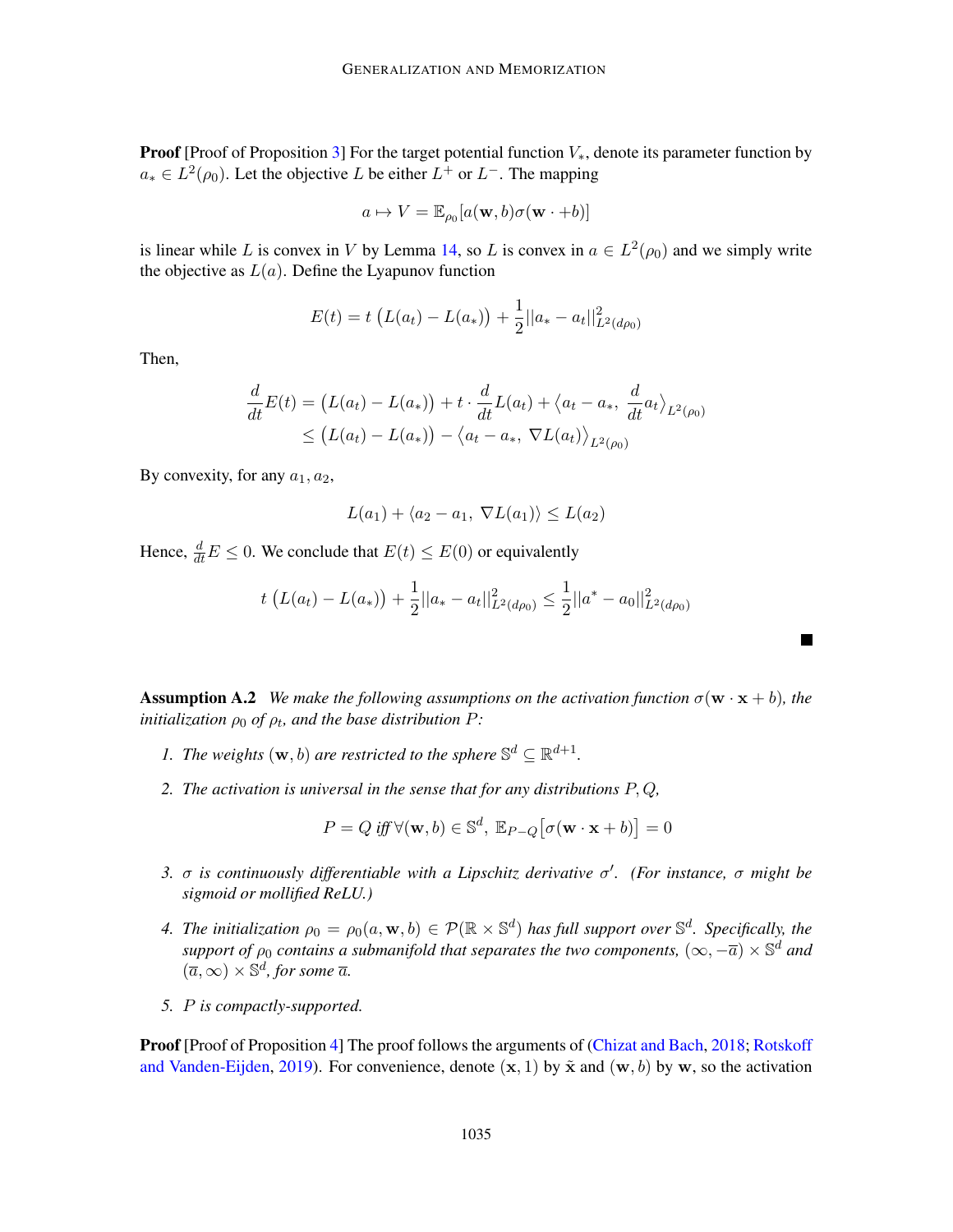is simply  $\sigma(\mathbf{w} \cdot \tilde{\mathbf{x}})$ . Denote the training objective by  $L (L = L^+ \text{ or } L = L^-)$ . From a particle perspective, the flow  $(10)$  can be written as

<span id="page-23-0"></span>
$$
\dot{a}_t = -\mathbb{E}_{\Delta_t} \left[ \sigma(\mathbf{w}_t \cdot \tilde{\mathbf{x}}) \right]
$$
  
\n
$$
\dot{\mathbf{w}}_t = -a_t \mathbb{E}_{\Delta_t} \left[ \sigma'(\mathbf{w}_t \cdot \tilde{\mathbf{x}}) \tilde{\mathbf{x}} \right]
$$
\n(13)

where  $\Delta_t = P_* - P$  if  $L = L^+$  and  $\Delta_t = Q_* - Q_t^-$  if  $L = L^-$ .

Since the velocity field [\(13\)](#page-23-0) is locally Lipschitz over  $\mathbb{R} \times \mathbb{S}^d$ , the induced flow is a family of locally Lipschitz diffeomorphisms, and thus preserve the submanifold given by Assumption [A.2.](#page-22-0) Denote by  $\hat{\rho}_t$  and  $\hat{\rho}_\infty$  the projections of  $\rho_t, \rho_\infty$  onto  $\mathbb{S}^d$ . It follows that  $\hat{\rho}_t$  has full support over  $\mathbb{S}^d$ for all time  $t < \infty$ .

Since  $\rho_{\infty}$  is a stationary point of L, the velocity field [\(13\)](#page-23-0) vanishes at  $\rho_{\infty}$  almost everywhere. In particular, for all w in the support of  $\hat{\rho}_{\infty}$ ,

$$
g(\mathbf{w}) := \mathbb{E}_{\Delta_{\infty}} \big[ \sigma(\mathbf{w} \cdot \tilde{\mathbf{x}}) \big] = 0
$$

We show that this condition holds for all  $w \in \mathbb{S}^d$ . Denote  $S = \mathbb{S}^d$  – sprt $\hat{\rho}_{\infty}$ . Assume to the contrary that  $g(\mathbf{w})$  does not vanish on S. Let  $\mathbf{w}_* \in S$  be a maximizer of  $|g(\mathbf{w})|$ . Without loss of generality, let  $g(\mathbf{w}_*) > 0$ ; the same reasoning applies to  $g(\mathbf{w}_*) < 0$ .

Since  $\rho_t \to \rho_\infty$  in  $W_1$ , the bias potential  $V_t$  converges to  $V^*$  uniformly over the compact support of P. Since all  $\Delta_t$  are supported on sprtP, the velocity field [\(13\)](#page-23-0) converges locally uniformly to

$$
\begin{bmatrix} -\mathbb{E}_{\Delta_{\infty}}[\sigma(\mathbf{w}\cdot \tilde{\mathbf{x}})] \\ -a~\mathbb{E}_{\Delta_{\infty}}[\sigma'(\mathbf{w}\cdot \tilde{\mathbf{x}})~\tilde{\mathbf{x}}] \end{bmatrix} = \begin{bmatrix} -g(\mathbf{w}) \\ -ag'(\mathbf{w}) \end{bmatrix}
$$

For t sufficiently large, we can study the flow with this approximate field. Let  $(a, w)$  be any point with w sufficiently close to w<sub>\*</sub>, consider a trajectory  $(a_t, w_t)$  initialized from  $a_{t_0} = a, w_{t_0} = w$ with a large  $t_0$ . If  $a < 0$ , then  $a_t$  becomes increasingly negative, while  $w_t$  follows a gradient ascent on g and converges to  $w_*($  (or any maximizer nearby). Else,  $a \ge 0$ , but if w is sufficiently close to  $w_*$ , then  $\dot{w}_t = O(g'(\mathbf{w}))$  is very small (since  $g'(\mathbf{w}_*) = 0$  and  $g'$  is Lipschitz in w), so  $\mathbf{w}_t$  will stay around w<sub>\*</sub> and  $g(\mathbf{w}_t)$  remains positive. Then,  $a_t$  eventually becomes negative, and  $\mathbf{w}_t$  converges to w∗.

Since  $\hat{\rho}_t$  has positive mass in any neighborhood of w<sub>\*</sub> at time  $t_0$ , this mass will remain in S as  $t \to \infty$ . This is a contradiction since S is disjoint from sprt $\hat{\rho}^*$ . It follows that  $g(\mathbf{w})$  vanishes on all of  $\mathbb{S}^d$ . Then for any  $\mathbf{w} \in \mathbb{S}^d$ ,

$$
\mathbb{E}_{\Delta_{\infty}}\big[\sigma(\mathbf{w}\cdot\tilde{\mathbf{x}})\big]=0
$$

By Assumption [A.2,](#page-22-0) we conclude that  $\Delta_{\infty} = 0$ , or equivalently  $Q_{\infty} = Q_*$  and  $V_{\infty} = V_*$  (up to an additive constant).

#### A.4. Proof of Generalization Ability

**Proof** [Proof of Lemma [8\]](#page-9-0) Theorem 6 of [\(E et al.,](#page-16-9) [2019b\)](#page-16-9) implies that given any n points with  $l^{\infty}$ norm  $\leq 1$ , the Rademacher complexity of the class  $\{\sigma(\mathbf{w} \cdot \tilde{\mathbf{x}}), \|\mathbf{w}\|_1 \leq 1\}$  is bounded by

$$
Rad_n \le 2\sqrt{\frac{2\log 2d}{n}}
$$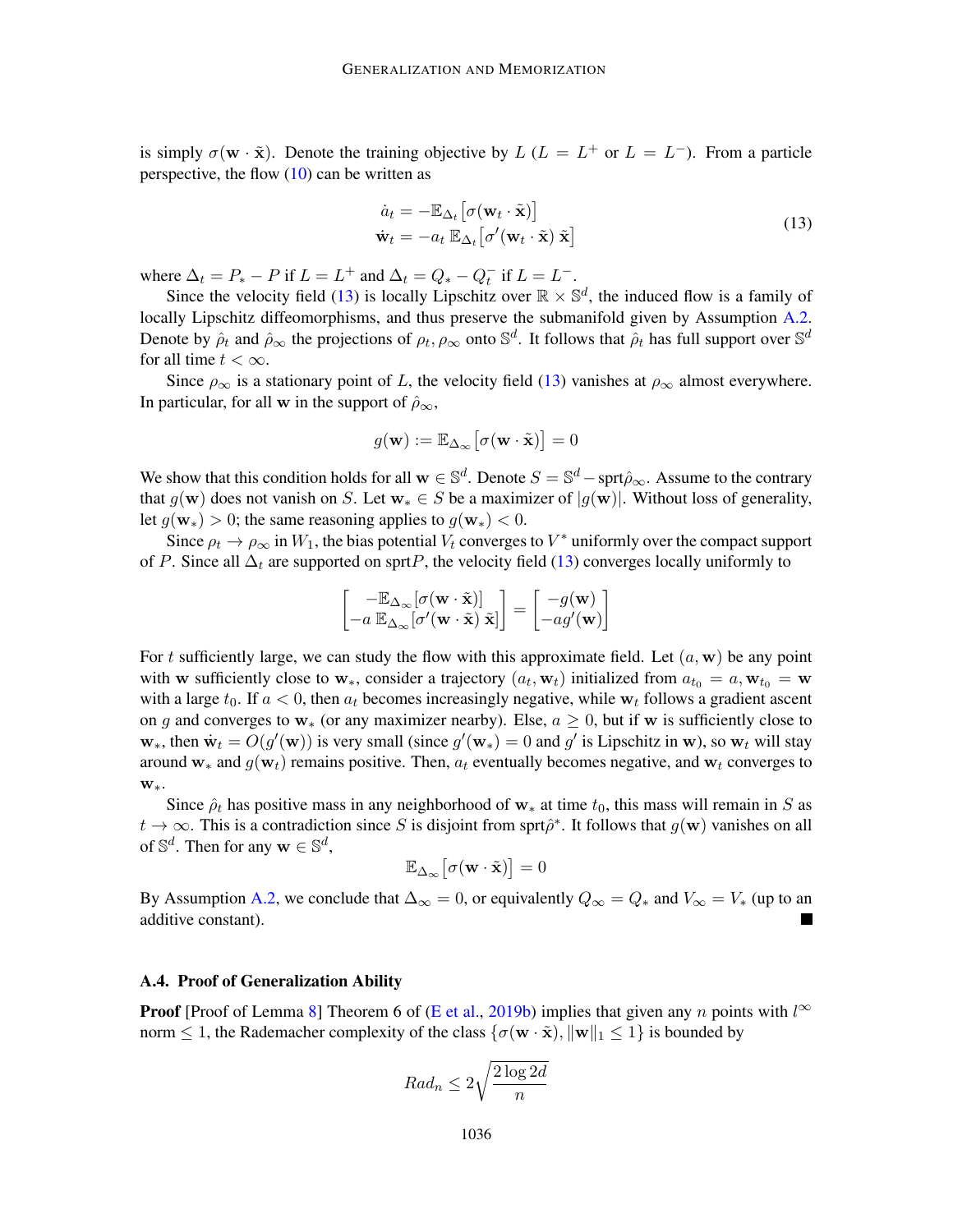Since  $|\sigma(\mathbf{w} \cdot \tilde{\mathbf{x}})| \leq 1$  for all  $\|\mathbf{w}\|_1 \leq 1$ ,  $\|\mathbf{x}\|_{\infty} \leq 1$ , we can apply Theorem 26.5 of [\(Shalev-Shwartz](#page-17-13) [and Ben-David,](#page-17-13) [2014\)](#page-17-13) to conclude that

$$
\forall \|\mathbf{w}\| \leq 1, \ \mathbb{E}_{Q_* - Q_*^{(n)}}[\sigma(\mathbf{w} \cdot \tilde{\mathbf{x}})] \leq 2Rad_n + \sqrt{\frac{2\log(2/\delta)}{n}}
$$

with probability  $1 - \delta$  over the sampling of  $Q_*^{(n)}$ .

**Proof** [Proof of Lemma [9\]](#page-9-1) Denote the inner product and norm of H by  $\langle x, y \rangle$  and  $||x||$ . Then,

$$
\frac{d}{dt}||y_t - x_t|| \leq -\langle \frac{y_t - x_t}{||y_t - x_t||}, \nabla L(y_t) - \nabla L(x_t) + \nabla h(y_t) \rangle
$$

Since L is convex,  $(y - x) \cdot (\nabla L(y) - \nabla L(x)) \ge 0$  for any  $x, y \in H$ . Therefore,

$$
\frac{d}{dt}||y_t - x_t|| \le -\langle \frac{y_t - x_t}{||y_t - x_t||}, \nabla h(y_t) \rangle
$$
  

$$
\le ||\nabla h(y_t)|| \le \epsilon
$$

so that  $||y_t - x_t|| \leq \epsilon t$ . By Lipschitz continuity,  $L(y_t) - L(x_t) \leq \ell \epsilon t$ .

**Proof** [Proof of Theorem  $\overline{6}$ ] For any time T, the testing error can be decomposed into

$$
KL(Q_*||Q_T^{(n)}) = L(V_T^{(n)}) - L(V_*)
$$
  
=  $(L(V_T^{(n)}) - L(V_T)) + (L(V_T) - L(V_*))$ 

The second term is bounded by Proposition [3,](#page-7-1) while the first term can be bounded by Lemma [9.](#page-9-1) The Hilbert space  $H$  in Lemma [9](#page-9-1) corresponds to the parameter functions  $L^2(\rho_0)$  for the random feature model, the convex objective corresponds to the objective L over  $a \in L^2(\rho_0)$ ,

$$
L(a) = \mathbb{E}_{Q_*}[V] + \log \mathbb{E}_P[e^{-V}], \quad V(\mathbf{x}) = \mathbb{E}_{\rho_0(\mathbf{w})}[a(\mathbf{w})\sigma(\mathbf{w} \cdot \tilde{\mathbf{x}})]
$$

and the perturbation term h corresponds to  $L^{(n)} - L$ ,

$$
L^{(n)}(a) - L(a) = \mathbb{E}_{Q_*^{(n)} - Q_*}[V]
$$

The remaining task is to estimate the constants  $l$  and  $\epsilon$ .

First, we have  $l \leq 2$ . For any  $a \in L^2(\rho_0)$ , let Q be the modeled distribution,

$$
\|\nabla L(a)\|_{L^2(\rho_0)} = \|\mathbb{E}_{Q_*-Q}[\sigma(\mathbf{w}\cdot\tilde{\mathbf{x}})]\|_{L^2(d\rho_0(\mathbf{w}))}
$$
  
\n
$$
\leq \sup_{\|\mathbf{w}\|_1 \leq 1} |\mathbb{E}_{Q_*-Q}[\sigma(\mathbf{w}\cdot\tilde{\mathbf{x}})]|
$$
  
\n
$$
\leq \sup_{\|\mathbf{w}\|_1 \leq 1} |\mathbb{E}_{Q_*}[\sigma(\mathbf{w}\cdot\tilde{\mathbf{x}})]| + \sup_{\|\mathbf{w}\|_1 \leq 1} |\mathbb{E}_{Q}[\sigma(\mathbf{w}\cdot\tilde{\mathbf{x}})]|
$$
  
\n
$$
\leq 2
$$

where in the last step, since all distributions are supported on  $[-1,1]^d$ ,  $\sigma(\mathbf{w} \cdot \tilde{\mathbf{x}}) \le ||\mathbf{w}||_1 ||\tilde{\mathbf{x}}||_{\infty} \le 1$ .

Ξ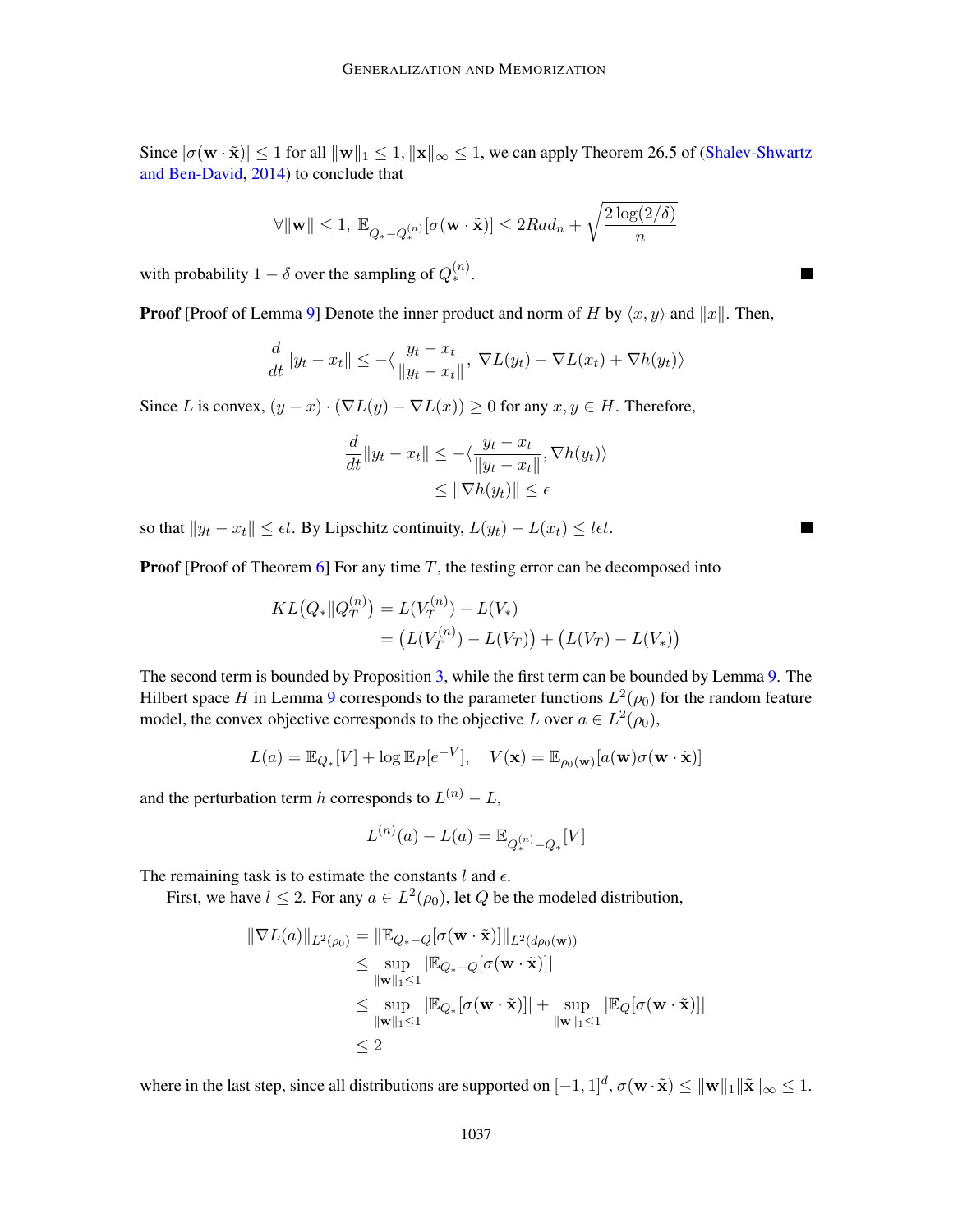Next, the estimate of  $\epsilon$  has been provided by Lemma [8,](#page-9-0) because for any  $a \in L^2(\rho_0)$ ,

$$
\|\nabla h(a)\|_{L^{2}(\rho_{0})} = \|\nabla L^{(n)}(a) - \nabla L(a)\|_{L^{2}}
$$
  
\n
$$
= \|\mathbb{E}_{Q_{*} - Q_{*}^{(n)}}[\sigma(\mathbf{w} \cdot \tilde{\mathbf{x}})]\|_{L^{2}}
$$
  
\n
$$
\leq \|\mathbb{E}_{Q_{*} - Q_{*}^{(n)}}[\sigma(\mathbf{w} \cdot \tilde{\mathbf{x}})]\|_{L^{\infty}(\rho_{0})}
$$
  
\n
$$
\leq \sup_{\|\mathbf{w}\|_{1} \leq 1} |\mathbb{E}_{Q_{*} - Q_{*}^{(n)}}[\sigma(\mathbf{w} \cdot \tilde{\mathbf{x}})]|
$$

 $\blacksquare$ 

A.5. Proof of Memorization

To prove Proposition [10](#page-9-2) and Lemma [11,](#page-10-1) we begin with a few useful lemmas.

Let  $\mathcal{M}(K)$  be the space of finite signed measures on K. We say that a kernel k is integrally strictly positive definite if

$$
\forall m \in \mathcal{M}(K), \ \mathbb{E}_{m(\mathbf{x})} \mathbb{E}_{m(\mathbf{x}')}[k(\mathbf{x}, \mathbf{x}')] \to m = 0
$$

Equip  $\mathcal{M}(K)$  with the inner product

$$
\forall m_1, m_2 \in \mathcal{M}(K), \ \langle m_1, m_2 \rangle_k := \mathbb{E}_{m_1(\mathbf{x})} \mathbb{E}_{m_2(\mathbf{x}')}[k(\mathbf{x}, \mathbf{x}')] \mathbb{E}_{m_2(\mathbf{x}')}[k(\mathbf{x}, \mathbf{x}')] \mathbb{E}_{m_2(\mathbf{x}')}[k(\mathbf{x}, \mathbf{x}')] \mathbb{E}_{m_2(\mathbf{x}')}[k(\mathbf{x}, \mathbf{x}')] \mathbb{E}_{m_2(\mathbf{x}')}[k(\mathbf{x}, \mathbf{x}')] \mathbb{E}_{m_2(\mathbf{x}')}[k(\mathbf{x}, \mathbf{x}')] \mathbb{E}_{m_2(\mathbf{x}')}[k(\mathbf{x}, \mathbf{x}')] \mathbb{E}_{m_2(\mathbf{x}')}[k(\mathbf{x}, \mathbf{x}')] \mathbb{E}_{m_2(\mathbf{x}')}[k(\mathbf{x}, \mathbf{x}')] \mathbb{E}_{m_2(\mathbf{x}')}[k(\mathbf{x}, \mathbf{x}')] \mathbb{E}_{m_2(\mathbf{x}')}[k(\mathbf{x}, \mathbf{x}')] \mathbb{E}_{m_2(\mathbf{x}')}[k(\mathbf{x}, \mathbf{x}')] \mathbb{E}_{m_2(\mathbf{x}')}[k(\mathbf{x}, \mathbf{x}')] \mathbb{E}_{m_2(\mathbf{x}')}[k(\mathbf{x}, \mathbf{x}')] \mathbb{E}_{m_2(\mathbf{x}')}[k(\mathbf{x}, \mathbf{x}')] \mathbb{E}_{m_2(\mathbf{x}')}[k(\mathbf{x}, \mathbf{x}')] \mathbb{E}_{m_2(\mathbf{x}')}[k(\mathbf{x}, \mathbf{x}')] \mathbb{E}_{m_2(\mathbf{x}')}[k(\mathbf{x}, \mathbf{x}')] \mathbb{E}_{m_2(\mathbf{x}')}[k(\mathbf{x}, \mathbf{x}')] \mathbb{E}_{m_2(\mathbf{x}')}[k(\mathbf{x}, \mathbf{x}')] \mathbb{E}_{m_2(\mathbf{x}')}[k(\mathbf{x}, \mathbf{x}')] \mathbb{E}_{m_2(\mathbf{x}')}[k(\mathbf{x}, \mathbf{x}')] \mathbb{E}_{m_2(\mathbf{x}')}[k(\mathbf{x}, \mathbf{x}')] \mathbb{E}_{m_2(\mathbf{x}')}[k(\mathbf{x}, \mathbf{x}')] \mathbb{E}_{m_2(\mathbf{x}')}[k(\mathbf{x}, \mathbf{x}')] \mathbb{E}_{m_2(\mathbf
$$

from which we define the MMD (maximum mean discrepancy) distance  $\|\cdot\|_k$ 

$$
||m_1 - m_2||_k^2 = \langle m_1 - m_2, m_1 - m_2 \rangle_k
$$

Let  $\mathcal{H}_k$  be the RKHS generated by k with inner product  $\langle,\rangle_{\mathcal{H}_k}$ . Then the MMD inner product is the RKHS inner product on the mean embeddings  $f_i = \mathbb{E}_{m_i(\mathbf{x})}[k(\mathbf{x}, \cdot)],$ 

$$
\langle m_1, m_2 \rangle_k = \langle f_1, f_2 \rangle_{\mathcal{H}_k}
$$

$$
||m_1 - m_2||_k = \sup_{||f||_{\mathcal{H}_k} \le 1} \mathbb{E}_{m_1 - m_2}[f]
$$

<span id="page-25-0"></span>**Lemma 15** *When restricted to the subset*  $\mathcal{P}(K)$ *, the MMD distance*  $\|\cdot\|_k$  *induces the weak topology and thus*  $(\mathcal{P}(K), \|\cdot\|_k)$  *is compact.* 

Proof By Lemma 2.1 of [\(Simon-Gabriel et al.,](#page-17-14) [2020\)](#page-17-14), the MMD distance metrizes the weak topology of  $\mathcal{P}(K)$ , which is compact by Prokhorov's theorem.  $\overline{\phantom{a}}$ 

As  $P(K)$  is a convex subset of  $\mathcal{M}(K)$ , we can define the tangent cone at each point  $Q \in \mathcal{P}(K)$ by

$$
T_Q \mathcal{P}(K) = \{ \lambda \Delta \mid \lambda \ge 0, \ \Delta = \Delta^+ - \Delta^-, \ \Delta^{\pm} \in \mathcal{P}(K), \ \Delta^- \ll Q \}
$$

and equip it with the MMD norm,  $\|\Delta\|_k^2 = \mathbb{E}_{\Delta^2}[k]$ .

Given the gradient flow  $V_t$  defined in Lemma [11,](#page-10-1) the distribution  $Q_t$  evolves by

$$
\frac{d}{dt}Q_t(\mathbf{x}) = (v(\mathbf{x}; Q_t) - \mathbb{E}_{Q_t(\mathbf{x}')}[v(\mathbf{x}'; Q_t)])Q_t(\mathbf{x})
$$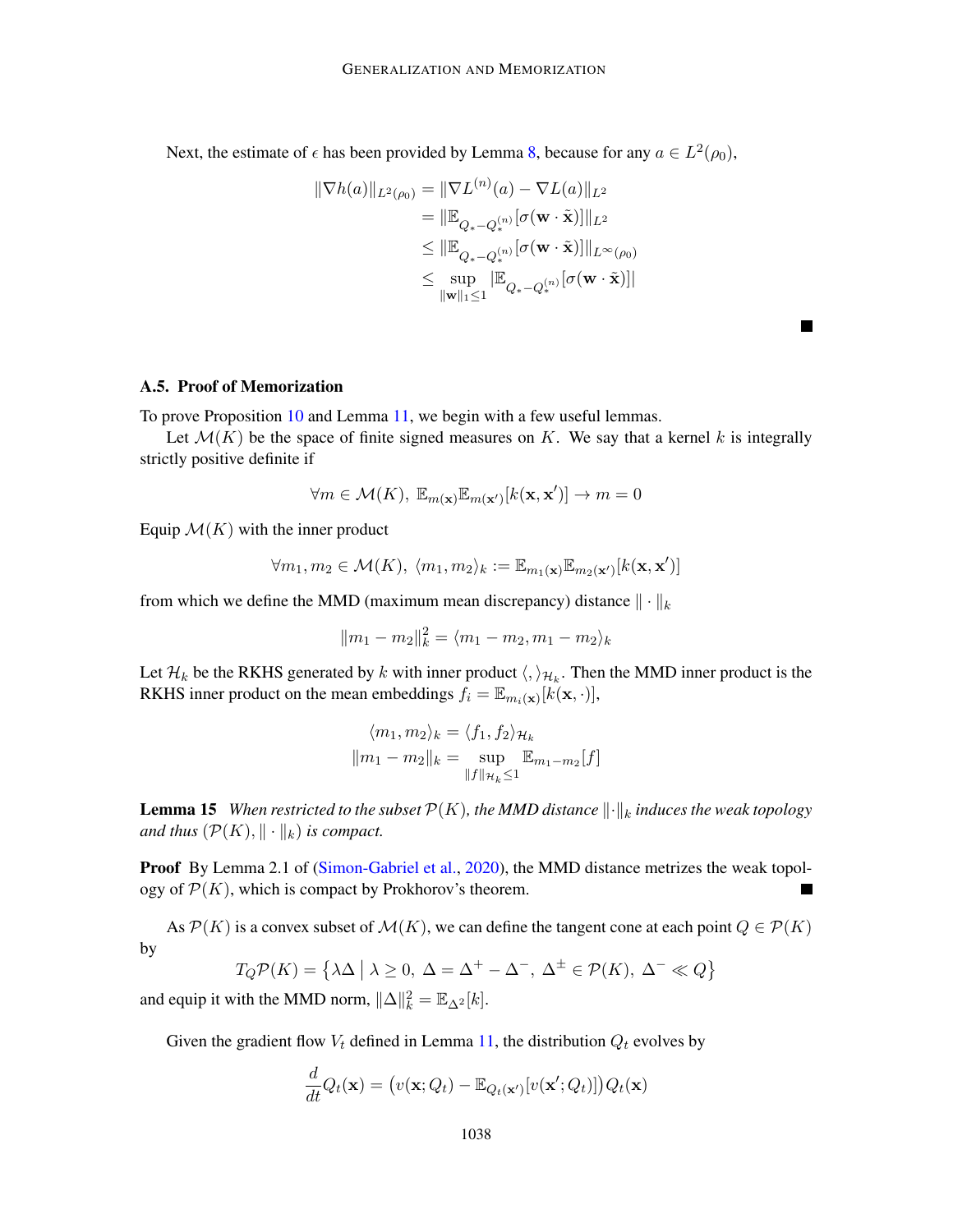$$
v(\mathbf{x}; Q) := \mathbb{E}_{(Q'-Q)(\mathbf{x}')}[k(\mathbf{x}, \mathbf{x}')]
$$

We can extend this flow to a dynamical system on  $\mathcal{P}(K)$  in positive time  $t \geq 0$ , defined by

<span id="page-26-0"></span>
$$
\frac{d}{dt}Q_t = \overline{v}(Q_t)Q_t
$$
\n
$$
\overline{v}(Q) = v(\cdot \; ; Q) - \mathbb{E}_{Q(\mathbf{x}')}[v(\mathbf{x}'; Q)]
$$
\n(14)

Each  $\overline{v}(Q)Q$  is a tangent vector in  $T_Q\mathcal{P}(K)$ .

Note that we can rewrite v and  $\overline{v}$  in terms of the RKHS norm: Let f, f' be the mean embeddings of  $Q, Q',$ 

$$
v(\mathbf{x}; Q) = \langle k(\mathbf{x}, \cdot), f' - f \rangle_{\mathcal{H}_k}
$$

$$
\overline{v}(\mathbf{x}; Q) = \langle k(\mathbf{x}, \cdot) - f, f' - f \rangle_{\mathcal{H}_k}
$$

<span id="page-26-2"></span>It follows that v and  $\overline{v}$  are uniformly continuous over the compact space  $K \times (\mathcal{P}(K), \|\cdot\|_k)$ .

**Lemma 16** Given any initialization  $Q_0 \in \mathcal{P}(K)$ , there exists a unique solution  $Q_t$ ,  $t \geq 0$  to the *dynamics [\(14\)](#page-26-0).*

**Proof** The integral form of  $(14)$  can be written as

<span id="page-26-1"></span>
$$
\forall t \ge 0, \ Q_t = Q_0 + \int_0^t \overline{v}(Q_s) Q_s ds \tag{15}
$$

where we adopt the Bochner integral on  $(\mathcal{M}(K),\langle,\rangle_k)$ . In the spirit of the classical Picard-Lindelöf theorem, we consider the vector space  $C([0, T], \mathcal{M}(K))$  equipped with sup-norm

$$
|||\phi||| = \sup_{t \in [0,T]} \|\phi(t)\|_{k}
$$

On the complete subspace  $C([0, T], \mathcal{P}(K))$ , define the operator  $\phi \mapsto F(\phi)$  by

$$
F(\phi)_t = \phi_0 + \int_0^t \overline{v}(\phi_s)\phi_s ds
$$

Define the sequence  $\phi^0 \equiv Q_0$  and  $\phi^{n+1} = F(\phi^n)$ .

Note that the tangent field [\(14\)](#page-26-0) is Lipschitz

$$
\forall Q_1, Q_2, \quad \|\overline{v}(Q_1)Q_1 - \overline{v}(Q_2)Q_2\|_{k} \le c\|Q_1 - Q_2\|_{k}
$$

with  $c \leq 4(||k||^2_{C(K \times K)} + ||k||_{C(K \times K)})$ . Then, with  $T \leq 1/2c$ ,

$$
\begin{aligned} |||\phi^{n+1}-\phi^{n}|||&\leq \sup_{t\in[0,T]} \big\|\int_0^t \overline{v}(\phi^n_s)\phi^n_s-\overline{v}(\phi^{n-1}_s)\phi^{n-1}_s ds\big\|_{k}\\ &\leq \int_0^T \|\overline{v}(\phi^n_t)\phi^n_t-\overline{v}(\phi^{n-1}_t)\phi^{n-1}_t\|_{k} dt\\ &\leq cT\sup_{t\in[0,T]}\|\phi^n_t-\phi^{n-1}_t\|_{k} \end{aligned}
$$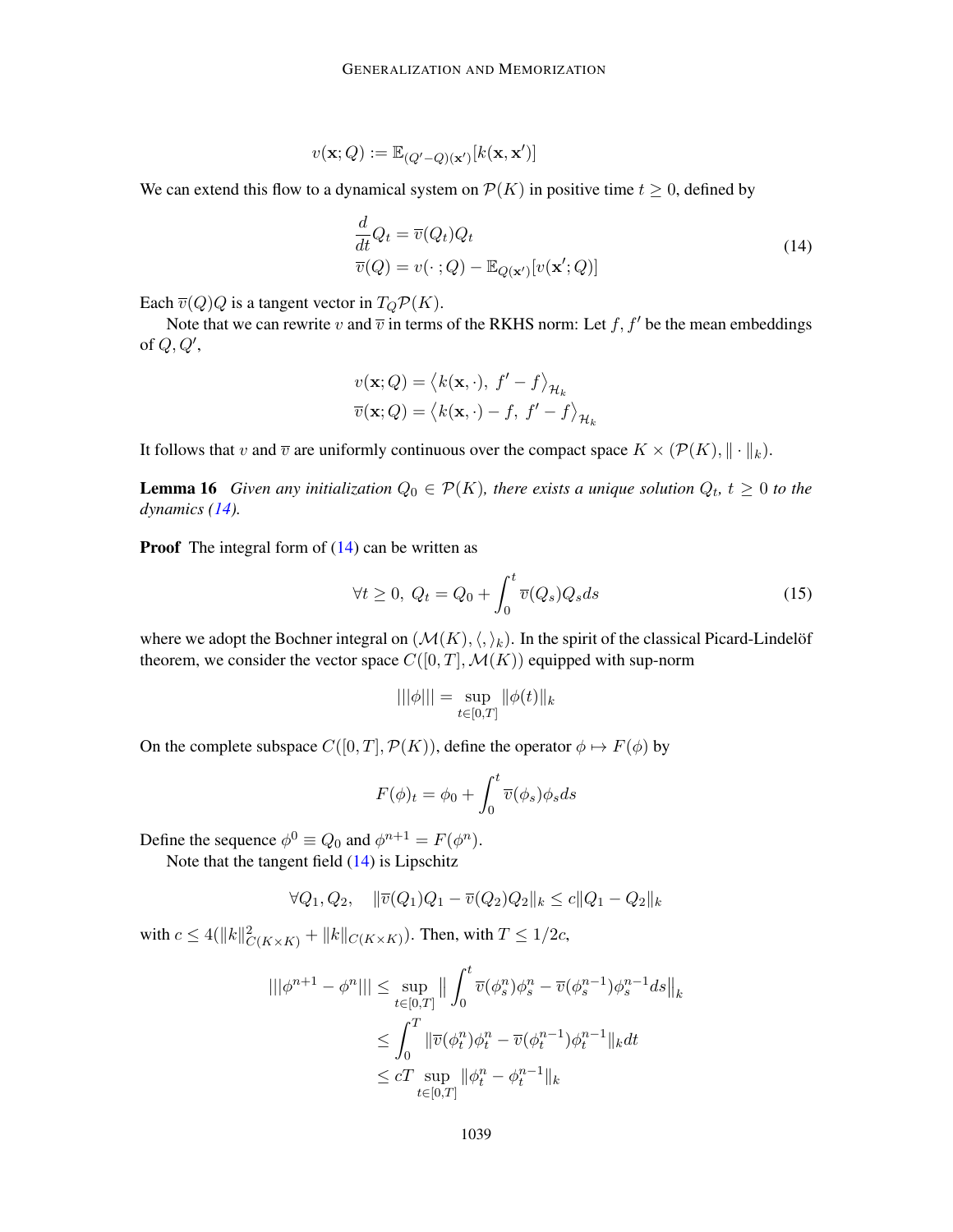$$
\leq \frac{1}{2}|||\phi^n-\phi^{n-1}|||
$$

By the completeness of  $(C([0, T], \mathcal{P}(K)), ||| \cdot |||)$  and Banach fixed point theorem, the sequence  $\phi^n$ converges to a unique solution  $\phi$  of [\(15\)](#page-26-1) on [0, T]. Then, we can extend this solution iteratively to  $[T, 2T], [2T, 3T], \ldots$  and obtain a unique solution on  $[0, \infty)$ .

Denote the set of fixed points of [\(14\)](#page-26-0) by

$$
\mathcal{P}_o = \{ Q \in \mathcal{P}(K) \mid \overline{v}(Q)Q = 0 \}
$$

Also, define the set of distributions that have larger supports than the target distribution  $Q'$ 

$$
\mathcal{P}_* = \{ Q \in \mathcal{P}(K) \mid \text{sprt} Q' \subseteq \text{sprt} Q \}
$$

<span id="page-27-2"></span>Lemma 17 *We have the following inclusion*

$$
\mathcal{P}_o \subseteq \{Q'\} \cup (\mathcal{P}(K) - \mathcal{P}_*)
$$

*Given any initialization*  $Q_0 \in \mathcal{P}(K)$ , let  $Q_t$ ,  $t \geq 0$  be the trajectory defined by Lemma [16](#page-26-2) and let Q *be the set of limit points in MMD metric*

$$
\mathcal{Q} = \bigcap_{T \to \infty} \overline{\{Q_t, t \geq T\}}^{\| \cdot \|_k}
$$

*then*  $Q \subseteq P_o$ .

**Proof** For any fixed point  $Q \in \mathcal{P}_o$ , we have  $\overline{v}(\mathbf{x}; Q) = 0$  for Q-almost every x. By continuity, we have

<span id="page-27-1"></span>
$$
\forall \mathbf{x} \in \text{sprt}Q, \quad v(\mathbf{x}; Q) = \mathbb{E}_{Q(\mathbf{x}')}[v(\mathbf{x}'; Q)] \tag{16}
$$

If we further suppose that  $Q \in \mathcal{P}_{*}$ , then this equality holds for  $Q'$ -almost all x, so

$$
0 = \mathbb{E}_{(Q-Q')(\mathbf{x})}[v(\mathbf{x};Q)]
$$
  
=  $\mathbb{E}_{(Q-Q')^2(\mathbf{x},\mathbf{x}')}[k(\mathbf{x},\mathbf{x}')]$   
=  $||Q-Q'||_k^2$ 

Since k is integrally strictly positive definite, we have  $Q = Q'$ . It follows that

<span id="page-27-0"></span>
$$
\mathcal{P}_o \cap \mathcal{P}_* = \{Q'\}
$$

or equivalently  $\mathcal{P}_o \subseteq \{Q'\} \cup (\mathcal{P}(K) - \mathcal{P}_*).$ 

Meanwhile, the MMD distance  $||Q_t - Q'||_k^2$  is decreasing along any trajectory  $Q_t$  of [\(14\)](#page-26-0):

$$
\frac{d}{dt}\frac{1}{2}||Q_t - Q'||_k^2 = \mathbb{E}_{Q_t(\mathbf{x})}\mathbb{E}_{(Q_t - Q')(\mathbf{x}')}[k(\mathbf{x}, \mathbf{x}') \overline{v}(\mathbf{x}; Q_t)]
$$
\n
$$
= -\mathbb{E}_{Q_t(\mathbf{x})}[\overline{v}(\mathbf{x}; Q_t)^2]
$$
\n
$$
\leq 0
$$
\n(17)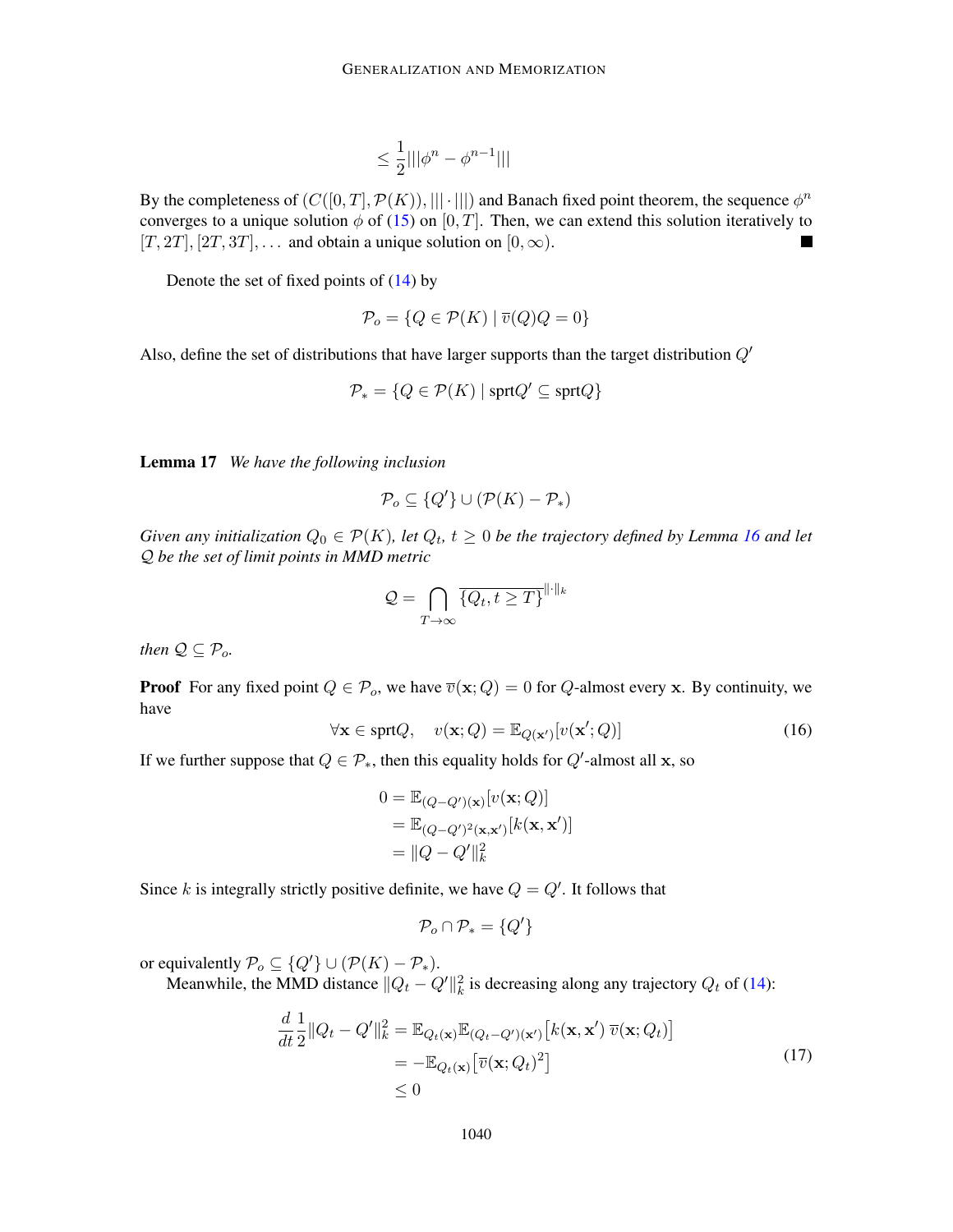Define the extended sublevel sets for every  $c > 0$ ,

$$
\mathcal{P}_c := \{ Q \in \mathcal{P}(K) \mid ||Q - Q'||_k \le c \text{ or } Q \in \mathcal{P}_o \}
$$

By Lemma [15,](#page-25-0) the space  $(\mathcal{P}(K), \|\cdot\|_k)$  is compact, so the set of limit points Q of the trajectory  $Q_t$ is nonempty. The inequality [\(17\)](#page-27-0) is strict if  $Q_t \notin \mathcal{P}_o$ , so these limit points all belong to

$$
\bigcap_{c\to 0^+} \mathcal{P}_c = \mathcal{P}_o
$$

 $\overline{\phantom{a}}$ 

<span id="page-28-0"></span>**Lemma 18** *Given any initialization*  $Q_0 \in \mathcal{P}_*$ , *if the limit point set*  $\mathcal Q$  *contains only one point*  $Q_\infty$ *, then*  $Q_{\infty} \in \mathcal{P}_*$  *and thus*  $Q_{\infty} = Q'$ *. Else,*  $\mathcal{Q}$  *is contained in*  $\mathcal{P}(K) - \mathcal{P}_*$ *.* 

**Proof** For any open subset A that intersects sprt $Q_0$ , we have  $Q_0(A) > 0$ . Also

$$
\frac{d}{dt}Q_t(A) = \mathbb{E}_{Q_t}[\mathbf{1}_A(\mathbf{x})\overline{v}(\mathbf{x}; Q_t)]
$$
\n
$$
\geq -Q_t(A)\|\overline{v}(Q_t)\|_{L^{\infty}(Q_t)}
$$
\n
$$
\geq -4\|k\|_{C(K\times K)}Q_t(A)
$$

So  $Q_t(A)$  remains positive for all finite t. It follows that sprt $Q_0 \subseteq \text{sprt}Q_t$  and  $Q_t \in \mathcal{P}_*$  for all t.

First, consider the case  $\mathcal{Q} = \{Q_{\infty}\}\$ . Assume for contradiction that  $Q_{\infty} = \tilde{Q}$  for some  $\tilde{Q} \in \mathcal{Q}$  $\mathcal{P}_o - \{Q'\} \subseteq \mathcal{P}(K) - \mathcal{P}_*$ . Equation [\(16\)](#page-27-1) implies that

$$
\mathbb{E}_{\tilde{Q}}[\overline{v}(\mathbf{x};\tilde{Q})] = 0
$$

and thus

$$
\mathbb{E}_{Q'}[\overline{v}(\mathbf{x};\tilde{Q})] = \mathbb{E}_{Q'-\tilde{Q}}[\overline{v}(\mathbf{x};\tilde{Q})] \n= \mathbb{E}_{Q'-\tilde{Q}}[v(\mathbf{x};\tilde{Q})] \n= ||Q'-\tilde{Q}||_k^2 \n> 0
$$

In particular, there exists some measureable subset  $S_o \subseteq \text{sprt}Q'$  and some  $\delta > 0$  such that

$$
\forall \mathbf{x} \in S_o,\ \overline{v}(\mathbf{x};\tilde{Q}) > 2\delta
$$

By continuity, there exists some open subset  $S$  ( $S_0 \subseteq S$ ) such that its closure  $\overline{S}$  satisfies

$$
\forall \mathbf{x} \in \overline{S}, \ \overline{v}(\mathbf{x}; \tilde{Q}) \ge \delta
$$

Meanwhile, since S intersects sprt $Q' \subseteq \text{sprt}Q_t$ , we have  $Q_t(S) > 0$  for all t. Whereas [\(16\)](#page-27-1) implies that  $\overline{S}$  is disjoint from sprt $\overline{Q}$ .

Since  $\overline{v}$  is continuous over  $(\mathbf{x}, Q) \in K \times (P(K), ||\cdot||_k)$  and  $\overline{S}$  is compact, there exists some neighborhood  $B_r(\tilde{Q}) = \{Q \in \mathcal{P}(K) \mid ||Q - \tilde{Q}||_k < r\}$  such that

$$
\forall Q \in B_r(\tilde{Q}), \ \forall \mathbf{x} \in \overline{S}, \ \overline{v}(\mathbf{x}; \tilde{Q}) \ge 0
$$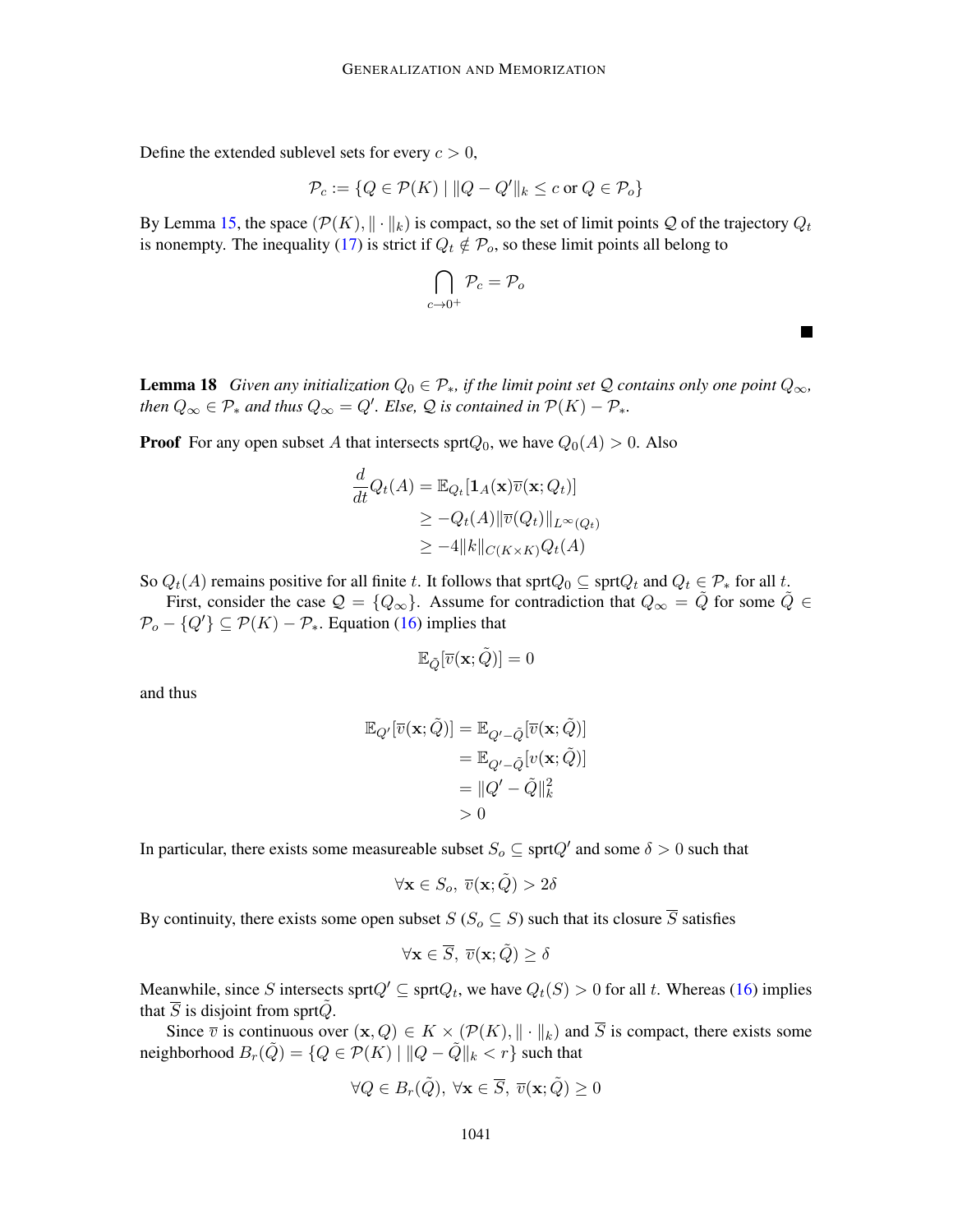Since the trajectory  $Q_t$  converges in the MMD distance  $\|\cdot\|_k$  to  $\tilde{Q}$ , there exists some time  $t_0$ such that for all  $t \geq t_0$ ,  $Q_t \in B_r(\tilde{Q})$ . It follows that

$$
\frac{d}{dt}Q_t(\overline{S}) = \mathbb{E}_{Q_t}[\mathbf{1}_{\overline{S}}(\mathbf{x})\overline{v}(\mathbf{x}; Q_t)] \ge 0
$$

so that  $Q_t(\overline{S}) \geq Q_{t_0}(\overline{S})$  for all  $t \geq t_0$ . Yet, Lemma [15](#page-25-0) implies that  $Q_t$  converges weakly to  $\tilde{Q}$ , so that

$$
0 = \tilde{Q}(\overline{S}) \ge \limsup_{t \to \infty} Q_t(\overline{S})
$$

A contradiction. We conclude that the limit point  $Q_{\infty}$  does not belong to  $\mathcal{P}_{o} - \{Q'\}$ . By Lemma [17,](#page-27-2) we must have  $Q_{\infty} = Q'$ .

Next, consider the case when  $Q$  has more than one point. Inequality [\(17\)](#page-27-0) implies that the MMD distance  $L(Q) = ||Q - Q_*^{(n)}||_k^2$  is monotonously decreasing along the flow  $Q_t$ . Suppose that  $Q' \in \mathcal{Q}$ , then  $\lim_{t\to\infty} L(Q_t) = 0$  and thus  $\mathcal{Q} = \{Q'\}$ , a contradiction. Hence,  $\mathcal{Q} \subseteq \mathcal{P}_o - \{Q'\} \subseteq \mathcal{P}(K) - \mathcal{P}_*.$ П

**Proof** [Proof of Lemma [11\]](#page-10-1) Since  $V_0 \in C(K)$ , the initialization  $Q_0$  has full support over K and thus  $Q_0 \in \mathcal{P}_*$ . If  $Q_t$  converges weakly to some limit  $Q_{\infty}$ , Lemma [15](#page-25-0) implies that  $Q_t$  also converges in MMD metric to  $Q_{\infty}$ . Then, Lemma [18](#page-28-0) implies that the limit  $Q_{\infty}$  must be  $Q'$ .

If there are more than one limit, then Lemma [18](#page-28-0) implies that all limit points belong to  $\mathcal{P}(K)-\mathcal{P}_*$ and thus do not cover the full support of  $Q'$ .

**Proof** [Proof of Proposition [10\]](#page-9-2) We simply set  $Q' = Q_*^{(n)}$ . Note that since  $a_t^{(n)}$  $t^{(n)}$  is trained by

$$
\frac{d}{dt}a_t^{(n)}(\mathbf{w}) = \mathbb{E}_{(Q_t^{(n)} - Q_*^{(n)})(\mathbf{x})}[\sigma(\mathbf{w} \cdot \tilde{\mathbf{x}})]
$$

the training dynamics for the potential  $V_t^{(n)}$  $t_t^{(n)}$  is the same as in Lemma [11](#page-10-1)

$$
\frac{d}{dt}V_t^{(n)}(\mathbf{x}) = \mathbb{E}_{(Q_t^{(n)} - Q_*^{(n)})(\mathbf{x}')}[k(\mathbf{x}, \mathbf{x}')]
$$

with kernel  $k$  defined by

$$
k(\mathbf{x},\mathbf{x}') = \mathbb{E}_{\rho_0(\mathbf{w})}[\sigma(\mathbf{w}\cdot\tilde{\mathbf{x}})\sigma(\mathbf{w}\cdot\tilde{\mathbf{x}}')]
$$

It is straightforward to check that k is integrally strictly positive definite: For any  $m \in \mathcal{M}(K)$ , if

$$
0 = \|m\|_{k}^{2} = \mathbb{E}_{\rho_{0}(\mathbf{w})}(\mathbb{E}_{m(\mathbf{x})}[\sigma(\mathbf{w}\cdot\tilde{\mathbf{x}}))]\big)^{2}
$$

then for  $\rho_0$ -almost all  $w$ ,  $\mathbb{E}_{m(\mathbf{x})}[\sigma(w \cdot \tilde{\mathbf{x}})] = 0$ . It follows that for all random feature models f from [\(7\)](#page-4-2), we have  $\mathbb{E}_{m(\mathbf{x})}[f(\mathbf{x})] = 0$ . Assuming Remark [5,](#page-8-1) the random feature models are dense in  $C(K)$ by Proposition [1,](#page-5-0) so this equality holds for all  $f \in C(K)$ . Hence,  $m = 0$  and k is integrally strictly positive definite.

Hence, Lemma [11](#page-10-1) implies that if  $Q_t^{(n)}$  $t_t^{(n)}$  has one limit point, then  $Q_t^{(n)}$  $t^{(n)}_t$  converges weakly to  $Q_*^{(n)}$ . Else, no limit point can cover the support of  $Q_*^{(n)}$  and thus do not have full support over K. Since the true target distribution  $Q_*$  is generated by a continuous potential  $V_*$ , it has full support and thus does not belong to Q and  $KL(Q_*||Q) = \infty$  for all  $Q \in \mathcal{Q}$ . Similarly, we must have

$$
\liminf_{t\to\infty}||V_t^{(n)}||_{\mathcal{H}}=\infty
$$

otherwise some subsequence of  $Q_t^{(n)}$  would converge to a limit with full support.